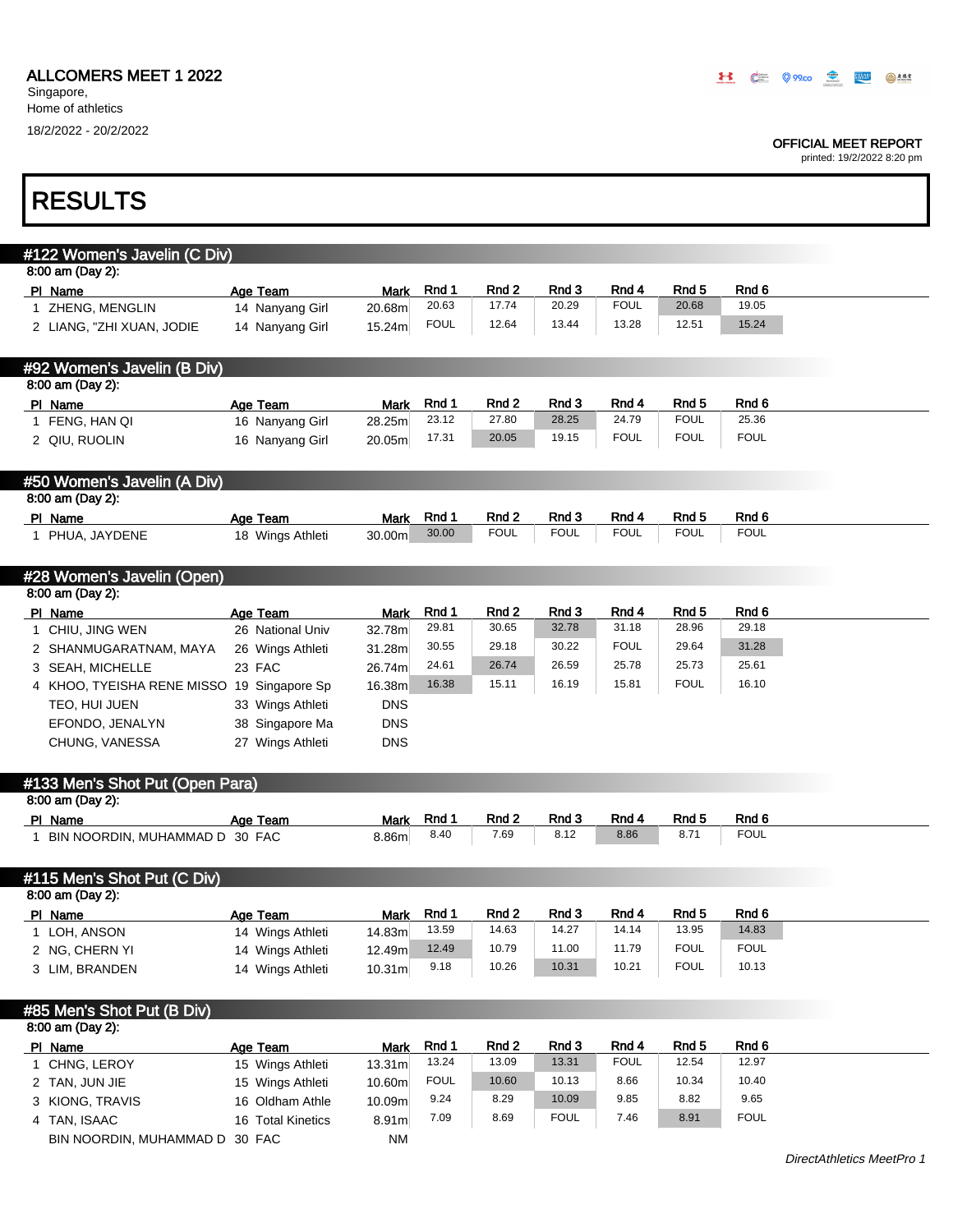CHOO, JOSHUA 18 Wings Athleti DNS

Singapore, Home of athletics 18/2/2022 - 20/2/2022

### OFFICIAL MEET REPORT

| #112 Women's Long Jump (C Div)              |                  |                          |                                                                                      |                                                               |                  |                                           |             |               |
|---------------------------------------------|------------------|--------------------------|--------------------------------------------------------------------------------------|---------------------------------------------------------------|------------------|-------------------------------------------|-------------|---------------|
| 8:00 am (Day 2):                            |                  |                          |                                                                                      |                                                               |                  |                                           |             |               |
| PI Name                                     | Age Team         | <b>Mark</b>              | Rnd 1                                                                                | Rnd <sub>2</sub>                                              | Rnd 3            | Rnd 4                                     | Rnd 5       | Rnd 6         |
| 1 CHEE, CHLOE                               | 14 Team Cicada   | $5.03m (+0.0)$           |                                                                                      | 4.82 (+0.0) $ 4.92$ (+0.0)                                    |                  | $4.92 (+0.0)$ 5.03 (+0.0)                 | <b>FOUL</b> | $4.98 (+0.0)$ |
| 2 GOH, KEIA                                 | 14 Team Cicada   |                          | 4.38m (+0.0) 4.38 (+0.0) 4.10 (+0.0)                                                 |                                                               |                  | 4.22 (+0.0) 4.13 (+0.2) 4.22 (-1.7)       |             | $4.21 (+0.0)$ |
| 3 SOLANA, LEANN                             | 14 Team Cicada   | 4.02m (+0.0)             |                                                                                      | $3.92 (+0.0)$ 4.02 (+0.0) 3.94 (+0.0) 3.95 (+0.0) 3.75 (+0.7) |                  |                                           |             | <b>FOUL</b>   |
| 4 HO, SARAH                                 | 14 Team Cicada   | 3.98m (+0.0)             |                                                                                      | $3.83 (+1.1)   3.89 (+0.0)  $                                 |                  | $3.79 (+1.0)$ 3.85 (+0.0) 3.81 (+0.0)     |             | $3.98 (+0.0)$ |
| 5 LIEW, TZE CHI                             | 14 Nanyang Girl  | $3.96m$ (-0.2)           | <b>FOUL</b>                                                                          | $3.33 (+0.0)$                                                 |                  | $3.60 (+0.0)$ $3.77 (-0.2)$ $3.96 (-0.2)$ |             | $3.83 (+0.0)$ |
| 6 KRISHNAN, ELIZABETH                       | 14 RTC           | $3.86m (+0.0)$           | $3.09 (+0.0)$                                                                        | <b>FOUL</b>                                                   |                  | $3.85 (+0.0)$ 3.86 (+0.0)                 | <b>FOUL</b> | $3.62 (+0.0)$ |
| 7 WONG, FAITH YU JIA                        | 14 Nanyang Girl  |                          | 3.49m (+0.0) 3.49 (+0.0) 3.25 (+0.0) 3.14 (+0.0) 3.05 (+0.0) 3.16 (+0.0) 3.28 (+0.0) |                                                               |                  |                                           |             |               |
| 8 THAM, ALLYSHIA RUTH MEI Y 14 Nanyang Girl |                  |                          | 3.48m (+0.0) 3.48 (+0.0) 3.26 (+0.0) 3.38 (+0.0) 3.37 (+0.2) 3.34 (+0.3)             |                                                               |                  |                                           |             | <b>FOUL</b>   |
| NG, KAYINN                                  | 14 Team Cicada   | <b>NM</b>                |                                                                                      |                                                               |                  |                                           |             |               |
|                                             |                  |                          |                                                                                      |                                                               |                  |                                           |             |               |
| #16 Women's 5000m Walk (Open)               |                  |                          |                                                                                      |                                                               |                  |                                           |             |               |
| 8:00 am (Day 2):                            |                  |                          |                                                                                      |                                                               |                  |                                           |             |               |
| PI Name                                     |                  | Age Team                 |                                                                                      |                                                               | <b>Time Note</b> |                                           |             |               |
| TING, ALLISON                               |                  | 23 National University S |                                                                                      |                                                               | <b>DNS</b>       |                                           |             |               |
|                                             |                  |                          |                                                                                      |                                                               |                  |                                           |             |               |
| #15 Men's 5000m Walk (Open)                 |                  |                          |                                                                                      |                                                               |                  |                                           |             |               |
| 8:40 am (Day 2):                            |                  |                          |                                                                                      |                                                               |                  |                                           |             |               |
| PI Name                                     |                  | Age Team                 |                                                                                      |                                                               | Time Note        |                                           |             |               |
| 1 LUM, XUAN YU                              |                  | 18 Wings Athletics Club  |                                                                                      | 32:19.19                                                      |                  |                                           |             |               |
| 2 ERNST LEE                                 |                  | 19 Erovra Club           |                                                                                      | 36:05.36                                                      |                  |                                           |             |               |
| 3 TEO, CHOR HOWE                            |                  | 51 Erovra Club           |                                                                                      | 38:56.40                                                      |                  |                                           |             |               |
| NG, JING CHENG                              |                  | 25 Nanyang Technologi    |                                                                                      |                                                               | DQ               |                                           |             |               |
| CHUA, DANIEL                                |                  | 18 Oldham Athletics      |                                                                                      |                                                               | <b>DNS</b>       |                                           |             |               |
|                                             |                  |                          |                                                                                      |                                                               |                  |                                           |             |               |
| #49 Women's 3000m Walk (A Div)              |                  |                          |                                                                                      |                                                               |                  |                                           |             |               |
| 9:20 am (Day 2):                            |                  |                          |                                                                                      |                                                               |                  |                                           |             |               |
| PI Name                                     |                  | Age Team                 |                                                                                      |                                                               | <b>Time Note</b> |                                           |             |               |
| 1 SOH, CHERYL                               |                  | 18 Wings Athletics Club  |                                                                                      | 20:00.34                                                      |                  |                                           |             |               |
| 2 LIM, NATALIE                              |                  | 17 Wings Athletics Club  |                                                                                      | 20:12.72                                                      |                  |                                           |             |               |
|                                             |                  |                          |                                                                                      |                                                               |                  |                                           |             |               |
| #74 Men's 3000m Walk (B Div)                |                  |                          |                                                                                      |                                                               |                  |                                           |             |               |
| 9:45 am (Day 2):                            |                  |                          |                                                                                      |                                                               |                  |                                           |             |               |
| PI Name                                     |                  | Age Team                 |                                                                                      |                                                               | Time Note        |                                           |             |               |
| 1 CHEN, JING XUAN                           |                  | 16 Wings Athletics Club  |                                                                                      | 20:18.07                                                      |                  |                                           |             |               |
| 2 KHAI SHYAN, TAN                           |                  | 16 Wings Athletics Club  |                                                                                      | 21:45.47                                                      |                  |                                           |             |               |
| LOO, XUAN YU                                |                  | 15 Oldham Athletics      |                                                                                      |                                                               | <b>DNS</b>       |                                           |             |               |
|                                             |                  |                          |                                                                                      |                                                               |                  |                                           |             |               |
| #57 Men's Shot Put (A Div)                  |                  |                          |                                                                                      |                                                               |                  |                                           |             |               |
| 10:00 am (Day 2):                           |                  |                          |                                                                                      |                                                               |                  |                                           |             |               |
| PI Name                                     | Age Team         | Mark                     | Rnd 1                                                                                | Rnd 2<br>Rnd 3                                                |                  | Rnd 4<br>Rnd 5                            | Rnd 6       |               |
| 1 LOH, ALOYSIUS                             | 18 Wings Athleti | 17.28m                   | <b>FOUL</b>                                                                          | 16.95<br><b>FOUL</b>                                          |                  | 15.53<br>17.28                            | <b>FOUL</b> |               |
| 2 WANG, HANCHEN                             | 18 Wings Athleti | 14.98m                   | 14.13                                                                                | <b>FOUL</b><br>14.17                                          |                  | <b>FOUL</b><br>14.98                      | 14.91       |               |
| 3 KAN, FU YI                                | 17 Wings Athleti | 13.62m                   | 12.29                                                                                | <b>FOUL</b><br>13.40                                          |                  | <b>FOUL</b><br>13.05                      | 13.62       |               |
| YEO, ZECHARIAH                              | 18 Wings Athleti | <b>DNS</b>               |                                                                                      |                                                               |                  |                                           |             |               |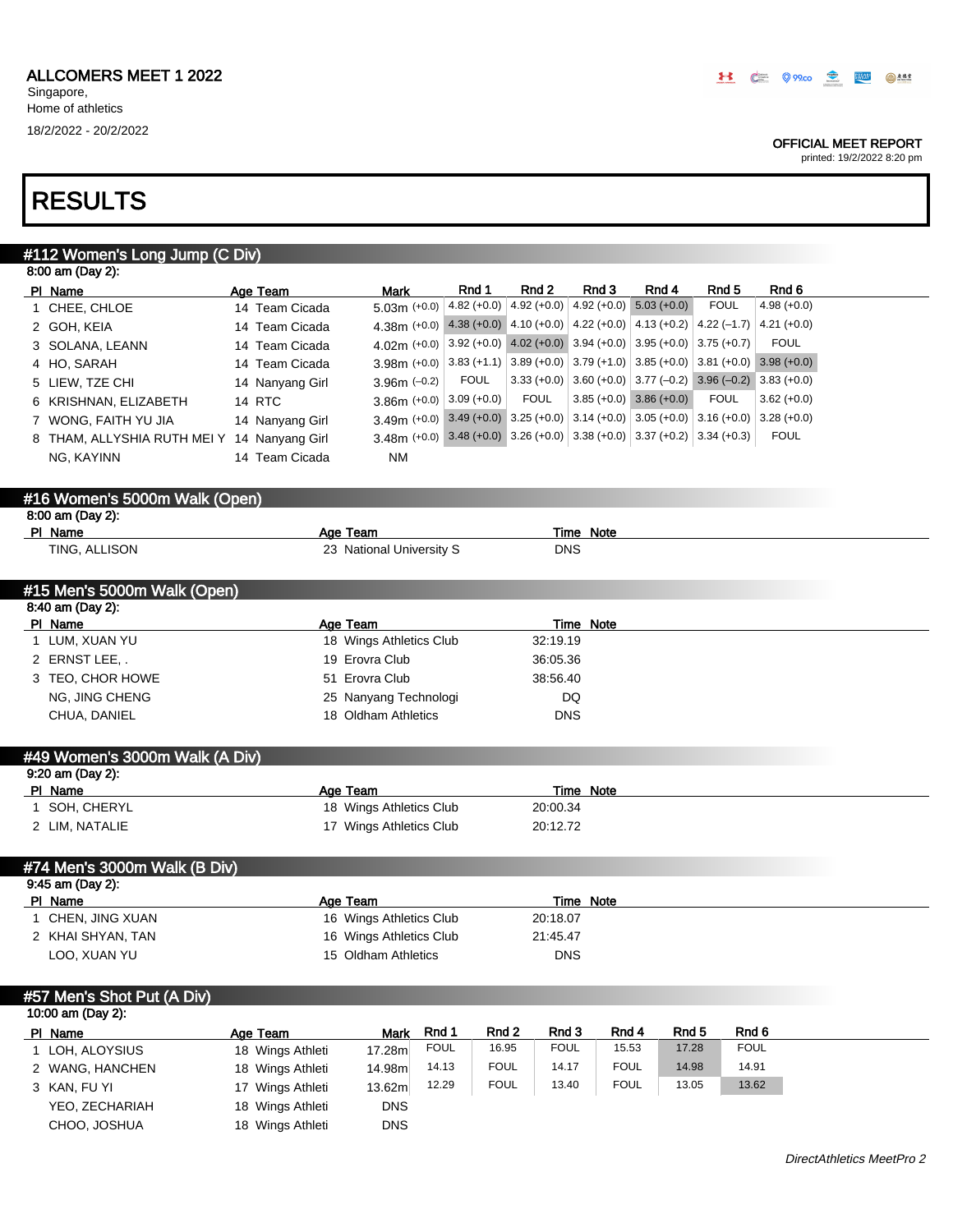### OFFICIAL MEET REPORT

printed: 19/2/2022 8:20 pm

# RESULTS

## #86 Women's Shot Put (B Div)

| 10:00 am (Day 2): |                    |                  |                   |       |       |       |       |       |             |
|-------------------|--------------------|------------------|-------------------|-------|-------|-------|-------|-------|-------------|
|                   | PI Name            | Age Team         | <b>Mark</b>       | Rnd 1 | Rnd 2 | Rnd 3 | Rnd 4 | Rnd 5 | Rnd 6       |
|                   | 1 LIM, ANGEL YUXIN | 15 Wings Athleti | 10.48m            | 9.73  | 10.01 | 10.35 | 10.30 | 10.48 | <b>FOUL</b> |
|                   | 2 THANG, YING YUE  | 15 Nanyang Girl  | 9.48m             | 8.10  | 8.20  | 8.81  | 9.48  | 8.83  | 8.51        |
|                   | 3 LIM, CI RUI      | 15 Nanyang Girl  | 8.71 <sub>m</sub> | 7.34  | 8.04  | 8.58  | 7.95  | 7.97  | 8.71        |
|                   | 4 NG, XIN YI       | 15 Nanyang Girl  | 8.33 <sub>m</sub> | 7.17  | 7.50  | 7.89  | 8.33  | 7.71  | 8.20        |

## #60 Women's Long Jump (A Div)

| 10:00 am (Day 2):                            |  |                  |                                                                                      |       |        |              |             |                          |                             |  |
|----------------------------------------------|--|------------------|--------------------------------------------------------------------------------------|-------|--------|--------------|-------------|--------------------------|-----------------------------|--|
| PI Name                                      |  | Age Team         | <b>Mark</b>                                                                          | Rnd 1 | Rnd 2  | Rnd 3        | Rnd 4       | Rnd 5                    | Rnd 6                       |  |
| ZHONG, CHUHAN                                |  | 17 Wings Athleti | $5.23$ m (-0.7) $5.06$ (-0.4) $5.23$ (-0.7)                                          |       |        | <b>FOUL</b>  | <b>FOUL</b> | $5.19(-0.7)$ 5.14 (-0.8) |                             |  |
| 2 SATO, LENA                                 |  | 18 Erovra Club   | 4.00m (-0.4) 3.88 (+0.0)                                                             |       | FOUL ' | $3.87(-0.9)$ | <b>FOUL</b> |                          | $3.98 (+0.0)$ 4.00 $(-0.4)$ |  |
| 3 JILLIAN ANIKA CINCO BERNA 20 Singapore Ins |  |                  | 3.90m (+0.0) 3.63 (-1.2) 3.71 (-1.8) 3.87 (-1.2) 3.90 (+0.0) 3.85 (+0.0) 3.68 (-1.1) |       |        |              |             |                          |                             |  |

# #18 Women's Long Jump (Open)

| 10:00 am (Day 2): |                                            |  |                  |                                                                                                  |       |       |             |             |       |                          |  |
|-------------------|--------------------------------------------|--|------------------|--------------------------------------------------------------------------------------------------|-------|-------|-------------|-------------|-------|--------------------------|--|
|                   | PI Name                                    |  | Age Team         | Mark                                                                                             | Rnd 1 | Rnd 2 | Rnd 3       | Rnd 4       | Rnd 5 | Rnd 6                    |  |
|                   | 1 LIM, EN NING                             |  | 21 Nanyang Tec   | $5.32$ m (+0.0) $5.32$ (+0.0) $5.25$ (+0.0) $5.24$ (-0.3) $5.19$ (+0.0) $5.24$ (-0.1)            |       |       |             |             |       | <b>FOUL</b>              |  |
|                   | 2 KHOO, TYEISHA RENE MISSO 19 Singapore Sp |  |                  | 4.90 (+0.0) $ 4.70(-0.3) 4.86(+0.0) 4.90(+0.0) 4.77(+0.0) $                                      |       |       |             |             | FOUL  | $4.87(-1.0)$             |  |
|                   | 3 CHEW, JADE                               |  | 18 Swift         | 4.82m $(-0.5)$ 4.38 $(+0.0)$ 4.82 $(-0.5)$                                                       |       |       | <b>FOUL</b> | <b>FOUL</b> |       | $4.68(-1.0)$ 4.51 (+0.0) |  |
|                   | 4 LAW. PHOEBE ANGELINE                     |  | 20 Nanyang Tec   | 4.57 (+0.0) $ 4.47 (+0.0)   4.49 (-0.8)   4.15 (-1.0)   4.57 (+0.0)   4.47 (+0.0)   4.32 (-0.6)$ |       |       |             |             |       |                          |  |
|                   | LEE. WEN QI                                |  | 22 National Univ | <b>NM</b>                                                                                        |       |       |             |             |       |                          |  |
|                   | LIN, PEIQIN                                |  | 21 National Univ | <b>NM</b>                                                                                        |       |       |             |             |       |                          |  |
|                   |                                            |  |                  |                                                                                                  |       |       |             |             |       |                          |  |

| #75 Women's 1500m Walk (B Div) |                         |           |  |  |  |  |  |  |
|--------------------------------|-------------------------|-----------|--|--|--|--|--|--|
| 10:10 am (Day 2):              |                         |           |  |  |  |  |  |  |
| PI Name                        | Age Team                | Time Note |  |  |  |  |  |  |
| CHIA. MEI HAN                  | 15 Wings Athletics Club | 10:29.24  |  |  |  |  |  |  |
| 2 KARTHIKEYAN, MEDHA REDDY     | 14 Erovra Club          | 12:00.75  |  |  |  |  |  |  |
|                                |                         |           |  |  |  |  |  |  |

# #98 Women's 400 Meters (C Div) 10:30 am (Day 2):

| PI Name                |                                   | Age Team               |            | H(PI)<br>Time Note |  |
|------------------------|-----------------------------------|------------------------|------------|--------------------|--|
| 1 TYLES, TAMARA        |                                   | 13 Erovra Club         | 1:05.54    | 1(1)               |  |
|                        | 2 BINTE MOHAMMAD SHAH, NUR IRDINA | 14 Erovra Club         | 1:11.36    | 1(2)               |  |
| 3 ALEXIS TAN ZE QING   |                                   | 13 Erovra Club         | 1:17.92    | 2(1)               |  |
|                        | SOLIVA, ZARA MARGUERITA CAGA      | 14 JS Athletics        | <b>DNS</b> |                    |  |
| <b>JOLIN, KOH</b>      |                                   | 14 Trackstar Athletics | <b>DNS</b> | 2                  |  |
| KRISHNAN, ELIZABETH    |                                   | 14 RTC                 | <b>DNS</b> | 2                  |  |
| <b>SECTION RESULTS</b> |                                   |                        |            |                    |  |
| PI Name                |                                   | Age Team               |            | Time Note          |  |
| Section 1 of 2         |                                   |                        |            |                    |  |
| 1 TYLES, TAMARA        |                                   | 13 Erovra Club         | 1:05.54    |                    |  |
|                        | 2 BINTE MOHAMMAD SHAH, NUR IRDINA | 14 Erovra Club         | 1:11.36    |                    |  |
|                        | SOLIVA. ZARA MARGUERITA CAGA      | 14 JS Athletics        | <b>DNS</b> |                    |  |

### Section 2 of 2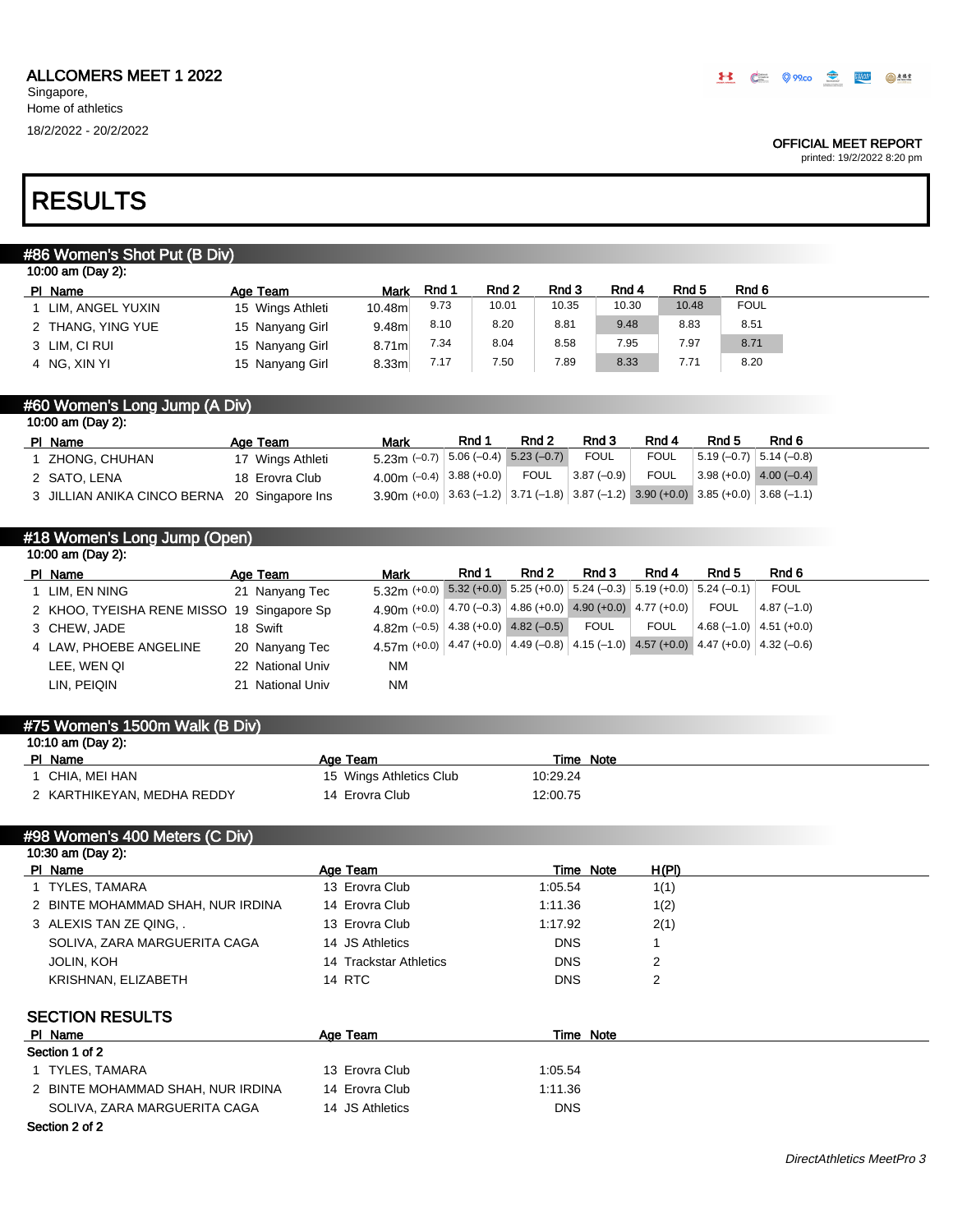Singapore, Home of athletics

### OFFICIAL MEET REPORT

| <b>RESULTS</b>                          |                            |                             |              |                           |
|-----------------------------------------|----------------------------|-----------------------------|--------------|---------------------------|
| #98 Women's 400 Meters (C Div) (cont'd) |                            |                             |              |                           |
| PI Name                                 | Age Team                   | Time Note                   |              |                           |
| 1 ALEXIS TAN ZE QING, .                 | 13 Erovra Club             | 1:17.92                     |              |                           |
| <b>JOLIN, KOH</b>                       | 14 Trackstar Athletics     | <b>DNS</b>                  |              |                           |
| KRISHNAN, ELIZABETH                     | 14 RTC                     | <b>DNS</b>                  |              |                           |
| #67 Women's 400 Meters (B Div)          |                            |                             |              |                           |
| 10:40 am (Day 2):                       |                            |                             |              |                           |
| PI Name                                 | <b>Age Team</b>            | Time Note                   | H(PI)        |                           |
| 1 JAIGANTH, LAAVINIA                    | 16 Singapore Sports Sc     | 1:05.14                     | 2(1)         |                           |
| 2 MUAMMAR GADAFI, SITI NURHIDAYAH       | 15 Singapore Sports Sc     | 1:09.20                     | 2(2)         |                           |
| 3 TOH, ISABEL                           | 15 Wings Athletics Club    | 1:09.58                     | 1(1)         |                           |
| 4 LI, JIAWEI EMMA                       | 16 JS Athletics            | 1:19.11                     | 1(2)         |                           |
| 5 PEREIRA, DAVINA                       | 15 Swift                   | 1:23.63                     | 2(3)         |                           |
| 6 YITONG, CHIA                          | 17 Swift                   | 1:24.21                     | 1(3)         |                           |
| LOW, CALYNE                             | 15 Maxform                 | <b>DNS</b>                  | 1            |                           |
| CHEW, KIMBERLY                          | 15 Team Cicada Tracke      | <b>DNS</b>                  | 2            |                           |
| <b>SECTION RESULTS</b>                  |                            |                             |              |                           |
| PI Name                                 | <b>Age Team</b>            | <b>Time Note</b>            |              |                           |
| Section 1 of 2                          |                            |                             |              |                           |
| 1 TOH, ISABEL                           | 15 Wings Athletics Club    | 1:09.58                     |              |                           |
| 2 LI, JIAWEI EMMA                       | 16 JS Athletics            | 1:19.11                     |              |                           |
| 3 YITONG, CHIA                          | 17 Swift                   | 1:24.21                     |              |                           |
| LOW, CALYNE                             | 15 Maxform                 | <b>DNS</b>                  |              |                           |
| Section 2 of 2                          |                            |                             |              |                           |
| 1 JAIGANTH, LAAVINIA                    | 16 Singapore Sports Sc     | 1:05.14                     |              |                           |
| 2 MUAMMAR GADAFI, SITI NURHIDAYAH       | 15 Singapore Sports Sc     | 1:09.20                     |              |                           |
| 3 PEREIRA, DAVINA                       | 15 Swift                   | 1:23.63                     |              |                           |
| CHEW, KIMBERLY                          | 15 Team Cicada Tracke      | <b>DNS</b>                  |              |                           |
| #42 Women's 400 Meters (A Div)          |                            |                             |              |                           |
| 10:50 am (Day 2):                       |                            |                             |              |                           |
| PI Name<br>1 SIVAKUMAR, TVISHA RHEA     | Age Team<br>18 Erovra Club | <b>Time Note</b><br>1:06.53 | <u>H(PI)</u> |                           |
|                                         | 18 Singapore Sports Sc     |                             | 1(1)         |                           |
| 2 TONG, YAN YEE<br>3 HENG, ANN XIN      |                            | 1:07.63                     | 2(1)         |                           |
|                                         | 18 Wings Athletics Club    | 1:08.47                     | 2(2)         |                           |
| 4 KONG, HUAN XIN EMMA                   | 18 Erovra Club             | 1:13.54                     | 1(2)         |                           |
| 5 CHOO, KYRA                            | 18 Oldham Athletics        | 1:19.03                     | 2(3)         |                           |
| 6 PHA, YAN YI CASSIE                    | 20 Oldham Athletics        | 1:21.09                     | 2(4)         |                           |
| 7 OH, EMMA                              | 18 Oldham Athletics        | 1:21.12                     | 1(3)         |                           |
| MOK, NATASHA                            | 18 Oldham Athletics        | <b>DNS</b>                  | 1            |                           |
| ANTHIAS FLAMMEUS, LOH                   | 18 Trackstar Athletics     | <b>DNS</b>                  | 2            |                           |
| <b>SECTION RESULTS</b>                  |                            |                             |              |                           |
| PI Name                                 | <b>Age Team</b>            | <b>Time Note</b>            |              |                           |
| Section 1 of 2                          |                            |                             |              |                           |
| 1 SIVAKUMAR, TVISHA RHEA                | 18 Erovra Club             | 1:06.53                     |              |                           |
| 2 KONG, HUAN XIN EMMA                   | 18 Erovra Club             | 1:13.54                     |              |                           |
| 3 OH, EMMA                              | 18 Oldham Athletics        | 1:21.12                     |              |                           |
|                                         |                            |                             |              | DirectAthletics MeetPro 4 |
|                                         |                            |                             |              |                           |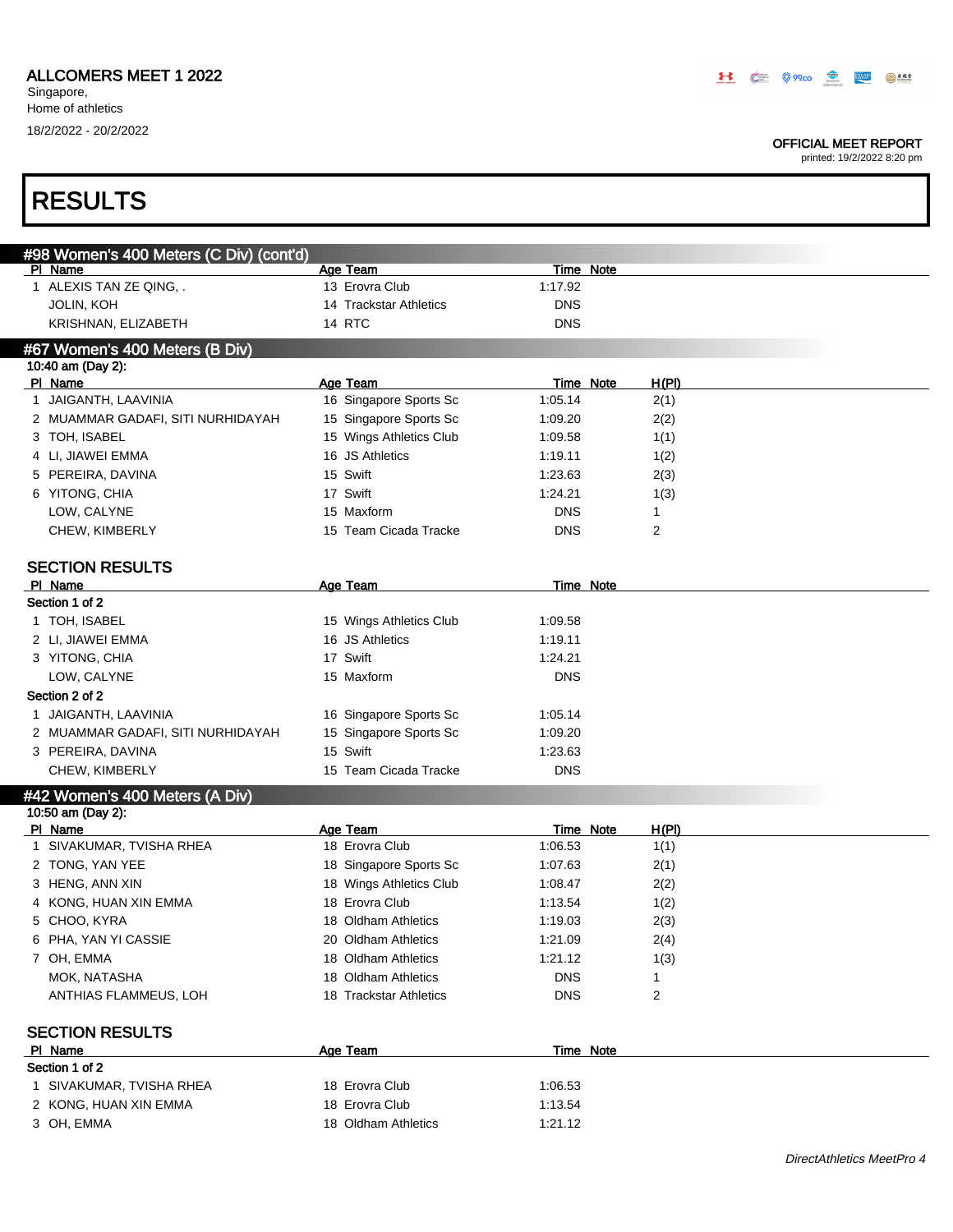### OFFICIAL MEET REPORT

printed: 19/2/2022 8:20 pm

# RESULTS

| #42 Women's 400 Meters (A Div) (cont'd) |                          |                  |              |  |
|-----------------------------------------|--------------------------|------------------|--------------|--|
| PI Name                                 | Age Team                 | Time Note        |              |  |
| MOK, NATASHA                            | 18 Oldham Athletics      | <b>DNS</b>       |              |  |
| Section 2 of 2                          |                          |                  |              |  |
| 1 TONG, YAN YEE                         | 18 Singapore Sports Sc   | 1:07.63          |              |  |
| 2 HENG, ANN XIN                         | 18 Wings Athletics Club  | 1:08.47          |              |  |
| 3 CHOO, KYRA                            | 18 Oldham Athletics      | 1:19.03          |              |  |
| 4 PHA, YAN YI CASSIE                    | 20 Oldham Athletics      | 1:21.09          |              |  |
| ANTHIAS FLAMMEUS, LOH                   | 18 Trackstar Athletics   | <b>DNS</b>       |              |  |
|                                         |                          |                  |              |  |
| #97 Men's 400 Meters (C Div)            |                          |                  |              |  |
| 11:00 am (Day 2):                       |                          |                  |              |  |
| PI Name                                 | Age Team                 | Time Note        | H(PI)        |  |
| 1 CURRAN, HARRY IRFAN                   | 14 Team Cicada Tracke    | 52.84            | 2(1)         |  |
| 2 CURRAN, JAKE ARYAN CURRAN             | 14 Oldham Athletics      | 59.34            | 2(2)         |  |
| 3 CURRAN, DANIEL RAIHAN CURRAN          | 14 Oldham Athletics      | 59.94            | 2(3)         |  |
| 4 TAY, SEAN                             | 13 Oldham Athletics      | 1:01.56          | 1(1)         |  |
| 5 TONG, GABRIEL                         | 14 Oldham Athletics      | 1:02.18          | 1(2)         |  |
| 6 LIM, RAINER                           | 14 Team St. Pat          | 1:03.94          | 2(4)         |  |
| 7 MURALI, MOURYA                        | 14 Oldham Athletics      | 1:17.15          | 2(5)         |  |
| 8 OH, EZRA                              | 13 Oldham Athletics      | 1:17.22          | 1(3)         |  |
| 9 YEOW ZHENG YI, .                      | 13 Erovra Club           | 1:20.79          | 1(4)         |  |
|                                         |                          |                  |              |  |
| <b>SECTION RESULTS</b>                  |                          |                  |              |  |
| PI Name                                 | Age Team                 | <b>Time Note</b> |              |  |
| Section 1 of 2                          |                          |                  |              |  |
| 1 TAY, SEAN                             | 13 Oldham Athletics      | 1:01.56          |              |  |
| 2 TONG, GABRIEL                         | 14 Oldham Athletics      | 1:02.18          |              |  |
| 3 OH, EZRA                              | 13 Oldham Athletics      | 1:17.22          |              |  |
| 4 YEOW ZHENG YI, .                      | 13 Erovra Club           | 1:20.79          |              |  |
| Section 2 of 2                          |                          |                  |              |  |
| 1 CURRAN, HARRY IRFAN                   | 14 Team Cicada Tracke    | 52.84            |              |  |
| 2 CURRAN, JAKE ARYAN CURRAN             | 14 Oldham Athletics      | 59.34            |              |  |
| 3 CURRAN, DANIEL RAIHAN CURRAN          | 14 Oldham Athletics      | 59.94            |              |  |
| 4 LIM, RAINER                           | 14 Team St. Pat          | 1:03.94          |              |  |
| 5 MURALI, MOURYA                        | 14 Oldham Athletics      | 1:17.15          |              |  |
|                                         |                          |                  |              |  |
| #66 Men's 400 Meters (B Div)            |                          |                  |              |  |
| 11:10 am (Day 2):                       |                          |                  |              |  |
| PI Name                                 | Age Team                 | Time Note        | <u>H(PI)</u> |  |
| PHUA, ETHAN<br>1                        | 16 Swift                 | 53.93            | 6(1)         |  |
| 2 KEITH IMMANUEL, AARON                 | 16 Trackstar Athletics   | 55.18            | 6(2)         |  |
| 3 ONG, ROYCE                            | 17 Total Kinetics Sports | 55.45            | 6(3)         |  |
| BALA KUMAR, VARSHAN<br>4                | 16 Trackstar Athletics   | 55.94            | 5(1)         |  |
| LOW, JOEL<br>5                          | 16 Oldham Athletics      | 56.55            | 3(1)         |  |
| JOON YI, PEI<br>6                       | 16 Swift                 | 57.31            | 6(4)         |  |
| MOLOKWU, IFEANYICHUKWU ASYARAFF IB<br>7 | 16 Singapore Sports Sc   | 57.39            | 5(2)         |  |
| GOH, JAENG HEE<br>8                     | 16 Total Kinetics Sports | 57.51            | 5(3)         |  |
| NIQ RIFDI RAFIQI, BIN YUSRAN<br>9       | 15 Singapore Sports Sc   | 57.60            | 5(4)         |  |
| 10 SOH, AIDAN MICHAEL                   | 15 Oldham Athletics      | 58.24            | 2(1)         |  |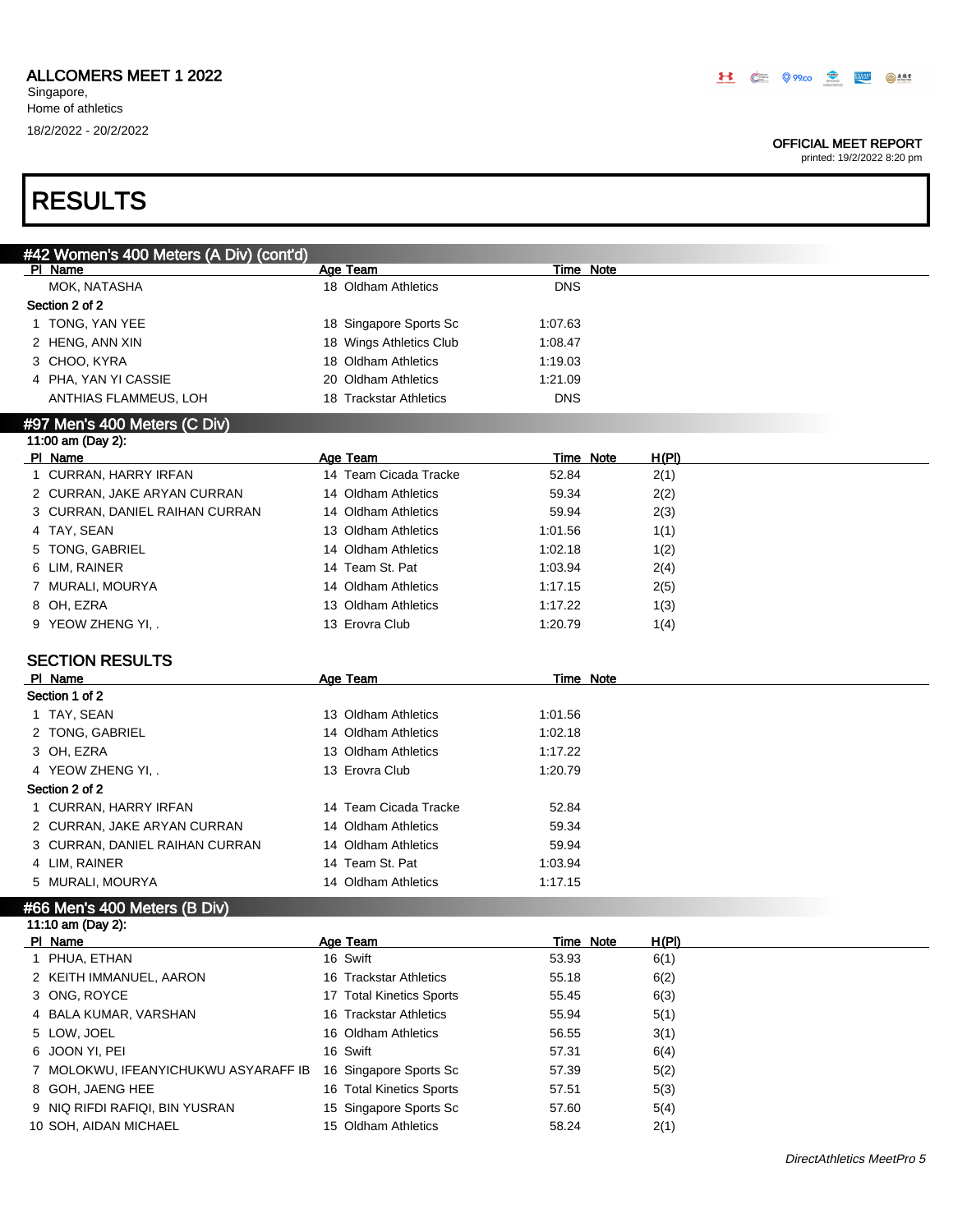### OFFICIAL MEET REPORT

| #66 Men's 400 Meters (B Div) (cont'd) |                          |            |                                  |  |
|---------------------------------------|--------------------------|------------|----------------------------------|--|
| 11:10 am (Day 2):                     |                          |            |                                  |  |
| PI Name                               | Age Team                 |            | <u>H(PI)</u><br><b>Time Note</b> |  |
| 11 VASANIA, SHAVAK                    | 16 JS Athletics          | 59.09      | 1(1)                             |  |
| 12 WIJAYA, MIKAIL EMRE                | 15 Team St. Pat          | 59.54      | 1(2)                             |  |
| 13 CHANG, ARTHUR JIE-FENG             | 16 Total Kinetics Sports | 1:00.92    | 5(5)                             |  |
| 14 CALLANTA, CHARLES                  | 15 Team St. Pat          | 1:01.34    | 4(1)                             |  |
| 15 BALAKRISHNAN, LUKE                 | 16 Oldham Athletics      | 1:02.55    | 4(2)                             |  |
| 16 SARAVANAN, RISHI                   | 15 Team St. Pat          | 1:03.27    | 2(2)                             |  |
| 17 SHARMA, YASH                       | 17 JS Athletics          | 1:03.76    | 3(2)                             |  |
| 18 SRINIVASAN, RAMANATHAN             | 15 Team St. Pat          | 1:04.11    | 2(3)                             |  |
| 19 ASTHANA, AVI                       | 16 JS Athletics          | 1:04.25    | 4(3)                             |  |
| 20 DHANETWAL, PRIYANSH                | 15 Team St. Pat          | 1:04.34    | 4(4)                             |  |
| 21 TULSI, SHAAN                       | 15 Team St. Pat          | 1:04.76    | 1(3)                             |  |
| 22 PEH, AIDAN                         | 15 Team St. Pat          | 1:08.84    | 3(3)                             |  |
| ROZARIO, RUSSELL                      | 16 Team St. Pat          | <b>DNS</b> | 3                                |  |
| LIM, SETH                             | 15 Oldham Athletics      | <b>DNS</b> | 3                                |  |
| <b>BEGBIE, CHRISTOPHER</b>            | 15 Team St. Pat          | <b>DNS</b> | 4                                |  |
|                                       |                          |            |                                  |  |
| <b>SECTION RESULTS</b>                |                          |            |                                  |  |
| PI Name                               | <b>Age Team</b>          |            | <b>Time Note</b>                 |  |
| Section 1 of 6                        |                          |            |                                  |  |
| 1 VASANIA, SHAVAK                     | 16 JS Athletics          | 59.09      |                                  |  |
| 2 WIJAYA, MIKAIL EMRE                 | 15 Team St. Pat          | 59.54      |                                  |  |
| 3 TULSI, SHAAN                        | 15 Team St. Pat          | 1:04.76    |                                  |  |
| Section 2 of 6                        |                          |            |                                  |  |
| 1 SOH, AIDAN MICHAEL                  | 15 Oldham Athletics      | 58.24      |                                  |  |
| 2 SARAVANAN, RISHI                    | 15 Team St. Pat          | 1:03.27    |                                  |  |
| 3 SRINIVASAN, RAMANATHAN              | 15 Team St. Pat          | 1:04.11    |                                  |  |
| Section 3 of 6                        |                          |            |                                  |  |
| 1 LOW, JOEL                           | 16 Oldham Athletics      | 56.55      |                                  |  |
| 2 SHARMA, YASH                        | 17 JS Athletics          | 1:03.76    |                                  |  |
| 3 PEH, AIDAN                          | 15 Team St. Pat          | 1:08.84    |                                  |  |
| ROZARIO, RUSSELL                      | 16 Team St. Pat          | <b>DNS</b> |                                  |  |
| LIM, SETH                             | 15 Oldham Athletics      | <b>DNS</b> |                                  |  |
| Section 4 of 6                        |                          |            |                                  |  |
| 1 CALLANTA, CHARLES                   | 15 Team St. Pat          | 1:01.34    |                                  |  |
|                                       |                          |            |                                  |  |
| 2 BALAKRISHNAN, LUKE                  | 16 Oldham Athletics      | 1:02.55    |                                  |  |
| 3 ASTHANA, AVI                        | 16 JS Athletics          | 1:04.25    |                                  |  |
| 4 DHANETWAL, PRIYANSH                 | 15 Team St. Pat          | 1:04.34    |                                  |  |
| <b>BEGBIE, CHRISTOPHER</b>            | 15 Team St. Pat          | <b>DNS</b> |                                  |  |
| Section 5 of 6                        |                          |            |                                  |  |
| 1 BALA KUMAR, VARSHAN                 | 16 Trackstar Athletics   | 55.94      |                                  |  |
| 2 MOLOKWU, IFEANYICHUKWU ASYARAFF IB  | 16 Singapore Sports Sc   | 57.39      |                                  |  |
| 3 GOH, JAENG HEE                      | 16 Total Kinetics Sports | 57.51      |                                  |  |
| 4 NIQ RIFDI RAFIQI, BIN YUSRAN        | 15 Singapore Sports Sc   | 57.60      |                                  |  |
| 5 CHANG, ARTHUR JIE-FENG              | 16 Total Kinetics Sports | 1:00.92    |                                  |  |
| Section 6 of 6                        |                          |            |                                  |  |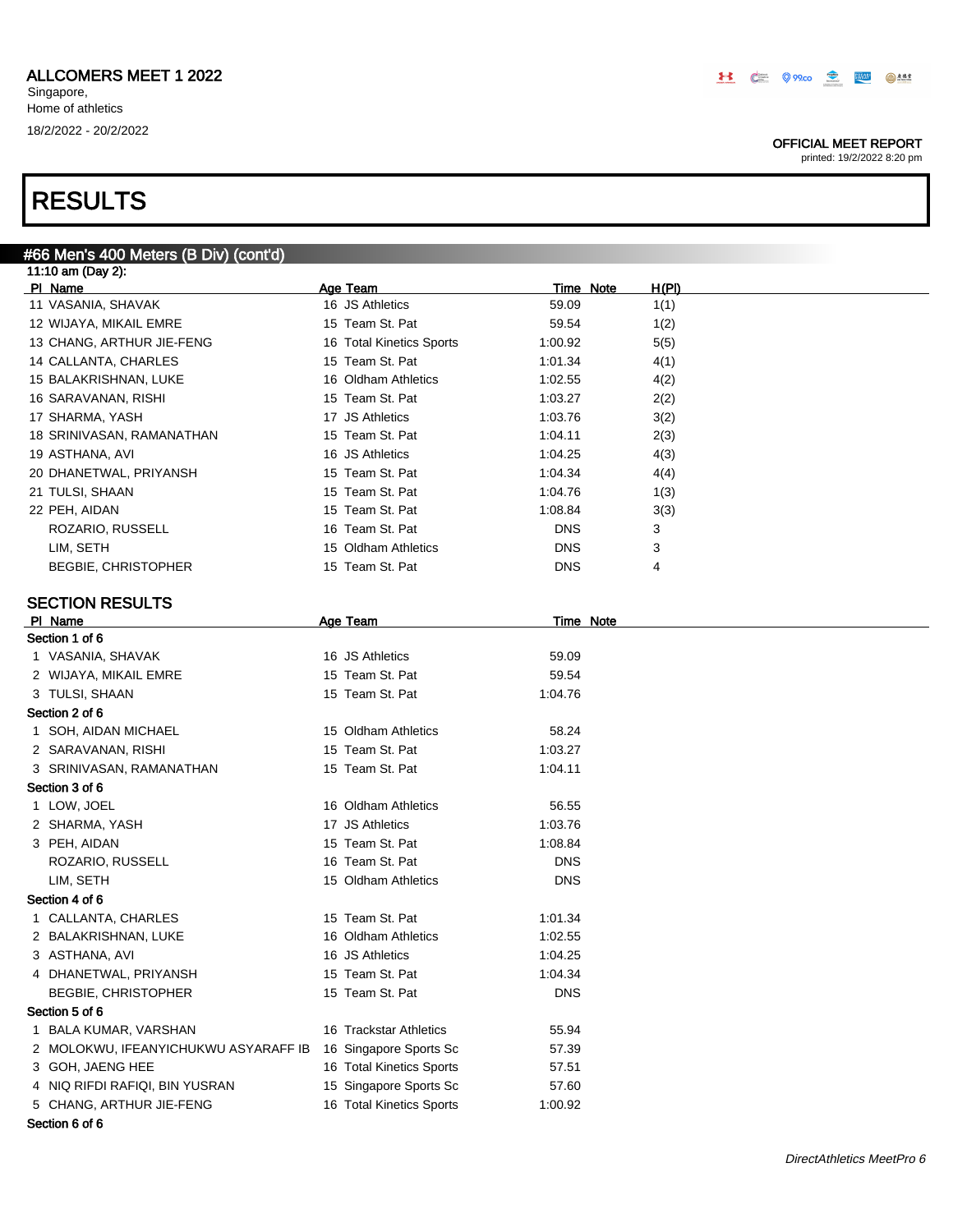## ALLCOMERS MEET 1 2022

Singapore, Home of athletics 18/2/2022 - 20/2/2022

### OFFICIAL MEET REPORT

| <b>RESULTS</b>                                   |                          |                  |              |  |
|--------------------------------------------------|--------------------------|------------------|--------------|--|
|                                                  |                          |                  |              |  |
| #66 Men's 400 Meters (B Div) (cont'd)<br>PI Name | Age Team                 | Time Note        |              |  |
| 1 PHUA, ETHAN                                    | 16 Swift                 | 53.93            |              |  |
| 2 KEITH IMMANUEL, AARON                          | 16 Trackstar Athletics   | 55.18            |              |  |
| 3 ONG, ROYCE                                     | 17 Total Kinetics Sports | 55.45            |              |  |
| 4 JOON YI, PEI                                   | 16 Swift                 | 57.31            |              |  |
| #41 Men's 400 Meters (A Div)                     |                          |                  |              |  |
| 11:40 am (Day 2):                                |                          |                  |              |  |
| PI Name                                          | Age Team                 | <b>Time Note</b> | <u>H(PI)</u> |  |
| 1 MOHAN, THEJESVI                                | 19 Wings Athletics Club  | 55.45            | 2(1)         |  |
| 2 JAGATHEESWARAN, PRANAV                         | 18 Oldham Athletics      | 55.50            | 1(1)         |  |
| 3 TAN, LUKE                                      | 17 Oldham Athletics      | 57.63            | 1(2)         |  |
| 4 TAN, CHONG WEI SEBASTIAN                       | 18 Erovra Club           | 58.53            | 1(3)         |  |
| 5 CHONG, JIA WEI                                 | 18 Erovra Club           | 1:01.23          | 2(2)         |  |
| CHEW, JULIAN                                     | 18 Oldham Athletics      | <b>DNS</b>       | 2            |  |
| CHERN, SAMUEL                                    | 18 Wings Athletics Club  | <b>DNS</b>       | 2            |  |
|                                                  |                          |                  |              |  |
| <b>SECTION RESULTS</b>                           |                          |                  |              |  |
| PI Name                                          | <b>Age Team</b>          | <b>Time Note</b> |              |  |
| Section 1 of 2                                   |                          |                  |              |  |
| 1 JAGATHEESWARAN, PRANAV                         | 18 Oldham Athletics      | 55.50            |              |  |
| 2 TAN, LUKE                                      | 17 Oldham Athletics      | 57.63            |              |  |
| 3 TAN, CHONG WEI SEBASTIAN                       | 18 Erovra Club           | 58.53            |              |  |
| Section 2 of 2                                   |                          |                  |              |  |
| 1 MOHAN, THEJESVI                                | 19 Wings Athletics Club  | 55.45            |              |  |
| 2 CHONG, JIA WEI                                 | 18 Erovra Club           | 1:01.23          |              |  |
| CHEW, JULIAN                                     | 18 Oldham Athletics      | <b>DNS</b>       |              |  |
| CHERN, SAMUEL                                    | 18 Wings Athletics Club  | <b>DNS</b>       |              |  |
| #6 Women's 400 Meters (Open)                     |                          |                  |              |  |
| 11:50 am (Day 2):                                |                          |                  |              |  |
| PI Name                                          | Age Team                 | Time Note        |              |  |
| 1 NG, GRACE                                      | 30 Club ZOOM             | 1:03.85          |              |  |
| 2 SIM, JIA YING                                  | 25 Singapore University  | 1:11.13          |              |  |
| #5 Men's 400 Meters (Open)                       |                          |                  |              |  |
| 11:55 am (Day 2):                                |                          |                  |              |  |
| PI Name                                          | Age Team                 | Time Note        | H(PI)        |  |
| 1 TAN, ZONG YANG                                 | 28 Wings Athletics Club  | 48.08            | 4(1)         |  |
| 2 LIM, OLIVER                                    | 22 National University S | 52.28            | 3(1)         |  |
| 3 MUTHUKUMARAN, RAAM KUMAR                       | 18 Singapore Sports Sc   | 52.33            | 3(2)         |  |
| 4   BHARADWAJ, AKASH VIJAY                       | 18 Swift                 | 53.47            | 4(2)         |  |
| 5 ZUHRI, HAIDAR                                  | 20 Maxform               | 55.06            | 1(1)         |  |
| 6 YIP WAI KIT, EDWARD                            | 29 My Coaching Acade     | 55.26            | 3(3)         |  |
| 7 TOH, EDDIE                                     | 41 Club ZOOM             | 55.47            | 2(1)         |  |
| 8 ONG, NIGEL                                     | 20 T360                  | 57.73            | 2(2)         |  |
| 9 MATHER, RICK                                   | 42 Wings Athletics Club  | 58.90            | 2(3)         |  |
| 10 WAJEEH, ISMAIL                                | 60 Singapore Masters T   | 1:06.80          | 1(2)         |  |
| SOH, JOSHUA                                      | 22 T360                  | <b>DNS</b>       | $\mathbf{1}$ |  |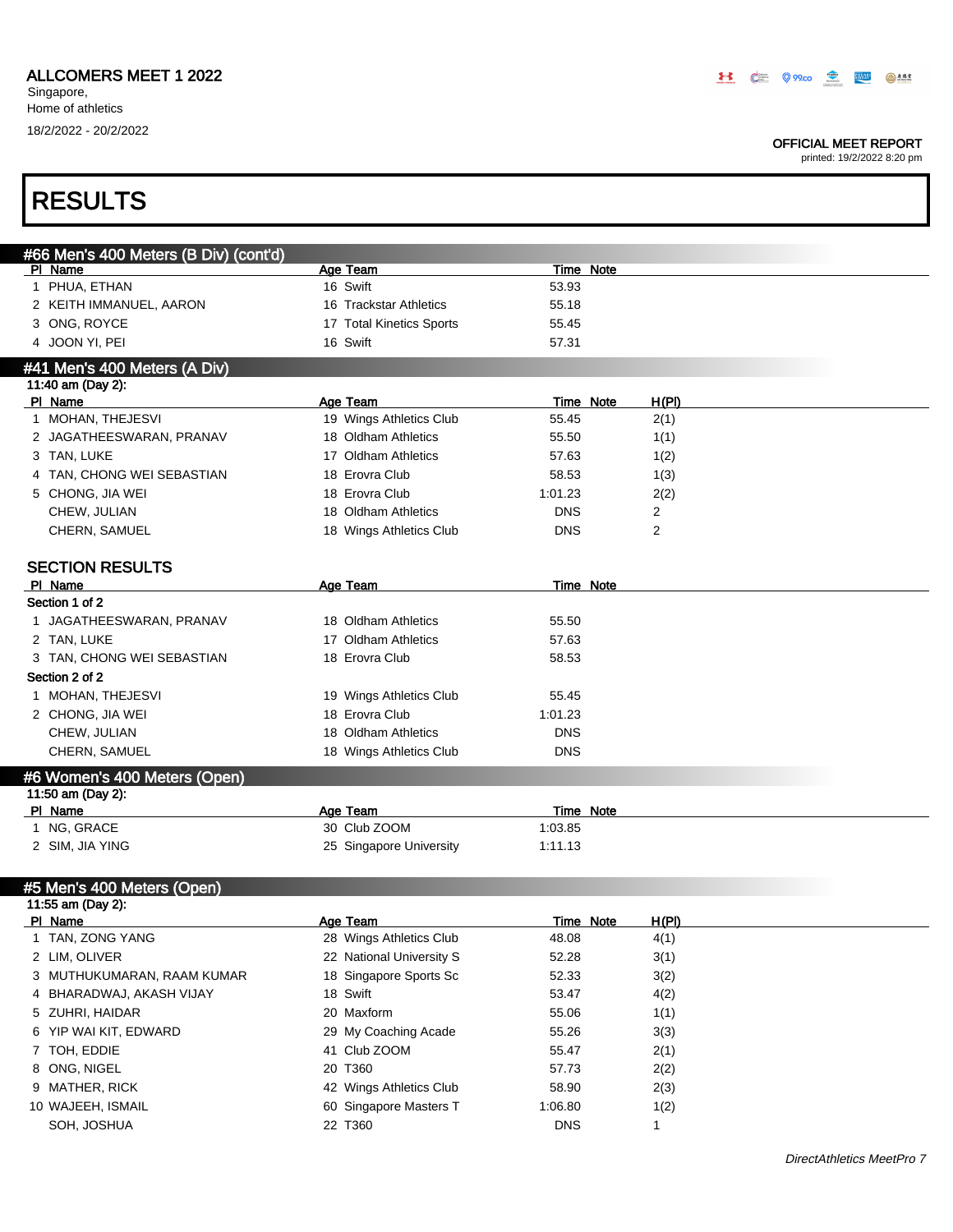### OFFICIAL MEET REPORT

printed: 19/2/2022 8:20 pm

# RESULTS

# #5 Men's 400 Meters (Open) (cont'd)

|                                        | H(PI) |           |
|----------------------------------------|-------|-----------|
| <b>DNS</b><br>90 Singapore Masters T   |       |           |
| 22 National University S<br><b>DNS</b> |       |           |
| <b>DNS</b><br>27 Nanyang Technologi    |       |           |
| <b>DNS</b><br>28 Oldham Athletics      | 4     |           |
| <b>DNS</b><br>27 Wings Athletics Club  | 4     |           |
|                                        |       | Time Note |

## SECTION RESULTS

|                       |                                                                                                                                                                                                                                                                                                  |            | Time Note |
|-----------------------|--------------------------------------------------------------------------------------------------------------------------------------------------------------------------------------------------------------------------------------------------------------------------------------------------|------------|-----------|
|                       |                                                                                                                                                                                                                                                                                                  |            |           |
|                       | 20 Maxform                                                                                                                                                                                                                                                                                       | 55.06      |           |
|                       | 60 Singapore Masters T                                                                                                                                                                                                                                                                           | 1:06.80    |           |
| SOH, JOSHUA           | 22 T360                                                                                                                                                                                                                                                                                          | <b>DNS</b> |           |
|                       |                                                                                                                                                                                                                                                                                                  |            |           |
|                       | 41 Club ZOOM                                                                                                                                                                                                                                                                                     | 55.47      |           |
|                       | 20 T360                                                                                                                                                                                                                                                                                          | 57.73      |           |
|                       | 42 Wings Athletics Club                                                                                                                                                                                                                                                                          | 58.90      |           |
| <b>KOR, HONG FATT</b> | 90 Singapore Masters T                                                                                                                                                                                                                                                                           | <b>DNS</b> |           |
|                       |                                                                                                                                                                                                                                                                                                  |            |           |
|                       | 22 National University S                                                                                                                                                                                                                                                                         | 52.28      |           |
|                       | 18 Singapore Sports Sc                                                                                                                                                                                                                                                                           | 52.33      |           |
|                       | 29 My Coaching Acade                                                                                                                                                                                                                                                                             | 55.26      |           |
| CHUI, LINUS           | 22 National University S                                                                                                                                                                                                                                                                         | <b>DNS</b> |           |
| HASHIM, IMAN          | 27 Nanyang Technologi                                                                                                                                                                                                                                                                            | <b>DNS</b> |           |
|                       |                                                                                                                                                                                                                                                                                                  |            |           |
|                       | 28 Wings Athletics Club                                                                                                                                                                                                                                                                          | 48.08      |           |
|                       | 18 Swift                                                                                                                                                                                                                                                                                         | 53.47      |           |
| NG, CHIN HUI          | 28 Oldham Athletics                                                                                                                                                                                                                                                                              | <b>DNS</b> |           |
| TEO, YAN              | 27 Wings Athletics Club                                                                                                                                                                                                                                                                          | <b>DNS</b> |           |
|                       | PI Name<br>Section 1 of 4<br>1 ZUHRI, HAIDAR<br>2 WAJEEH, ISMAIL<br>Section 2 of 4<br>1 TOH, EDDIE<br>2 ONG, NIGEL<br>3 MATHER, RICK<br>Section 3 of 4<br>1 LIM, OLIVER<br>2 MUTHUKUMARAN, RAAM KUMAR<br>3 YIP WAI KIT, EDWARD<br>Section 4 of 4<br>1 TAN, ZONG YANG<br>2 BHARADWAJ, AKASH VIJAY | Age Team   |           |

#### #81 Men's Long Jump (B Div)  $1:00 \text{ nm}$  (Day 2):

| $1.00$ pm (Day 2).  |                  |                                                                                                                              |             |             |                                                                                               |             |                                        |              |
|---------------------|------------------|------------------------------------------------------------------------------------------------------------------------------|-------------|-------------|-----------------------------------------------------------------------------------------------|-------------|----------------------------------------|--------------|
| PI Name             | Age Team         | <b>Mark</b>                                                                                                                  | Rnd 1       | Rnd 2       | Rnd 3                                                                                         | Rnd 4       | Rnd 5                                  | Rnd 6        |
| YANG, EN HAO DANIEL | 15 Erovra Club   | $5.94\text{m}$ (-2.3) $\left  5.85 \left( -0.7 \right) \right  5.94 \left( -2.3 \right)$ 5.93 (-1.1) 5.83 (-1.0) 5.69 (-2.4) |             |             |                                                                                               |             |                                        | $5.70(+0.0)$ |
| 2 LI, TRISTEN       | 15 Wings Athleti | $5.81$ m (+0.0) $ 5.30$ (-1.8)                                                                                               |             | <b>FOUL</b> | $4.80(-1.0)$                                                                                  | <b>FOUL</b> | <b>FOUL</b>                            | $5.81(+0.0)$ |
| 3 CHUA, JONATHAN    | 15 Oldham Athle  | $5.44$ m (-1.2)   5.19 (-1.3)                                                                                                |             | <b>FOUL</b> | $\begin{bmatrix} 5.44 & (-1.2) & 5.33 & (-1.4) & 5.35 & (-1.3) & 5.16 & (+0.0) \end{bmatrix}$ |             |                                        |              |
| 4 PRATHIBAN, NIRANJ | 15 Wings Athleti | 4.36m $(-1.5)$                                                                                                               | <b>FOUL</b> | <b>FOUL</b> | <b>FOUL</b>                                                                                   |             | $4.15(-1.4)$ $4.36(-1.5)$ $4.12(-1.7)$ |              |
| JUN JIE, NG         | 15 Wings Athleti | <b>NM</b>                                                                                                                    |             |             |                                                                                               |             |                                        |              |
| ZUHAYR, RAYAN       | 15 Wings Athleti | <b>NM</b>                                                                                                                    |             |             |                                                                                               |             |                                        |              |

### #61 Men's Long Jump (A Div) 1:00 pm (Day 2):

| PI Name        | Age Team         | Mark                         | Rnd 1       | Rnd 2       | Rnd 3                                                                       | Rnd 4 | Rnd 5       | Rnd 6        |  |
|----------------|------------------|------------------------------|-------------|-------------|-----------------------------------------------------------------------------|-------|-------------|--------------|--|
| LAM. GUOYI     | 18 Wings Athleti | 6.07m $(+0.0)$               | <b>FOUL</b> |             | $\vert 5.92(-0.1) \vert 6.04(-1.6) \vert 6.07(+0.0) \vert 6.06(-1.0) \vert$ |       |             | FOUL         |  |
| 2 NG, XIANG EN | 19 Swift         | 4.96m $(-2.0)$ 4.96 $(-2.0)$ |             | <b>PASS</b> | $ 4.82(-1.6) 4.69(-1.0) $                                                   |       | <b>PASS</b> | $4.94(-1.3)$ |  |
| HUAN, JUSTUS   | 17 Wings Athleti | <b>NM</b>                    |             |             |                                                                             |       |             |              |  |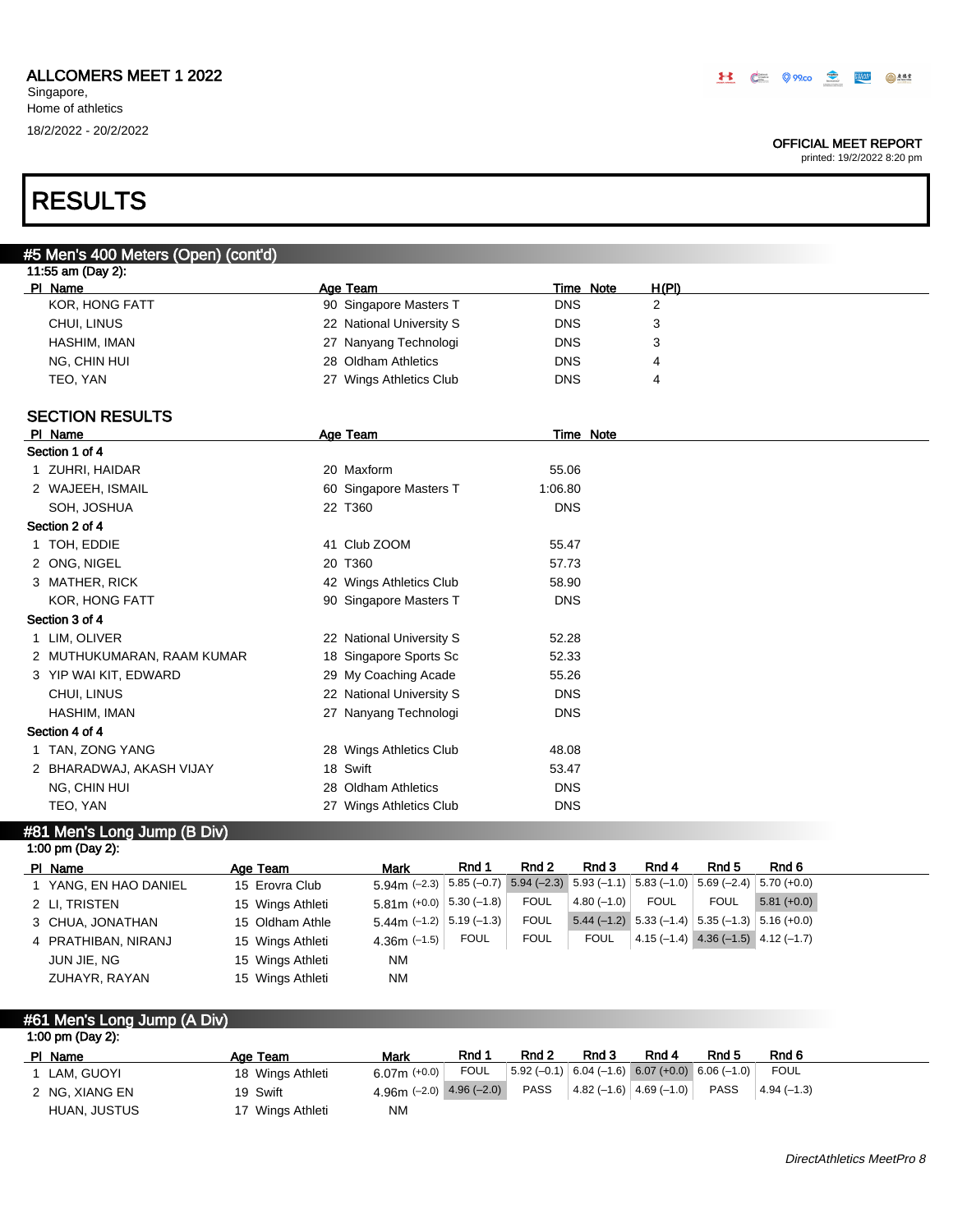### OFFICIAL MEET REPORT

printed: 19/2/2022 8:20 pm

# RESULTS

# #91 Men's Javelin (B Div)

| 1:30 pm (Day 2):           |                  |             |             |             |             |             |             |             |  |
|----------------------------|------------------|-------------|-------------|-------------|-------------|-------------|-------------|-------------|--|
| PI Name                    | Age Team         | <b>Mark</b> | Rnd 1       | Rnd 2       | Rnd 3       | Rnd 4       | Rnd 5       | Rnd 6       |  |
| 1 QUEK, JEREMIAH           | 16 Wings Athleti | 44.79m      | 44.79       | 42.20       | 42.92       | 38.19       | 35.30       | 40.97       |  |
| 2 LYE. EVAN                | 16 Wings Athleti | 44.13m      | 36.26       | 41.24       | 42.54       | 41.43       | 38.81       | 44.13       |  |
| 3 FUN LE CONG, LUCAS, LUCA | 16 Singapore Sp  | 40.56m      | 40.56       | <b>FOUL</b> | 33.80       | 28.18       | 33.59       | 36.13       |  |
| 4 WONG, JAYDEN             | 15 Wings Athleti | 40.25m      | <b>FOUL</b> | <b>FOUL</b> | 40.25       | <b>FOUL</b> | <b>FOUL</b> | <b>FOUL</b> |  |
| 5 JUSDI, JADON             | 15 Wings Athleti | 37.77m      | <b>FOUL</b> | <b>FOUL</b> | <b>FOUL</b> | 37.77       | <b>FOUL</b> | <b>FOUL</b> |  |
| PHUA, DEXTON               | 15 Wings Athleti | <b>NM</b>   |             |             |             |             |             |             |  |

# #121 Men's Javelin (C Div)

| 1:30 pm (Day 2): |                  |        |             |             |             |             |                  |             |
|------------------|------------------|--------|-------------|-------------|-------------|-------------|------------------|-------------|
| PI Name          | Age Team         | Mark   | Rnd 1       | Rnd 2       | Rnd 3       | Rnd 4       | Rnd <sub>5</sub> | Rnd 6       |
| WANG, JINGBO     | 14 Wings Athleti | 38.38m | 38.38       | 33.00       | <b>FOUL</b> | <b>FOUL</b> | 36.06            | 34.20       |
| 2 NG, GABRIEL    | 14 Team Cicada   | 38.06m | 32.19       | <b>FOUL</b> | 35.70       | 37.27       | 34.39            | 38.06       |
| 3 KWA, EU HAN    | 14 Wings Athleti | 35.59m | 32.91       | 32.43       | 35.59       | 34.35       | <b>FOUL</b>      | 34.53       |
| 4 TAN, HUAI FENG | 14 Wings Athleti | 34.51m | <b>FOUL</b> | 34.51       | <b>FOUL</b> | FOUL        | <b>FOUL</b>      | <b>FOUL</b> |
| 5 LIU, SHIJIA    | 14 Wings Athleti | 29.22m | <b>FOUL</b> | 28.53       | 29.22       | <b>FOUL</b> | 27.34            | <b>FOUL</b> |

### #123 Men's High Jump (Novice) 1:30 pm (Day 2):

| PI Name                | Age Team         |                   | <b>Mark</b> 1.65 | 1.67    | 1.69    | 1.71    | 1.73       | 1.75    | 1.77       | 1.79    | 1.81    | 1.83       |
|------------------------|------------------|-------------------|------------------|---------|---------|---------|------------|---------|------------|---------|---------|------------|
| 1 TAN, REI             | 14 Wings Athleti | 1.81 <sub>m</sub> | $\circ$          | $\circ$ | $\circ$ | O       | $\circ$    | XO      | XXO        | $\circ$ | $\circ$ | <b>XXX</b> |
| 2 KUMAR, VIRESH        | 15 Wings Athleti | 1.75m             | $\circ$          | XX      | XO      | XXO     | XO         | $\circ$ | <b>XXX</b> |         |         |            |
| 3 CHEW, JARON          | 15 Oldham Athle  | 1.67m             | $\circ$          | XO      | XXX     |         |            |         |            |         |         |            |
| 4 MEHTA, ARYAN         | 15 Team Cicada   | 1.65m             | $\circ$          | XXX     |         |         |            |         |            |         |         |            |
| 5 LAU, JIA HERN        | 14 Team Cicada   | 1.65m             | XO.              | XXX     |         |         |            |         |            |         |         |            |
| PI Name                | Age Team         |                   | <u>Mark 1.40</u> | 1.45    | 1.50    | 1.55    | 1.60       |         |            |         |         |            |
| 1 TAN, REI             | 14 Wings Athleti | (cont'd)          | $\mathsf{P}$     | $\circ$ | $\circ$ | O       | $\circ$    |         |            |         |         |            |
| 2 KUMAR, VIRESH        | 15 Wings Athleti | (cont'd)          | P                | P       | P       | $\circ$ | $\circ$    |         |            |         |         |            |
| 3 CHEW, JARON          | 15 Oldham Athle  | (cont'd)          | P                | P       | P       | $\circ$ | XO         |         |            |         |         |            |
| 4 MEHTA, ARYAN         | 15 Team Cicada   | (cont'd)          | $\mathsf{P}$     | $\circ$ | $\circ$ | O       | XO         |         |            |         |         |            |
| 5 LAU, JIA HERN        | 14 Team Cicada   | (cont'd)          | $\mathsf{P}$     | $\circ$ | $\circ$ | XO      | XO         |         |            |         |         |            |
| 6 NG, JAYDEN           | 14 Singapore Sp  | 1.55m             | $\circ$          | XXO     | XXO     | XXO     | <b>XXX</b> |         |            |         |         |            |
| 7 CHAN, KAAI           | 13 Wings Athleti | 1.45m XXO         |                  | XXO XXX |         |         |            |         |            |         |         |            |
| CHEONG, JOSHUA         | 15 Oldham Athle  |                   | NH XXX           |         |         |         |            |         |            |         |         |            |
| <b>WALKER, PATRICK</b> | 60 Singapore Ma  |                   | NH XXX           |         |         |         |            |         |            |         |         |            |
|                        |                  |                   |                  |         |         |         |            |         |            |         |         |            |

### #94 Women's 100 Meters (C Div) 1:30 pm  $(Day 2)$

| $1.00$ pm (Day 2).           |                        |                   |       |
|------------------------------|------------------------|-------------------|-------|
| PI Name                      | Age Team               | Time Note         | H(PI) |
| 1 CHEE, CHLOE                | 14 Team Cicada Tracke  | $(+0.7)$<br>13.59 | 1(1)  |
| 2 TAN, LE XIAO               | 14 Team Cicada Tracke  | $(+0.7)$<br>13.74 | 1(2)  |
| 3 SOH, "HWEI EN, RACHEL      | 14 Nanyang Girls' High | $(+1.0)$<br>13.81 | 2(1)  |
| 4 KRISHNAN, ELIZABETH        | 14 RTC                 | $(+1.0)$<br>14.09 | 2(2)  |
| 5 LUI, RUI XIAN              | 14 Nanyang Girls' High | $(+1.0)$<br>14.14 | 2(3)  |
| 6 GOH, KEIA                  | 14 Team Cicada Tracke  | $(+0.7)$<br>14.43 | 1(3)  |
| SOLIVA, ZARA MARGUERITA CAGA | 14 JS Athletics        | <b>DNS</b>        |       |
|                              |                        |                   |       |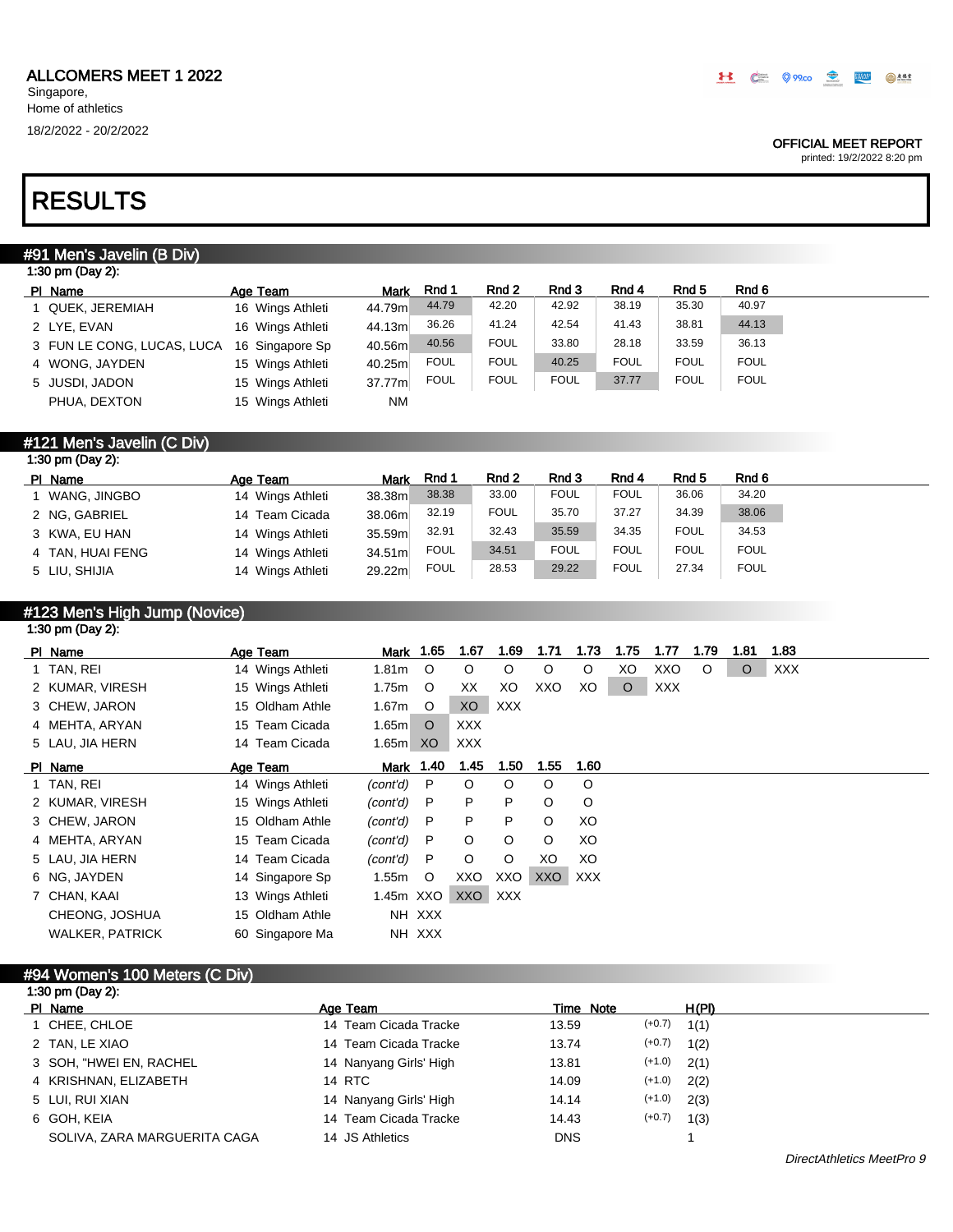Г

### OFFICIAL MEET REPORT

| <b>RESULTS</b>                          |                         |            |                  |                |                            |
|-----------------------------------------|-------------------------|------------|------------------|----------------|----------------------------|
|                                         |                         |            |                  |                |                            |
| #94 Women's 100 Meters (C Div) (cont'd) |                         |            |                  |                |                            |
| 1:30 pm (Day 2):                        |                         |            |                  |                |                            |
| PI Name                                 | Age Team                |            | <b>Time Note</b> | H(PI)          |                            |
| CHUA, AMANDA CHUA JIA YING              | 14 Nanyang Girls' High  | <b>DNS</b> |                  | $\overline{c}$ |                            |
| <b>SECTION RESULTS</b>                  |                         |            |                  |                |                            |
| PI Name                                 | Age Team                |            | <b>Time Note</b> |                |                            |
| Section 1 of 2                          | Wind: (+0.7)            |            |                  |                |                            |
| 1 CHEE, CHLOE                           | 14 Team Cicada Tracke   | 13.59      |                  |                |                            |
| 2 TAN, LE XIAO                          | 14 Team Cicada Tracke   | 13.74      |                  |                |                            |
| 3 GOH, KEIA                             | 14 Team Cicada Tracke   | 14.43      |                  |                |                            |
| SOLIVA, ZARA MARGUERITA CAGA            | 14 JS Athletics         | <b>DNS</b> |                  |                |                            |
| Section 2 of 2                          | Wind: (+1.0)            |            |                  |                |                            |
| 1 SOH, "HWEI EN, RACHEL                 | 14 Nanyang Girls' High  | 13.81      |                  |                |                            |
| 2 KRISHNAN, ELIZABETH                   | 14 RTC                  | 14.09      |                  |                |                            |
| 3 LUI, RUI XIAN                         | 14 Nanyang Girls' High  | 14.14      |                  |                |                            |
| CHUA, AMANDA CHUA JIA YING              | 14 Nanyang Girls' High  | <b>DNS</b> |                  |                |                            |
| #63 Women's 100 Meters (B Div)          |                         |            |                  |                |                            |
| 1:40 pm (Day 2):                        |                         |            |                  |                |                            |
| PI Name                                 | Age Team                |            | <b>Time Note</b> | H(PI)          |                            |
| 1 NEO, EN YU                            | 15 Singapore Sports Sc  | 13.38      | $(+0.1)$         | 4(1)           |                            |
| 2 KOH, SHI XUAN, BEVLYN                 | 15 Singapore Sports Sc  | 13.61      | $(+0.1)$         | 3(1)           |                            |
| 3 LEE, MEREDITH                         | 16 Maxform              | 13.66      | $(+0.1)$         | 3(2)           |                            |
| 4 KOH, SHUN YI AUDREY                   | 16 Singapore Sports Sc  | 13.83      | $(+0.1)$         | 4(2)           |                            |
| 5 LIM, HUANG PHENG GWENDOLIN            | 16 Nanyang Girls' High  | 13.91      | $(+0.1)$         | 3(3)           |                            |
| 6 KOH, JING XUAN, BERNYCE               | 15 Singapore Sports Sc  | 13.99      | $(+0.1)$         | 4(3)           |                            |
| 7 LOH, CHLOE                            | 16 Nanyang Girls' High  | 14.06      | $(+0.1)$         | 3(4)           |                            |
| 8 TAN, SAMANTHA SHAN YAN                | 16 Nanyang Girls' High  | 14.32      | $(+0.1)$         | 3(5)           |                            |
| 9 PANG, KEE ANN                         | 16 Erovra Club          | 15.34      | (NW)             | 1(1)           |                            |
| 10 LI, JIAYI CHRISTINA                  | 16 JS Athletics         | 15.37      | (NW)             | 2(1)           |                            |
| 11 AFANDI, ELYSE                        | 16 Club ZOOM            | 16.87      | (NW)             | 2(2)           |                            |
| <b>TSAI, AMELIE</b>                     | 16 Team Cicada Tracke   | <b>DNS</b> |                  | 1              |                            |
| LIM, CLARA                              | 15 TeamFabian           | <b>DNS</b> |                  |                |                            |
| YEO, NATASHA XUAN-TING                  | 15 Nanyang Girls' High  | <b>DNS</b> |                  | 2              |                            |
| CHEE, JAYME NG SOK                      | 15 Swift                | <b>DNS</b> |                  | $\overline{2}$ |                            |
| TAN, TRISHA-ANN SHEE YING               | 16 Nanyang Girls' High  | <b>DNS</b> |                  | 4              |                            |
| SIU, EMILY                              | 15 Wings Athletics Club | <b>DNS</b> |                  | 4              |                            |
| <b>SECTION RESULTS</b>                  |                         |            |                  |                |                            |
| PI Name                                 | Age Team                |            | Time Note        |                |                            |
| Section 1 of 4                          | Wind: (NW)              |            |                  |                |                            |
| 1 PANG, KEE ANN                         | 16 Erovra Club          | 15.34      |                  |                |                            |
| <b>TSAI, AMELIE</b>                     | 16 Team Cicada Tracke   | <b>DNS</b> |                  |                |                            |
| LIM, CLARA                              | 15 TeamFabian           | <b>DNS</b> |                  |                |                            |
| Section 2 of 4                          | Wind: (NW)              |            |                  |                |                            |
| 1 LI, JIAYI CHRISTINA                   | 16 JS Athletics         | 15.37      |                  |                |                            |
| 2 AFANDI, ELYSE                         | 16 Club ZOOM            | 16.87      |                  |                |                            |
| YEO, NATASHA XUAN-TING                  | 15 Nanyang Girls' High  | <b>DNS</b> |                  |                |                            |
| CHEE, JAYME NG SOK                      | 15 Swift                | <b>DNS</b> |                  |                |                            |
|                                         |                         |            |                  |                | DirectAthletics MeetPro 10 |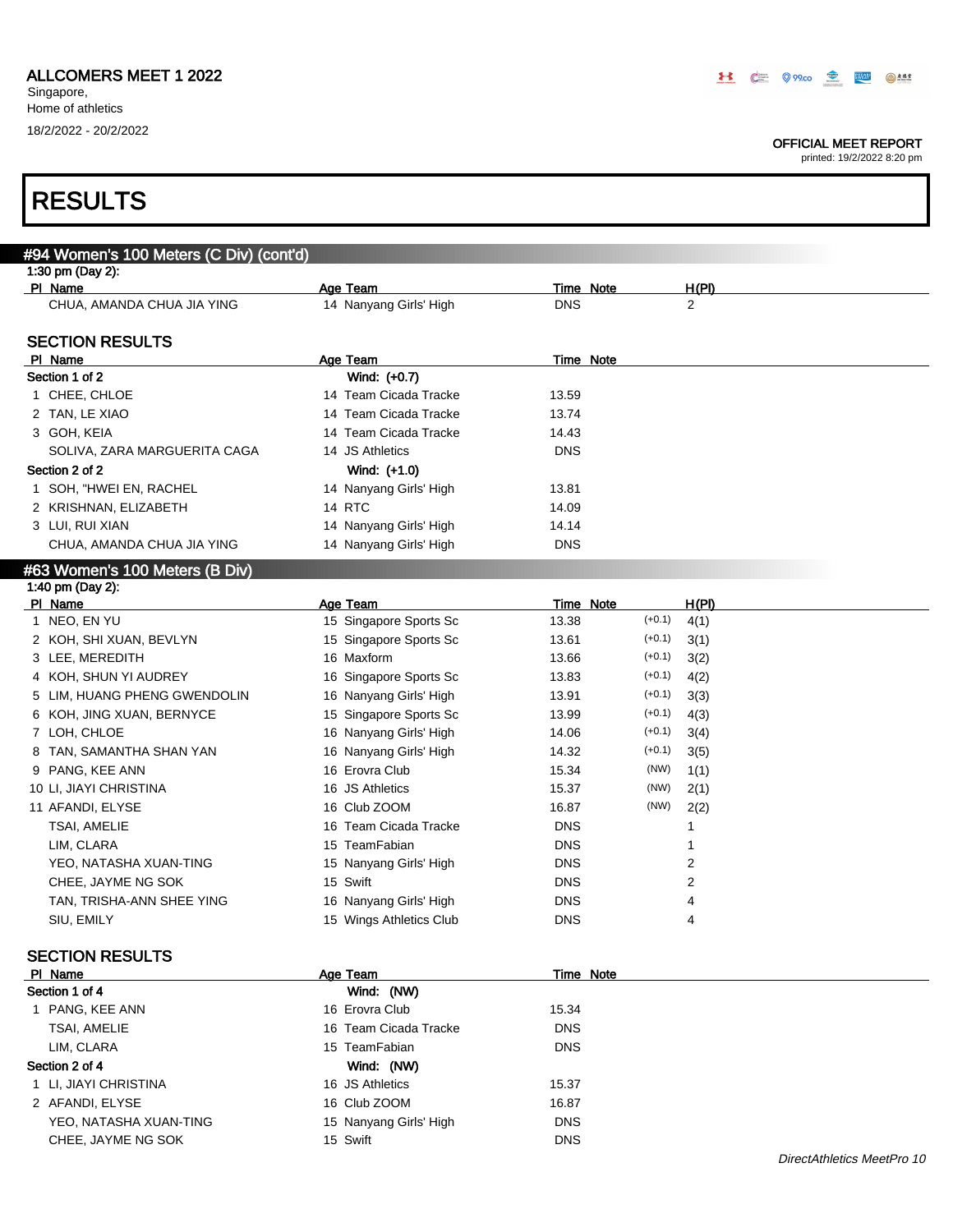### OFFICIAL MEET REPORT

| #63 Women's 100 Meters (B Div) (cont'd) |                          |                           |
|-----------------------------------------|--------------------------|---------------------------|
| PI Name                                 | Age Team                 | <b>Time Note</b>          |
| Section 3 of 4                          | Wind: (+0.1)             |                           |
| 1 KOH, SHI XUAN, BEVLYN                 | 15 Singapore Sports Sc   | 13.61                     |
| 2 LEE, MEREDITH                         | 16 Maxform               | 13.66                     |
| 3 LIM, HUANG PHENG GWENDOLIN            | 16 Nanyang Girls' High   | 13.91                     |
| 4 LOH, CHLOE                            | 16 Nanyang Girls' High   | 14.06                     |
| 5 TAN, SAMANTHA SHAN YAN                | 16 Nanyang Girls' High   | 14.32                     |
| Section 4 of 4                          | Wind: (+0.1)             |                           |
| 1 NEO, EN YU                            | 15 Singapore Sports Sc   | 13.38                     |
| 2 KOH, SHUN YI AUDREY                   | 16 Singapore Sports Sc   | 13.83                     |
| 3 KOH, JING XUAN, BERNYCE               | 15 Singapore Sports Sc   | 13.99                     |
| TAN, TRISHA-ANN SHEE YING               | 16 Nanyang Girls' High   | <b>DNS</b>                |
| SIU, EMILY                              | 15 Wings Athletics Club  | <b>DNS</b>                |
| #38 Women's 100 Meters (A Div)          |                          |                           |
| 2:00 pm (Day 2):                        |                          |                           |
| PI Name                                 | Age Team                 | H(PI)<br>Time Note        |
| 1 HAMIZAH, NURULAIN                     | 19 Singapore Sports Sc   | 13.28<br>$(+0.2)$<br>3(1) |
| 2 ORTEGA, SAMANTHA THERESA              | 17 Singapore Sports Sc   | 13.41<br>$(+0.2)$<br>3(2) |
| 3 WIJAYA, SONIA                         | 17 Club ZOOM             | $(+0.0)$<br>14.13<br>1(1) |
| 4 SIM, JIAQI ARIEL                      | 18 Oldham Athletics      | $(+0.2)$<br>14.82<br>3(3) |
| 5 CHOO, KYRA                            | 18 Oldham Athletics      | $(+1.9)$<br>15.23<br>2(1) |
| 6 JILLIAN ANIKA CINCO BERNAD, .         | 20 Singapore Institute o | $(+1.9)$<br>15.33<br>2(2) |
| 7 SE, SAMMI                             | 18 Oldham Athletics      | $(+1.9)$<br>2(3)<br>15.99 |
| BEH, HEATHER                            | 18 Oldham Athletics      | <b>DNS</b><br>2           |
| WONG, ANWEN                             | 18 Oldham Athletics      | <b>DNS</b><br>1           |
| TAN, ZOEY                               | 18 Oldham Athletics      | <b>DNS</b><br>1           |
| LEE, ERIKA                              | 18 Wings Athletics Club  | <b>DNS</b><br>3           |
| GOH, ELEANA                             | 17 Wings Athletics Club  | <b>DNS</b><br>3           |
|                                         |                          |                           |
| <b>SECTION RESULTS</b>                  |                          |                           |
| PI Name                                 | <b>Age Team</b>          | <b>Time Note</b>          |
| Section 1 of 3                          | Wind: (+0.0)             |                           |
| 1 WIJAYA, SONIA                         | 17 Club ZOOM             | 14.13                     |
| WONG, ANWEN                             | 18 Oldham Athletics      | <b>DNS</b>                |
| TAN, ZOEY                               | 18 Oldham Athletics      | <b>DNS</b>                |
| Section 2 of 3                          | Wind: (+1.9)             |                           |
| 1 CHOO, KYRA                            | 18 Oldham Athletics      | 15.23                     |
| 2 JILLIAN ANIKA CINCO BERNAD, .         | 20 Singapore Institute o | 15.33                     |
| 3 SE, SAMMI                             | 18 Oldham Athletics      | 15.99                     |
| <b>BEH, HEATHER</b>                     | 18 Oldham Athletics      | <b>DNS</b>                |
| Section 3 of 3                          | Wind: (+0.2)             |                           |
| 1 HAMIZAH, NURULAIN                     | 19 Singapore Sports Sc   | 13.28                     |
| 2 ORTEGA, SAMANTHA THERESA              | 17 Singapore Sports Sc   | 13.41                     |
| 3 SIM, JIAQI ARIEL                      | 18 Oldham Athletics      | 14.82                     |
| LEE, ERIKA                              | 18 Wings Athletics Club  | <b>DNS</b>                |
| GOH, ELEANA                             | 17 Wings Athletics Club  | <b>DNS</b>                |
|                                         |                          |                           |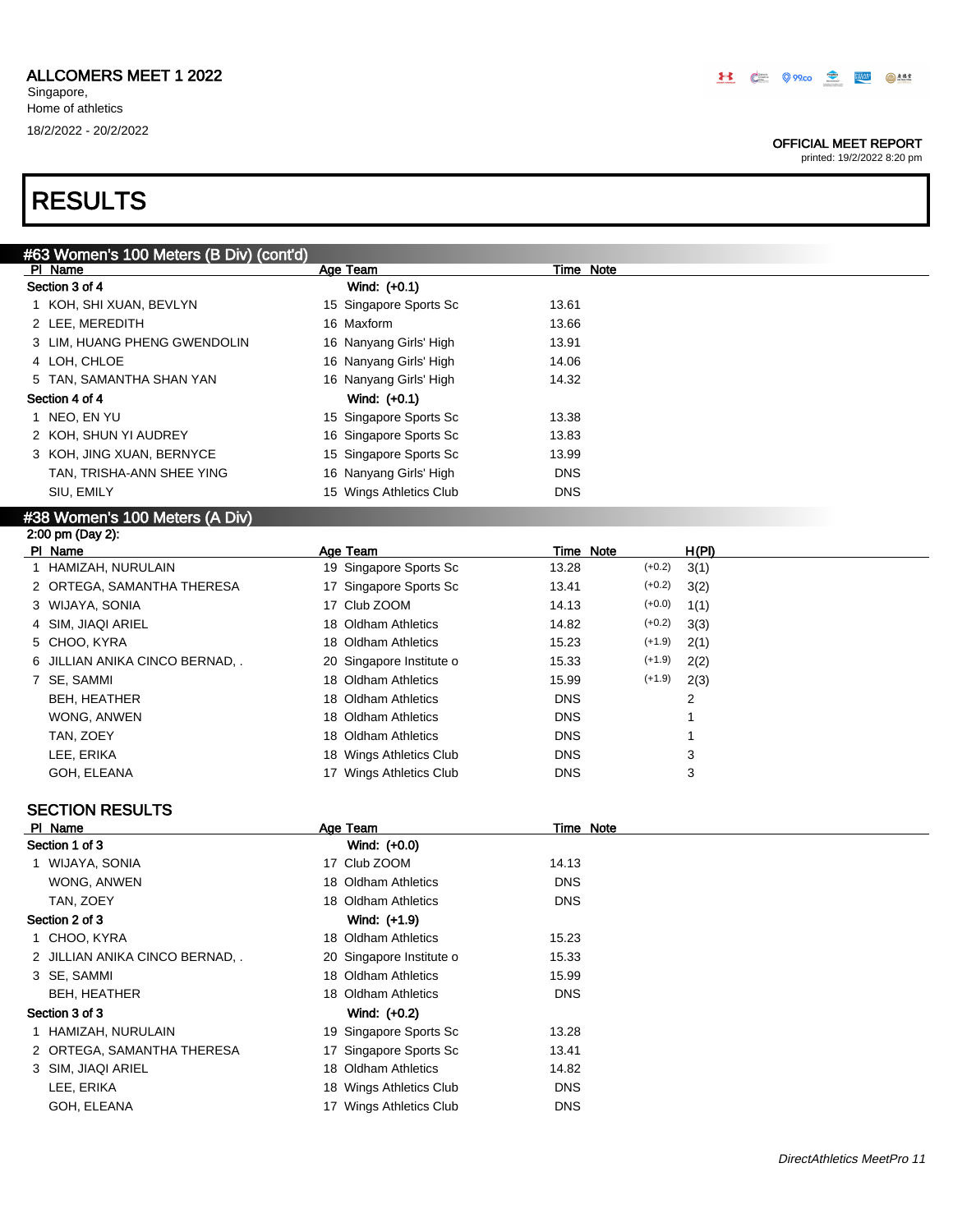#93 Men's 100 Meters (C Div)

Singapore, Home of athletics 18/2/2022 - 20/2/2022

### OFFICIAL MEET REPORT

printed: 19/2/2022 8:20 pm

| 2:15 pm (Day 2):     |                          |                          |       |
|----------------------|--------------------------|--------------------------|-------|
| PI Name              | Age Team                 | Time Note                | H(PI) |
| 1 TEO, JAVEN         | 14 Team St. Pat          | $(+0.3)$<br>12.76        | 1(1)  |
| 2 YOO, SEAN          | 14 Oldham Athletics      | $(+0.3)$<br>13.01        | 1(2)  |
| 3 LIM, MARCUS        | 14 Total Kinetics Sports | $(+0.4)$<br>13.18        | 3(1)  |
| 4 NAGARAJ, DHIYANESH | 13 Wings Athletics Club  | $(+0.4)$<br>13.77        | 3(2)  |
| 5 HO, SHUEN          | 14 Team Cicada Tracke    | $(+0.1)$<br>13.81        | 2(1)  |
| 6 LEONG, BARON       | 14 Team Cicada Tracke    | $(+0.1)$<br>13.91 13.904 | 2(2)  |
| 6 CHUA, KIERAN       | 13 Oldham Athletics      | $(+0.4)$<br>13.91 13.904 | 3(3)  |
| 8 QUEK, MINGXI OWEN  | 14 Erovra Club           | $(+0.3)$<br>14.32        | 1(3)  |
| 9 MEHTA, ARJUN       | 13 Team Cicada Tracke    | $(+0.4)$<br>14.40        | 3(4)  |
| 10 ANG, TITUS        | 14 Erovra Club           | $(+0.4)$<br>14.41        | 3(5)  |
| VAN ZUTPHEN, MAX     | 13 Team Cicada Tracke    | <b>DNS</b>               |       |
| TAN, KEANE           | 13 Oldham Athletics      | <b>DNS</b>               |       |
| KO, DARYEN           | 13 Team Cicada Tracke    | <b>DNS</b>               | 2     |
| LAU, JIA HERN        | 14 Team Cicada Tracke    | <b>DNS</b>               | 2     |
|                      |                          |                          |       |

## SECTION RESULTS

| PI Name              | Age Team                          | Time Note    |
|----------------------|-----------------------------------|--------------|
| Section 1 of 3       | Wind: (+0.3)                      |              |
| 1 TEO, JAVEN         | 14 Team St. Pat<br>12.76          |              |
| 2 YOO, SEAN          | 14 Oldham Athletics<br>13.01      |              |
| 3 QUEK, MINGXI OWEN  | 14 Erovra Club<br>14.32           |              |
| VAN ZUTPHEN, MAX     | 13 Team Cicada Tracke             | <b>DNS</b>   |
| TAN, KEANE           | 13 Oldham Athletics               | <b>DNS</b>   |
| Section 2 of 3       | Wind: $(+0.1)$                    |              |
| 1 HO, SHUEN          | 14 Team Cicada Tracke<br>13.81    |              |
| 2 LEONG, BARON       | 14 Team Cicada Tracke             | 13.91 13.904 |
| KO, DARYEN           | 13 Team Cicada Tracke             | <b>DNS</b>   |
| LAU, JIA HERN        | 14 Team Cicada Tracke             | <b>DNS</b>   |
| Section 3 of 3       | Wind: (+0.4)                      |              |
| 1 LIM, MARCUS        | 14 Total Kinetics Sports<br>13.18 |              |
| 2 NAGARAJ, DHIYANESH | 13 Wings Athletics Club<br>13.77  |              |
| 3 CHUA, KIERAN       | 13 Oldham Athletics               | 13.91 13.904 |
| 4 MEHTA, ARJUN       | 13 Team Cicada Tracke<br>14.40    |              |
| 5 ANG, TITUS         | 14 Erovra Club<br>14.41           |              |

### #82 Women's Long Jump (B Div)

| 2:30 pm (Day 2):         |                 |                                                                                                       |       |             |                                           |                                                 |                           |              |
|--------------------------|-----------------|-------------------------------------------------------------------------------------------------------|-------|-------------|-------------------------------------------|-------------------------------------------------|---------------------------|--------------|
| PI Name                  | Age Team        | <b>Mark</b>                                                                                           | Rnd 1 | Rnd 2       | Rnd 3                                     | Rnd 4                                           | Rnd 5                     | Rnd 6        |
| 1 YEO, NATASHA XUAN-TING | 15 Nanyang Girl | 4.60m $(-0.6)$                                                                                        | FOUL  |             | $4.41 (+0.0) 4.46 (-1.3)$                 | <b>FOUL</b>                                     | <b>FOUL</b>               | $4.60(-0.6)$ |
| 2 D/O YOVAN, NAVITHA     | 15 Singapore Sp | 4.59m $(-0.3)$                                                                                        |       |             | $4.49 (+0.0)$ $4.59 (-0.3)$ $4.43 (-1.0)$ | <b>FOUL</b>                                     | $4.25(+0.0)$              | <b>FOUL</b>  |
| 3 LIM SHAO HAN, MABEL    | 15 Team Cicada  | 4.26 (-0.2) $ 4.14$ (-0.4) $ 4.15$ (+0.0) $ 4.17$ (+0.0) $ 4.18$ (-0.5) $ 4.15$ (-0.3) $ 4.26$ (-0.2) |       |             |                                           |                                                 |                           |              |
| 4 CHAN, MATHEA           | 15 Nanyang Girl | 4.25m $(-0.2)$ 4.25 $(-0.2)$                                                                          |       | <b>FOUL</b> |                                           | 4.20 (-0.8) $ $ 4.10 (+0.0) $ $ 4.17 (+0.0) $ $ |                           | FOUL         |
| 5 NEO. LE WEI CRYSTAL    | 15 Erovra Club  | 4.08 (+0.0) $ 4.00 (-0.8) 3.83 (+0.0) 3.88 (+0.0) 3.94 (+0.0) 3.89 (+0.0) 4.08 (+0.0) $               |       |             |                                           |                                                 |                           |              |
| 6 LOH, CARRIE-ANNE       | 15 Erovra Club  | 4.03m (+0.0) 3.66 (+0.0) 3.79 (+0.0) 4.01 (+0.0) 3.71 (-0.1) 3.97 (-0.8) 4.03 (+0.0)                  |       |             |                                           |                                                 |                           |              |
| 7 LOW, GRACE JIA EN      | 15 Nanyang Girl | $3.92$ m (+0.0) 3.58 (-1.2) 3.92 (+0.0)                                                               |       |             | <b>FOUL</b>                               |                                                 | $3.68 (+0.0)$ 3.84 (+0.0) | <b>FOUL</b>  |
| 8 TAN, RUI QI RACHEL     | 16 Nanyang Girl | $3.90$ m (-1.1) $3.90$ (-1.1) $3.55$ (+0.0)                                                           |       |             | <b>FOUL</b>                               |                                                 | $3.71 (+0.0)$ 3.86 (-0.1) | <b>FOUL</b>  |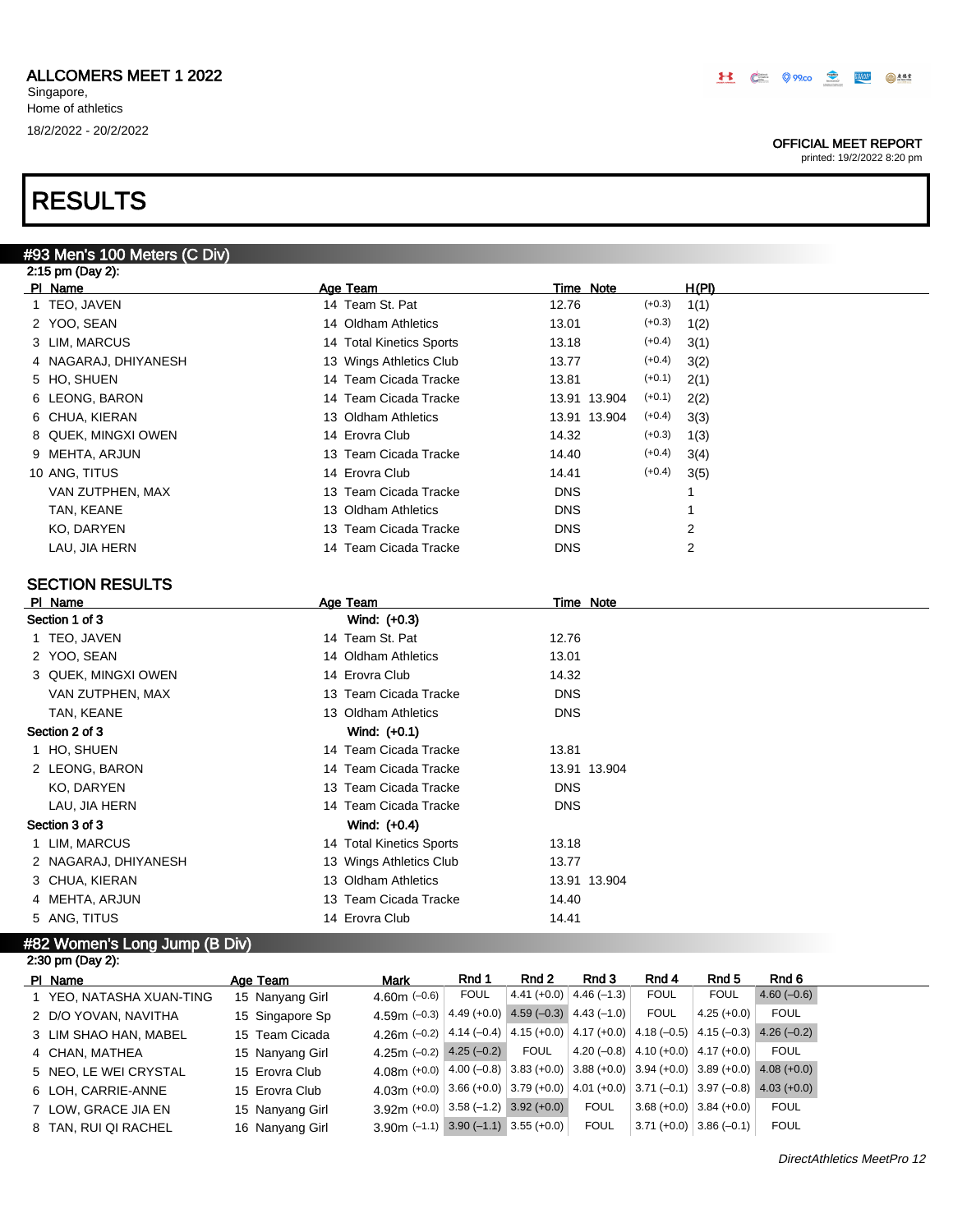### OFFICIAL MEET REPORT

printed: 19/2/2022 8:20 pm

# RESULTS

## #82 Women's Long Jump (B Div) (cont'd)

| Age Team        | <b>Mark</b> | Rnd 1       | Rnd 2          | Rnd 3       | Rnd 4                                                               | Rnd <sub>5</sub>                                    | Rnd 6 |
|-----------------|-------------|-------------|----------------|-------------|---------------------------------------------------------------------|-----------------------------------------------------|-------|
| 15 Erovra Club  |             |             |                |             |                                                                     |                                                     |       |
| 16 Bedok View S |             |             |                |             |                                                                     |                                                     |       |
| 16 Nanyang Girl |             | <b>FOUL</b> |                | <b>FOUL</b> |                                                                     |                                                     |       |
| 16 Bedok View S | <b>NM</b>   |             |                |             |                                                                     |                                                     |       |
| 16 Nanyang Girl | <b>NM</b>   |             |                |             |                                                                     |                                                     |       |
|                 |             |             | $3.58m$ (-0.6) |             | $3.82$ m (-0.9) 3.82 (-0.9) 3.72 (-1.3) 3.59 (-1.4)<br>$3.58(-0.6)$ | $3.79$ m (+0.0) 3.65 (-1.1) 3.75 (+0.0) 3.79 (+0.0) |       |

### #62 Men's 100 Meters (B Div) 2:30 pm (Day 2):

| PI Name                              | Age Team                 |            | Time Note    |          | H(PI) |
|--------------------------------------|--------------------------|------------|--------------|----------|-------|
| 1 ONG, YING TAT                      | 16 Swift                 | 11.47      |              | $(+1.0)$ | 9(1)  |
| 2 MUHAMMAD DANIAL RYAN, BIN MOHAMED  | 15 Singapore Sports Sc   | 11.48      |              | $(+1.0)$ | 9(2)  |
| 3 CHAN, BRAYDEN                      | 15 Total Kinetics Sports | 11.54      |              | $(+1.0)$ | 9(3)  |
| 4 EMIR, BIN MUHAMMAD RASHID          | 15 Singapore Sports Sc   | 11.62      |              | $(+1.4)$ | 8(1)  |
| 5 LING, ISAAC                        | 16 Oldham Athletics      | 11.77      |              | $(+1.3)$ | 4(1)  |
| 6 SOH, AIDAN MICHAEL                 | 15 Oldham Athletics      | 12.01      |              | $(+1.5)$ | 3(1)  |
| 7 MOLOKWU, IFEANYICHUKWU ASYARAFF IB | 16 Singapore Sports Sc   | 12.02      |              | $(+0.5)$ | 7(1)  |
| 8 LOW, WEI YI DILLON                 | 16 Bedok View Sec Sch    |            | 12.03 12.025 | $(+1.4)$ | 8(2)  |
| 9 POH, EDSEL                         | 16 Singapore Sports Sc   |            | 12.03 12.029 | $(+0.5)$ | 7(2)  |
| 10 SONG, REAGAN                      | 15 Oldham Athletics      | 12.04      |              | $(+1.5)$ | 3(2)  |
| 11 YIP, DONAVAN                      | 16 Team St. Pat          | 12.07      |              | $(+1.7)$ | 1(1)  |
| 12 WIJAYA, MIKAIL EMRE               | 15 Team St. Pat          | 12.08      |              | $(+1.7)$ | 1(2)  |
| 13 TAN, JEDD                         | 15 Oldham Athletics      | 12.10      |              | $(+0.8)$ | 2(1)  |
| 14 LAM, LAM WEI HENG                 | 16 Oldham Athletics      | 12.14      |              | $(+2.3)$ | 5(1)  |
| 15 NIQ RIFDI RAFIQI, BIN YUSRAN      | 15 Singapore Sports Sc   | 12.18      |              | $(+0.5)$ | 7(3)  |
| 16 TONG, XIAN YAO                    | 15 Oldham Athletics      | 12.20      |              | $(+0.8)$ | 2(2)  |
| 17 PANG, IGNATIUS                    | 16 Oldham Athletics      | 12.23      |              | $(+1.3)$ | 4(2)  |
| 18 LIM, AUSTIN                       | 15 Oldham Athletics      | 12.26      |              | $(+1.3)$ | 4(3)  |
| 19 ZEE, KA-HAO                       | 16 Oldham Athletics      | 12.38      |              | $(+1.7)$ | 1(3)  |
| 20 WONG, OLIVER                      | 15 Team St. Pat          | 12.40      |              | $(+1.7)$ | 1(4)  |
| 21 AUDY, HAYDEN                      | 16 Wings Athletics Club  | 12.47      |              | $(+2.3)$ | 5(2)  |
| 22 JAYANDRAN, SEAN                   | 15 Team St. Pat          | 12.50      |              | $(+2.3)$ | 5(3)  |
| 23 ARNOLD, SEBASTIEN                 | 15 Wings Athletics Club  | 12.58      |              | $(+0.5)$ | 7(4)  |
| 24 LI, TRISTEN                       | 15 Wings Athletics Club  | 12.62      |              | $(+0.5)$ | 7(5)  |
| 25 SIM, AMBROSE                      | 15 Team Cicada Tracke    | 12.69      |              | $(+1.5)$ | 3(3)  |
| 26 LAM, JOEL                         | 16 Oldham Athletics      | 12.72      |              | $(+1.3)$ | 4(4)  |
| 27 LEE, HONG JUN                     | 15 Oldham Athletics      | 12.79      |              | $(+1.3)$ | 4(5)  |
| 28 ABDUL JALIL, MUHAMMAD ZAHIN       | 15 Singapore Sports Sc   | 12.88      |              | $(+1.3)$ | 6(1)  |
| 29 LIM, LIM SONG CHERN JAYDEN        | 15 Oldham Athletics      | 12.92      |              | $(+2.3)$ | 5(4)  |
| 30 RAO, TIANYU                       | 15 Wings Athletics Club  | 12.99      |              | $(+1.3)$ | 6(2)  |
| 31 PUNLA, ZIAN                       | 16 Swift                 |            | 13.04 13.037 | $(+1.4)$ | 8(3)  |
| 32 TANG, XAVIER ALOYSIUS             | 15 Singapore Sports Sc   |            | 13.04 13.039 | $(+0.8)$ | 2(3)  |
| 33 ASHRAF, DANISH                    | 15 Team St. Pat          | 13.23      |              | $(+1.3)$ | 6(3)  |
| 34 LEE, DAVE                         | 16 Swift                 | 13.30      |              | $(+1.4)$ | 8(4)  |
| VASANIA, SHAVAK                      | 16 JS Athletics          | <b>DNS</b> |              |          | 2     |
| TEO, ELDEN                           | 15 Team St. Pat          | <b>DNS</b> |              |          | 2     |
|                                      |                          |            |              |          |       |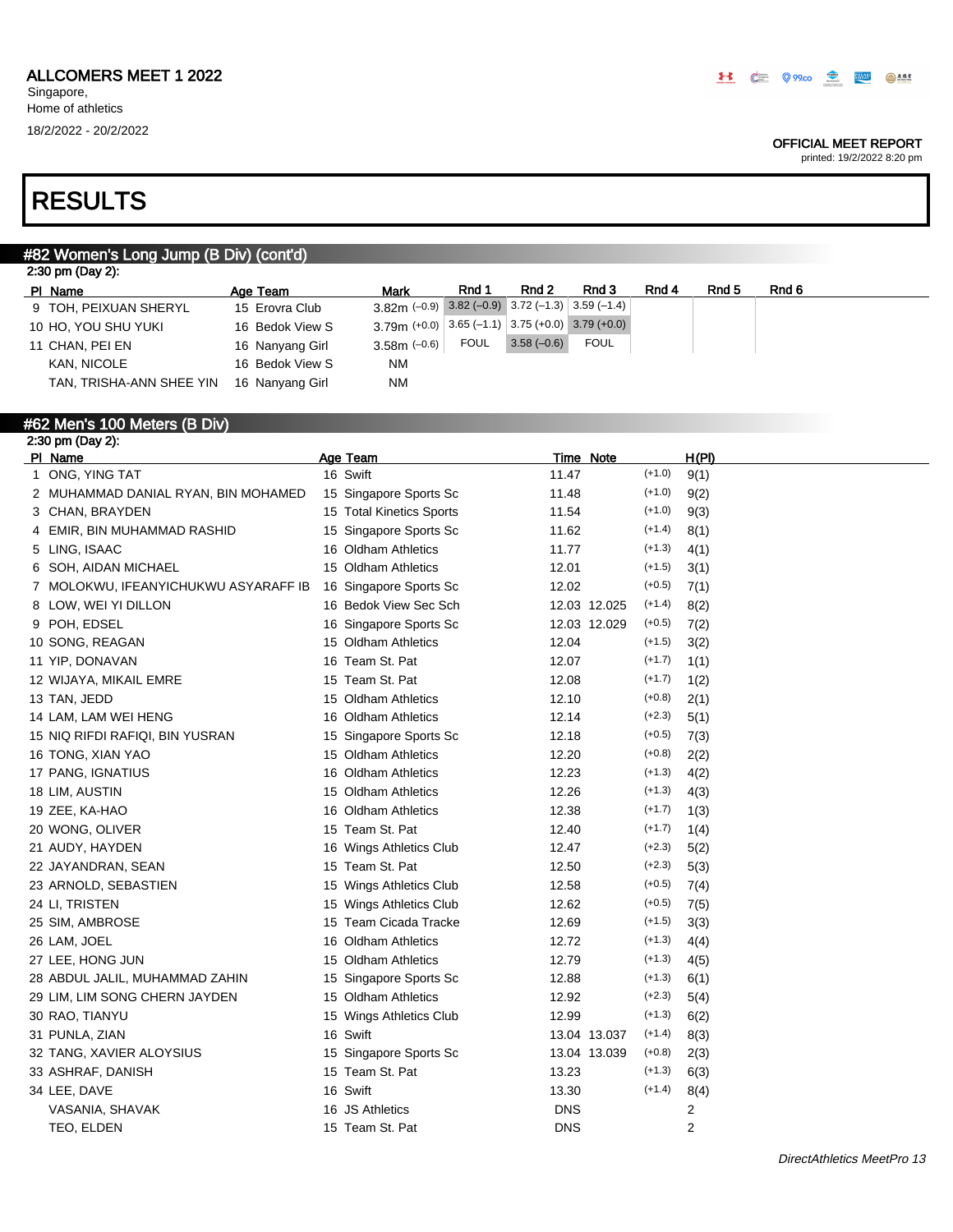### OFFICIAL MEET REPORT

printed: 19/2/2022 8:20 pm

# RESULTS

| #62 Men's 100 Meters (B Div) (cont'd) |                         |                  |              |
|---------------------------------------|-------------------------|------------------|--------------|
| 2:30 pm (Day 2):                      |                         |                  |              |
| PI Name                               | Age Team                | <b>Time Note</b> | <u>H(PI)</u> |
| SEAH, ANDI                            | 16 Team St. Pat         | <b>DNS</b>       | 3            |
| SHARMA, YASH                          | 17 JS Athletics         | <b>DNS</b>       | 3            |
| CHEW, JARON                           | 15 Oldham Athletics     | <b>DNS</b>       | 5            |
| MEHTA, ARYAN                          | 15 Team Cicada Tracke   | <b>DNS</b>       | 6            |
| ASTHANA, AVI                          | 16 JS Athletics         | <b>DNS</b>       | 6            |
| MOHAMAD AFZAL, BIN MOHAMAD ZIN        | 17 Singapore Sports Sc  | <b>DNS</b>       | 9            |
|                                       |                         |                  |              |
| <b>SECTION RESULTS</b>                |                         |                  |              |
| PI Name                               | Age Team                | <b>Time Note</b> |              |
| Section 1 of 9                        | Wind: (+1.7)            |                  |              |
| 1 YIP, DONAVAN                        | 16 Team St. Pat         | 12.07            |              |
| 2 WIJAYA, MIKAIL EMRE                 | 15 Team St. Pat         | 12.08            |              |
| 3 ZEE, KA-HAO                         | 16 Oldham Athletics     | 12.38            |              |
| 4 WONG, OLIVER                        | 15 Team St. Pat         | 12.40            |              |
| Section 2 of 9                        | Wind: (+0.8)            |                  |              |
| 1 TAN, JEDD                           | 15 Oldham Athletics     | 12.10            |              |
| 2 TONG, XIAN YAO                      | 15 Oldham Athletics     | 12.20            |              |
| 3 TANG, XAVIER ALOYSIUS               | 15 Singapore Sports Sc  | 13.04 13.039     |              |
| VASANIA, SHAVAK                       | 16 JS Athletics         | <b>DNS</b>       |              |
| TEO, ELDEN                            | 15 Team St. Pat         | <b>DNS</b>       |              |
| Section 3 of 9                        | Wind: (+1.5)            |                  |              |
| 1 SOH, AIDAN MICHAEL                  | 15 Oldham Athletics     | 12.01            |              |
| 2 SONG, REAGAN                        | 15 Oldham Athletics     | 12.04            |              |
| 3 SIM, AMBROSE                        | 15 Team Cicada Tracke   | 12.69            |              |
| SEAH, ANDI                            | 16 Team St. Pat         | <b>DNS</b>       |              |
| SHARMA, YASH                          | 17 JS Athletics         | <b>DNS</b>       |              |
| Section 4 of 9                        | Wind: (+1.3)            |                  |              |
| 1 LING, ISAAC                         | 16 Oldham Athletics     | 11.77            |              |
| 2 PANG, IGNATIUS                      | 16 Oldham Athletics     | 12.23            |              |
| 3 LIM, AUSTIN                         | 15 Oldham Athletics     | 12.26            |              |
| 4 LAM, JOEL                           | 16 Oldham Athletics     | 12.72            |              |
| 5 LEE, HONG JUN                       | 15 Oldham Athletics     | 12.79            |              |
| Section 5 of 9                        | Wind: (+2.3)            |                  |              |
| 1 LAM, LAM WEI HENG                   | 16 Oldham Athletics     | 12.14            |              |
| 2 AUDY, HAYDEN                        | 16 Wings Athletics Club | 12.47            |              |
| 3 JAYANDRAN, SEAN                     | 15 Team St. Pat         | 12.50            |              |
| 4 LIM, LIM SONG CHERN JAYDEN          | 15 Oldham Athletics     | 12.92            |              |
| CHEW, JARON                           | 15 Oldham Athletics     | <b>DNS</b>       |              |
| Section 6 of 9                        | Wind: (+1.3)            |                  |              |
| 1 ABDUL JALIL, MUHAMMAD ZAHIN         | 15 Singapore Sports Sc  | 12.88            |              |
| 2 RAO, TIANYU                         | 15 Wings Athletics Club | 12.99            |              |
| 3 ASHRAF, DANISH                      | 15 Team St. Pat         | 13.23            |              |
| MEHTA, ARYAN                          | 15 Team Cicada Tracke   | <b>DNS</b>       |              |
| ASTHANA, AVI                          | 16 JS Athletics         | <b>DNS</b>       |              |
|                                       |                         |                  |              |
| Section 7 of 9                        | Wind: (+0.5)            |                  |              |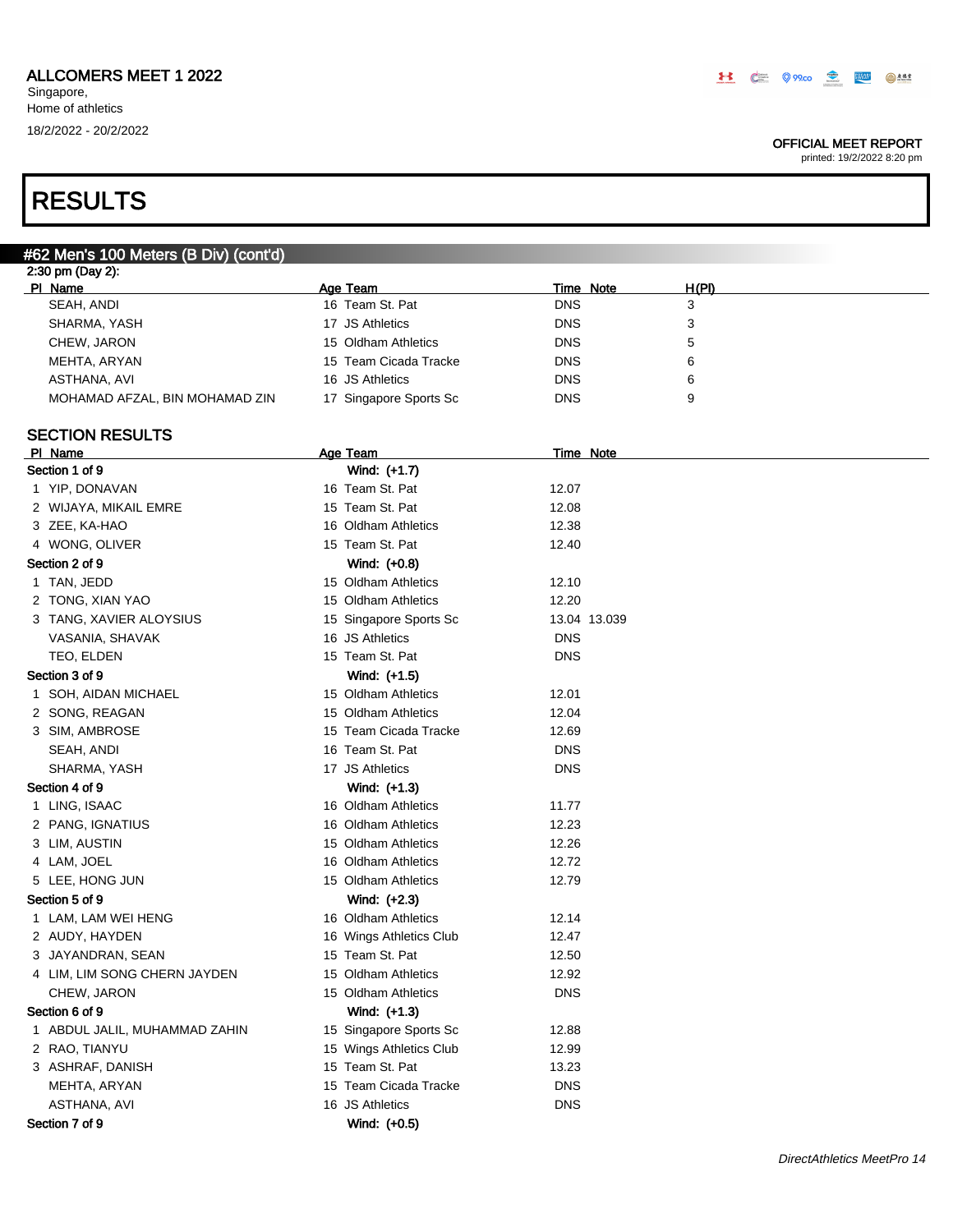### OFFICIAL MEET REPORT

printed: 19/2/2022 8:20 pm

# RESULTS

|   | #62 Men's 100 Meters (B Div) (cont'd) |                          |            |                  |       |  |
|---|---------------------------------------|--------------------------|------------|------------------|-------|--|
|   | PI Name                               | Age Team                 |            | <u>Time Note</u> |       |  |
|   | 1 MOLOKWU, IFEANYICHUKWU ASYARAFF IB  | 16 Singapore Sports Sc   | 12.02      |                  |       |  |
|   | 2 POH, EDSEL                          | 16 Singapore Sports Sc   |            | 12.03 12.029     |       |  |
|   | 3 NIQ RIFDI RAFIQI, BIN YUSRAN        | 15 Singapore Sports Sc   | 12.18      |                  |       |  |
|   | 4 ARNOLD, SEBASTIEN                   | 15 Wings Athletics Club  | 12.58      |                  |       |  |
|   | 5 LI, TRISTEN                         | 15 Wings Athletics Club  | 12.62      |                  |       |  |
|   | Section 8 of 9                        | Wind: (+1.4)             |            |                  |       |  |
|   | 1 EMIR, BIN MUHAMMAD RASHID           | 15 Singapore Sports Sc   | 11.62      |                  |       |  |
|   | 2 LOW, WEI YI DILLON                  | 16 Bedok View Sec Sch    |            | 12.03 12.025     |       |  |
|   | 3 PUNLA, ZIAN                         | 16 Swift                 |            | 13.04 13.037     |       |  |
|   | 4 LEE, DAVE                           | 16 Swift                 | 13.30      |                  |       |  |
|   | Section 9 of 9                        | Wind: (+1.0)             |            |                  |       |  |
|   | 1 ONG, YING TAT                       | 16 Swift                 | 11.47      |                  |       |  |
|   | 2 MUHAMMAD DANIAL RYAN, BIN MOHAMED   | 15 Singapore Sports Sc   | 11.48      |                  |       |  |
|   | 3 CHAN, BRAYDEN                       | 15 Total Kinetics Sports | 11.54      |                  |       |  |
|   | MOHAMAD AFZAL, BIN MOHAMAD ZIN        | 17 Singapore Sports Sc   | <b>DNS</b> |                  |       |  |
|   | #37 Men's 100 Meters (A Div)          |                          |            |                  |       |  |
|   | 3:10 pm (Day 2):                      |                          |            |                  |       |  |
|   | PI Name                               | Age Team                 |            | Time Note        | H(PI) |  |
|   | 1 TAN, "YONG TZER, ZACHARY            | 18 Sky Athletics         | 11.59      | $(+1.0)$         | 2(1)  |  |
|   | 2 LIM, YU HNG                         | 18 Sky Athletics         | 11.60      | (NW)             | 3(1)  |  |
|   | 3 ZHENG YU, LEE                       | 18 Wings Athletics Club  | 11.65      | $(+0.1)$         | 5(1)  |  |
| 4 | RAHMAN, ZAYDAN                        | 18 Wings Athletics Club  | 11.74      | $(+1.0)$         | 2(2)  |  |
|   | 5 MAH, JOEI                           | 17 TeamFabian            | 11.77      | (NW)             | 3(2)  |  |
|   | 6 CHIA, DARIUS                        | 17 Wings Athletics Club  | 11.79      | $(+0.1)$         | 5(2)  |  |
|   | 7 TAN, CHENG YUN JORDAN               | 17 Sky Athletics         | 11.88      | $(+0.1)$         | 5(3)  |  |
|   | 8 TEW, ENOCH                          | 17 Wings Athletics Club  | 11.89      | $(+0.8)$         | 1(1)  |  |
|   | 9 ONG, SKYE                           | 18 Reactiv               | 12.00      | $(+1.0)$         | 2(3)  |  |
|   | 10 TAN, LUKE                          | 17 Oldham Athletics      | 12.03      | $(+0.8)$         | 1(2)  |  |
|   | 11 SNG, MING SUN                      | 19 FAC                   | 12.08      | $(+0.2)$         | 4(1)  |  |
|   | 12 NG, XIANG EN                       | 19 Swift                 | 12.30      | $(+0.2)$         | 4(2)  |  |
|   | 13 LIM, YI WEI                        | 18 Erovra Club           | 12.37      | (NW)             | 3(3)  |  |
|   | 14 SIM, DAVID                         | 18 Oldham Athletics      | 12.72      | $(+1.0)$         | 2(4)  |  |
|   | 15 NABIL, AIMAN                       | 18 TeamFabian            | 12.87      | $(+0.2)$         | 4(3)  |  |
|   | WESTWOOD-MARSH, DEAN                  | 18 Oldham Athletics      | <b>DNS</b> |                  | 1     |  |
|   | ., MAHESHWARAN S/O PUVANESHRAVAN      | 18 Reactiv               | <b>DNS</b> |                  | 3     |  |
|   | WONG, GUO HUI                         | 18 Oldham Athletics      | <b>DNS</b> |                  | 4     |  |
|   | TAN, XAVIER                           | 17 Oldham Athletics      | <b>DNS</b> |                  | 5     |  |
|   | LEE, MARK                             | 18 Oldham Athletics      | <b>DNS</b> |                  | 5     |  |

## SECTION RESULTS

| PI Name              | Age Team                | Time Note  |  |
|----------------------|-------------------------|------------|--|
| Section 1 of 5       | Wind: (+0.8)            |            |  |
| 1 TEW, ENOCH         | 17 Wings Athletics Club | 11.89      |  |
| 2 TAN, LUKE          | 17 Oldham Athletics     | 12.03      |  |
| WESTWOOD-MARSH, DEAN | 18 Oldham Athletics     | <b>DNS</b> |  |
| Section 2 of 5       | Wind: (+1.0)            |            |  |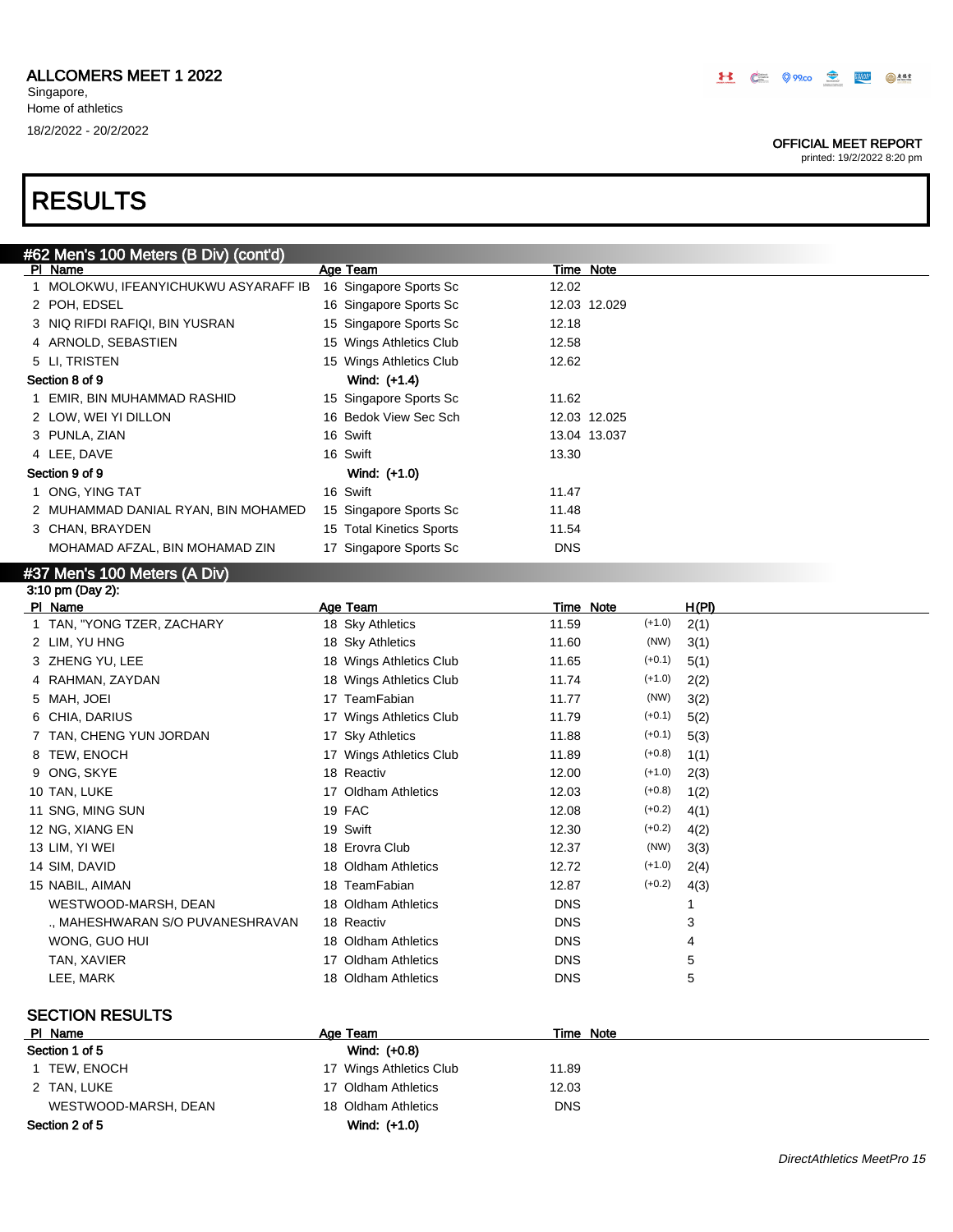### OFFICIAL MEET REPORT

printed: 19/2/2022 8:20 pm

# #37 Men's 100 Meters (A Div) (cont'd)

| ____<br>PI Name                  | Age Team                | Time Note  |
|----------------------------------|-------------------------|------------|
| 1 TAN, "YONG TZER, ZACHARY       | 18 Sky Athletics        | 11.59      |
| 2 RAHMAN, ZAYDAN                 | 18 Wings Athletics Club | 11.74      |
| 3 ONG, SKYE                      | 18 Reactiv              | 12.00      |
| 4 SIM, DAVID                     | 18 Oldham Athletics     | 12.72      |
| Section 3 of 5                   | Wind: (NW)              |            |
| 1 LIM, YU HNG                    | 18 Sky Athletics        | 11.60      |
| 2 MAH, JOEI                      | 17 TeamFabian           | 11.77      |
| 3 LIM, YI WEI                    | 18 Erovra Club          | 12.37      |
| ., MAHESHWARAN S/O PUVANESHRAVAN | 18 Reactiv              | <b>DNS</b> |
| Section 4 of 5                   | Wind: $(+0.2)$          |            |
| 1 SNG, MING SUN                  | 19 FAC                  | 12.08      |
| 2 NG, XIANG EN                   | 19 Swift                | 12.30      |
| 3 NABIL, AIMAN                   | 18 TeamFabian           | 12.87      |
| WONG, GUO HUI                    | 18 Oldham Athletics     | <b>DNS</b> |
| Section 5 of 5                   | Wind: $(+0.1)$          |            |
| 1 ZHENG YU, LEE                  | 18 Wings Athletics Club | 11.65      |
| 2 CHIA, DARIUS                   | 17 Wings Athletics Club | 11.79      |
| 3 TAN, CHENG YUN JORDAN          | 17 Sky Athletics        | 11.88      |
| TAN, XAVIER                      | 17 Oldham Athletics     | <b>DNS</b> |
| LEE, MARK                        | 18 Oldham Athletics     | <b>DNS</b> |
|                                  |                         |            |

## #2 Women's 100 Meters (Open)

| 3:30 pm (Day 2):               |                        |              |                  |  |
|--------------------------------|------------------------|--------------|------------------|--|
| PI Name                        | Age Team               | Time Note    | H(PI)            |  |
| 1 CHANDRAN, KUGAPRIYA          | 24 Swift               | 12.49 12.485 | $(+0.2)$<br>2(1) |  |
| 2 TAN, "SHEE RU, ELIZABETH-ANN | 19 Sky Athletics       | 12.49        | $(+0.2)$<br>2(2) |  |
| 3 THERESE, GWENDOLYN           | 20 FAC                 | 13.11        | $(+0.2)$<br>1(1) |  |
| 4 TAN, ASHLEY                  | 17 Maxform             | 13.33        | $(+0.2)$<br>1(2) |  |
| 5 MEYERS, NIKITA MAE JING-YU   | 16 Singapore Sports Sc | 13.39        | $(+0.2)$<br>1(3) |  |
| 6 LIAU. LYN                    | 17 Maxform             | 13.66        | $(+0.2)$<br>1(4) |  |
| 7 JANSSEN, ANNE-SOPHIE         | 18 JS Athletics        | 14.19        | $(+0.2)$<br>2(3) |  |
| ONG, KERSTIN                   | 25 Club ZOOM           | <b>DNS</b>   |                  |  |
| GOH. CLARA                     | 22 Singapore Managem   | <b>DNS</b>   | 2                |  |
| LIEW. BERNICE                  | 19 Swift               | <b>DNS</b>   | 2                |  |

## SECTION RESULTS

| PI Name                        | Age Team               | Time Note    |
|--------------------------------|------------------------|--------------|
| Section 1 of 2                 | Wind: (+0.2)           |              |
| 1 THERESE, GWENDOLYN           | 20 FAC                 | 13.11        |
| 2 TAN, ASHLEY                  | 17 Maxform             | 13.33        |
| 3 MEYERS, NIKITA MAE JING-YU   | 16 Singapore Sports Sc | 13.39        |
| 4 LIAU, LYN                    | 17 Maxform             | 13.66        |
| ONG, KERSTIN                   | 25 Club ZOOM           | <b>DNS</b>   |
| Section 2 of 2                 | Wind: (+0.2)           |              |
| 1 CHANDRAN, KUGAPRIYA          | 24 Swift               | 12.49 12.485 |
| 2 TAN, "SHEE RU, ELIZABETH-ANN | 19 Sky Athletics       | 12.49        |
| 3 JANSSEN, ANNE-SOPHIE         | 18 JS Athletics        | 14.19        |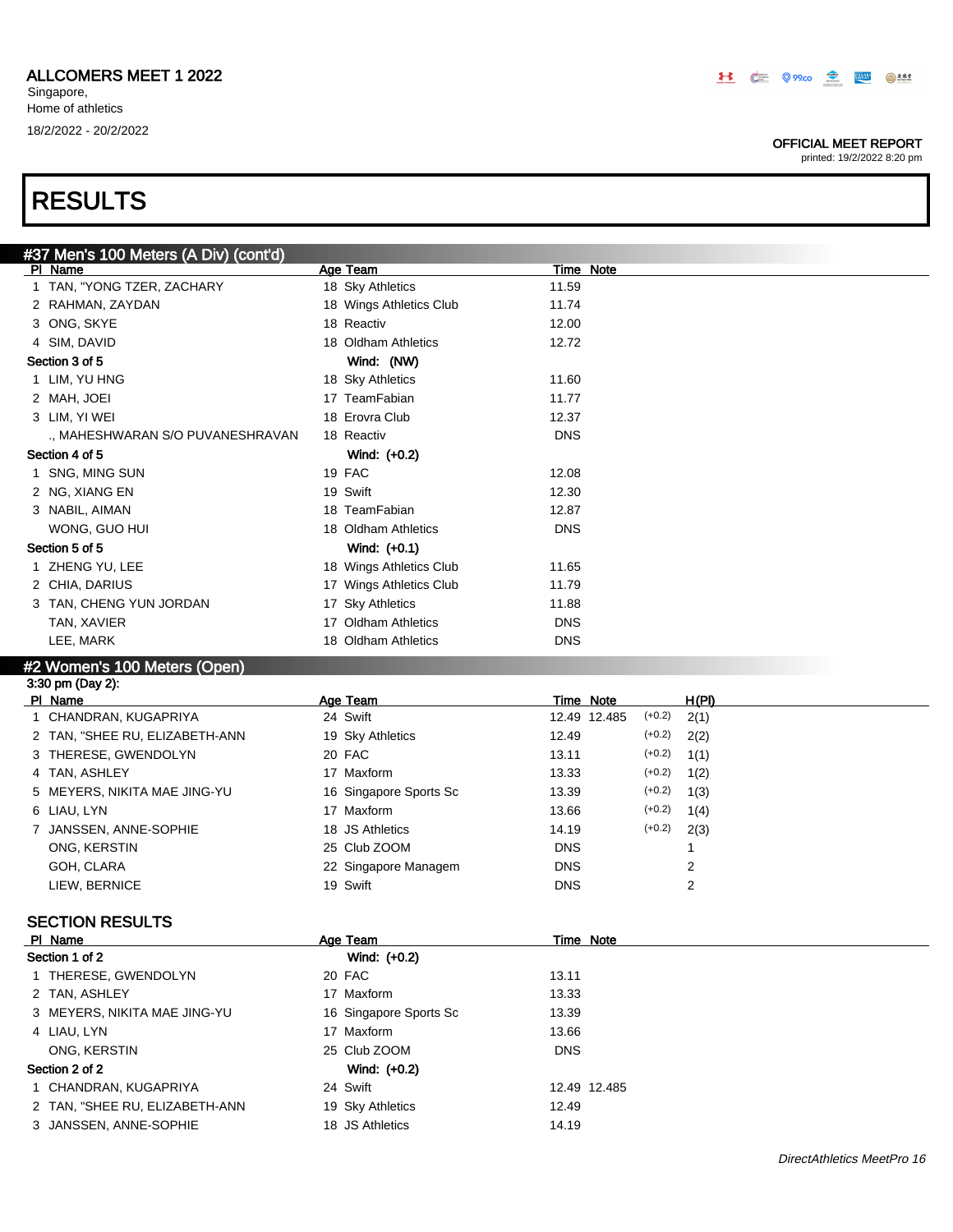### OFFICIAL MEET REPORT

|   | #2 Women's 100 Meters (Open) (cont'd) |                          |            |                  |          |       |
|---|---------------------------------------|--------------------------|------------|------------------|----------|-------|
|   | PI Name                               | Age Team                 |            | <b>Time Note</b> |          |       |
|   | GOH, CLARA                            | 22 Singapore Managem     | <b>DNS</b> |                  |          |       |
|   | LIEW, BERNICE                         | 19 Swift                 | <b>DNS</b> |                  |          |       |
|   | #1 Men's 100 Meters (Open)            |                          |            |                  |          |       |
|   | 3:40 pm (Day 2):                      |                          |            |                  |          |       |
|   | PI Name                               | Age Team                 |            | Time Note        |          | H(PI) |
|   | 1 KOE, IAN                            | 23 Wings Athletics Club  | 10.92      |                  | $(-0.7)$ | 3(1)  |
|   | 2 LEE SIONG EN, REUBEN RAINER         | 20 Singapore Sports Sc   | 11.10      |                  | $(+0.1)$ | 4(1)  |
|   | 3 WAHID, SYAZANI                      | 24 National University S | 11.13      |                  | $(-0.8)$ | 9(1)  |
|   | 4 HUANG, WEI JUN                      | 16 Singapore Sports Sc   | 11.23      |                  | $(-1.3)$ | 8(1)  |
|   | 5 TEOW, ALPHONSUS                     | 23 National University S | 11.26      |                  | $(-0.4)$ | 7(1)  |
| 6 | BIN ASMIN, MUHAMMAD NAQIB             | 27 Wings Athletics Club  | 11.37      |                  | $(-0.8)$ | 9(2)  |
|   | 7 ZULKHAIR, MUHD                      | 25 Team Cicada Tracke    |            | 11.47 11.462     | $(+0.6)$ | 1(1)  |
|   | 8 CHUA, CHONG SUN                     | 20 Wings Athletics Club  |            | 11.47 11.464     | $(-1.3)$ | 8(2)  |
|   | 9 AWYONG, LIANG QI                    | 27 Club ZOOM             |            | 11.54 11.536     | $(-0.4)$ | 7(2)  |
|   | 10 GAN, IAN                           | 20 Wings Athletics Club  |            | 11.54 11.537     | $(-1.3)$ | 8(3)  |
|   | 11 LOO, ALEXANDER                     | 31 Club ZOOM             |            | 11.65 11.642     | $(-0.4)$ | 7(3)  |
|   | 12 HASHIM, IMAN                       | 27 Nanyang Technologi    |            | 11.65 11.646     | $(-0.4)$ | 7(4)  |
|   | 13 TOH, TEDD                          | 20 Wings Athletics Club  | 11.69      |                  | $(-1.3)$ | 8(4)  |
|   | 14 DHIYA'ULHAQ, ADAM                  | 23 Nanyang Technologi    | 11.81      |                  | $(-0.7)$ | 3(2)  |
|   | 15 KHAN, HASSAN                       | 23 Nanyang Technologi    | 11.93      |                  | $(-0.4)$ | 7(5)  |
|   | 16 WRIGHT, LAFIAMA                    | 32 Swift                 | $11.94 -$  |                  | $(+0.6)$ | 1(2)  |
|   | 17 AMOR, ARTRI JIM                    | 20 Team Cicada Tracke    | 11.98      |                  | $(+0.0)$ | 6(1)  |
|   | 18 KUMAR, TARUN                       | 23 Nanyang Technologi    | 11.99      |                  | $(-0.7)$ | 3(3)  |
|   | 19 FOO, DUN LIANG                     | 20 National University S | 12.03      |                  | $(-0.7)$ | 3(4)  |
|   | 20 ANSHAD, SHAFIQ                     | 23 Nanyang Technologi    | 12.07      |                  | $(+0.1)$ | 4(2)  |
|   | 21 MOHD IKHLASH, MUHAMMAD IRFAN B     | 19 Wings Athletics Club  | 12.09      |                  | $(-0.4)$ | 5(1)  |
|   | 22 LU, WEIYI                          | 35 Club ZOOM             | 12.13      |                  | $(+0.0)$ | 6(2)  |
|   | 23 LIM, YI LIANG LUCAS                | 20 Singapore Sports Sc   | 12.29      |                  | $(+0.0)$ | 6(3)  |
|   | 24 TOMASSINI, KEVIN                   | 39 Singapore Masters A   | 12.32      |                  | $(-0.4)$ | 5(2)  |
|   | 25 NG BAO QIANG, .                    | 27 Erovra Club           | 12.52      |                  | $(-0.4)$ | 5(3)  |
|   | 26 LIM, AARON                         | 21 Wings Athletics Club  | 12.54      |                  | $(-0.4)$ | 5(4)  |
|   | 27 CHUA, RYAN                         | 22 Nanyang Technologi    | 12.72      |                  | $(+0.1)$ | 4(3)  |
|   | 28 TAN, TAI HONG                      | 49 Reactiv               | 12.81      |                  | $(+0.1)$ | 2(1)  |
|   | 29 ANG, GIN WAH                       | 58 Singapore Masters A   | 13.17      |                  | $(+0.1)$ | 4(4)  |
|   | 30 LIU, YUCHENG                       | 23 Singapore Institute o | 13.26      |                  | $(+0.1)$ | 2(2)  |
|   | ANG, CHEN XIANG                       | 28 Wings Athletics Club  |            | DQ false         |          | 9     |
|   | GOH, CLIFFORD                         | 22 National University S | <b>DNS</b> |                  |          | 2     |
|   | S.ANANDAN, SHAN S/O                   | 20 Singapore Sports Sc   | <b>DNS</b> |                  |          | 2     |
|   | CHONG, WEI GUAN                       | 22 National University S | <b>DNS</b> |                  |          | 4     |
|   | SHENG, ZHAO FENG                      | 23 Nanyang Technologi    | <b>DNS</b> |                  |          | 5     |
|   | LIM RUI,.                             | 18 Singapore Sports Sc   | <b>DNS</b> |                  |          | 6     |
|   | LOW, RUSSELL                          | 21 Wings Athletics Club  | <b>DNS</b> |                  |          | 6     |
|   | ZHAN XIAN, JAY CHOO                   | 24 Singapore Institute o | <b>DNS</b> |                  |          | 8     |
|   | ABISHA, IVAN                          | 22 National University S | <b>DNS</b> |                  |          | 9     |
|   | CHUA, JOSHUA                          | 22 Wings Athletics Club  | <b>DNS</b> |                  |          | 9     |
|   | NE, DARIUS                            | 20 Wings Athletics Club  | <b>DNS</b> |                  |          | 2     |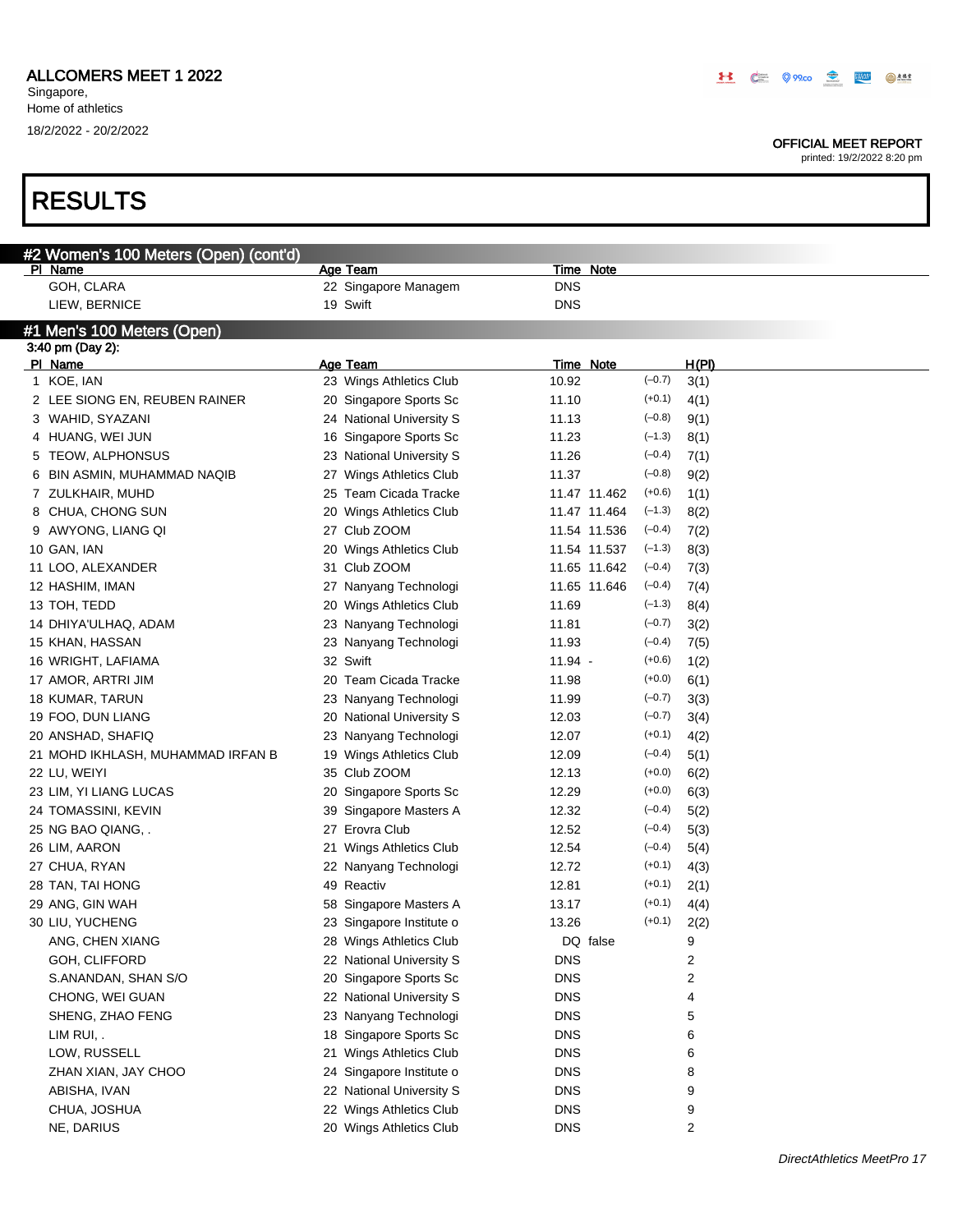### OFFICIAL MEET REPORT

printed: 19/2/2022 8:20 pm

# RESULTS

| #1 Men's 100 Meters (Open) (cont'd) |                          |                  |
|-------------------------------------|--------------------------|------------------|
| <b>SECTION RESULTS</b>              |                          |                  |
| PI Name                             | Age Team                 | <b>Time Note</b> |
| Section 1 of 9                      | Wind: (+0.6)             |                  |
| 1 ZULKHAIR, MUHD                    | 25 Team Cicada Tracke    | 11.47 11.462     |
| 2 WRIGHT, LAFIAMA                   | 32 Swift                 | $11.94 -$        |
| Section 2 of 9                      | Wind: (+0.1)             |                  |
| 1 TAN, TAI HONG                     | 49 Reactiv               | 12.81            |
| 2 LIU, YUCHENG                      | 23 Singapore Institute o | 13.26            |
| GOH, CLIFFORD                       | 22 National University S | <b>DNS</b>       |
| S.ANANDAN, SHAN S/O                 | 20 Singapore Sports Sc   | <b>DNS</b>       |
| NE, DARIUS                          | 20 Wings Athletics Club  | <b>DNS</b>       |
| Section 3 of 9                      | Wind: (-0.7)             |                  |
| 1 KOE, IAN                          | 23 Wings Athletics Club  | 10.92            |
| 2 DHIYA'ULHAQ, ADAM                 | 23 Nanyang Technologi    | 11.81            |
| 3 KUMAR, TARUN                      | 23 Nanyang Technologi    | 11.99            |
| 4 FOO, DUN LIANG                    | 20 National University S | 12.03            |
| Section 4 of 9                      | Wind: (+0.1)             |                  |
| 1 LEE SIONG EN, REUBEN RAINER       | 20 Singapore Sports Sc   | 11.10            |
| 2 ANSHAD, SHAFIQ                    | 23 Nanyang Technologi    | 12.07            |
| 3 CHUA, RYAN                        | 22 Nanyang Technologi    | 12.72            |
| 4 ANG, GIN WAH                      | 58 Singapore Masters A   | 13.17            |
| CHONG, WEI GUAN                     | 22 National University S | <b>DNS</b>       |
| Section 5 of 9                      | Wind: (-0.4)             |                  |
| 1 MOHD IKHLASH, MUHAMMAD IRFAN B    | 19 Wings Athletics Club  | 12.09            |
| 2 TOMASSINI, KEVIN                  | 39 Singapore Masters A   | 12.32            |
|                                     | 27 Erovra Club           | 12.52            |
| 3 NG BAO QIANG, .                   |                          | 12.54            |
| 4 LIM, AARON                        | 21 Wings Athletics Club  |                  |
| SHENG, ZHAO FENG                    | 23 Nanyang Technologi    | <b>DNS</b>       |
| Section 6 of 9                      | Wind: (+0.0)             |                  |
| 1 AMOR, ARTRI JIM                   | 20 Team Cicada Tracke    | 11.98            |
| 2 LU, WEIYI                         | 35 Club ZOOM             | 12.13            |
| 3 LIM, YI LIANG LUCAS               | 20 Singapore Sports Sc   | 12.29            |
| LIM RUI,.                           | 18 Singapore Sports Sc   | <b>DNS</b>       |
| LOW, RUSSELL                        | 21 Wings Athletics Club  | <b>DNS</b>       |
| Section 7 of 9                      | Wind: $(-0.4)$           |                  |
| 1 TEOW, ALPHONSUS                   | 23 National University S | 11.26            |
| 2 AWYONG, LIANG QI                  | 27 Club ZOOM             | 11.54 11.536     |
| 3 LOO, ALEXANDER                    | 31 Club ZOOM             | 11.65 11.642     |
| 4 HASHIM, IMAN                      | 27 Nanyang Technologi    | 11.65 11.646     |
| 5 KHAN, HASSAN                      | 23 Nanyang Technologi    | 11.93            |
| Section 8 of 9                      | Wind: $(-1.3)$           |                  |
| 1 HUANG, WEI JUN                    | 16 Singapore Sports Sc   | 11.23            |
| 2 CHUA, CHONG SUN                   | 20 Wings Athletics Club  | 11.47 11.464     |
| 3 GAN, IAN                          | 20 Wings Athletics Club  | 11.54 11.537     |
| 4 TOH, TEDD                         | 20 Wings Athletics Club  | 11.69            |
| ZHAN XIAN, JAY CHOO                 | 24 Singapore Institute o | <b>DNS</b>       |
| Section 9 of 9                      | Wind: (-0.8)             |                  |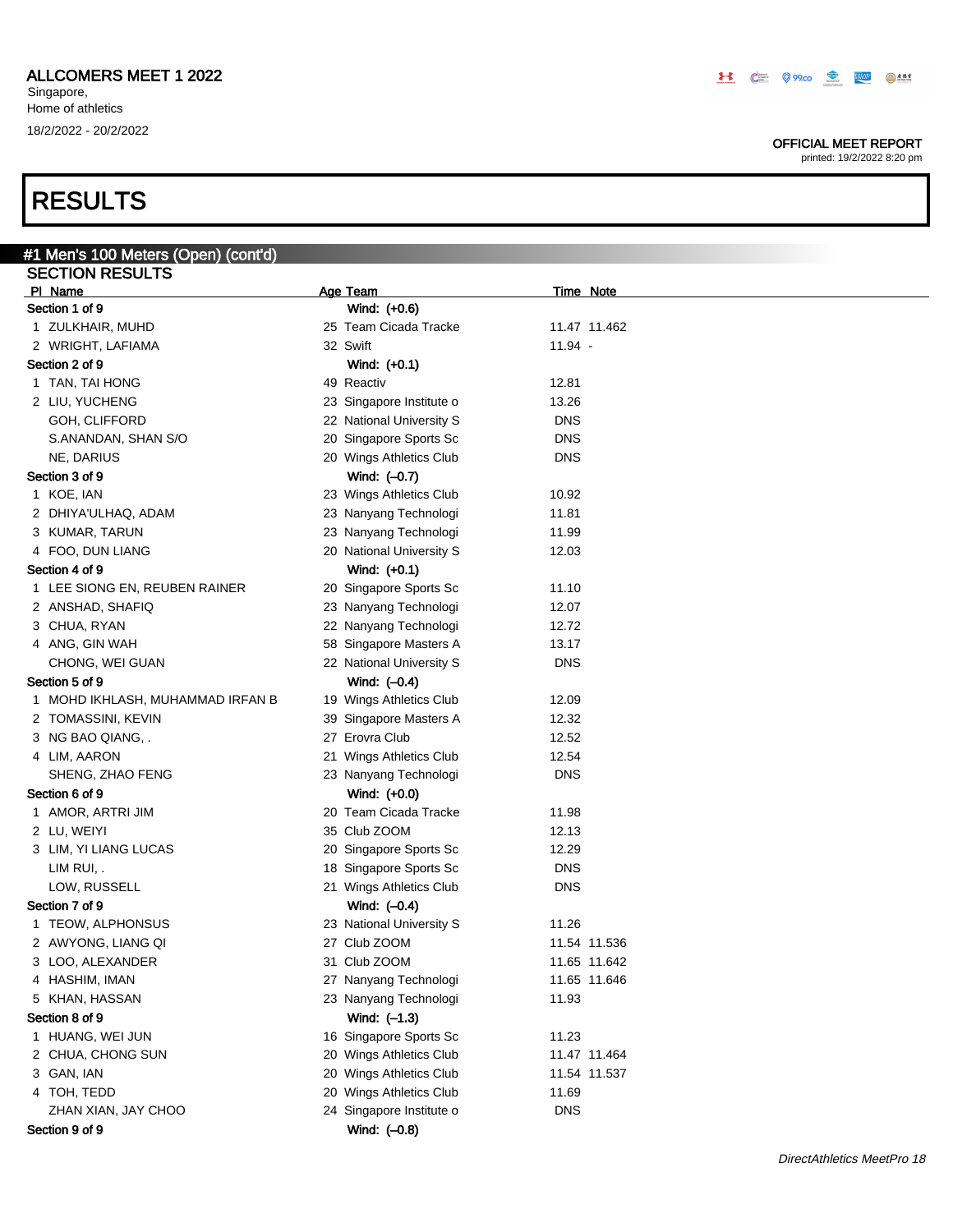### OFFICIAL MEET REPORT

printed: 19/2/2022 8:20 pm

# RESULTS

| #1 Men's 100 Meters (Open) (cont'd) |                          |            |  |
|-------------------------------------|--------------------------|------------|--|
| PI Name                             | Age Team                 | Time Note  |  |
| WAHID, SYAZANI                      | 24 National University S | 11.13      |  |
| 2 BIN ASMIN, MUHAMMAD NAQIB         | 27 Wings Athletics Club  | 11.37      |  |
| ANG, CHEN XIANG                     | 28 Wings Athletics Club  | DQ false   |  |
| ABISHA, IVAN                        | 22 National University S | <b>DNS</b> |  |
| CHUA, JOSHUA                        | 22 Wings Athletics Club  | <b>DNS</b> |  |
| #111 Men's Long Jump $(C$ Div)      |                          |            |  |

# 4:02 pm (Day 2):

| PI Name              | Age Team          | <b>Mark</b>                                                  | Rnd 1       | Rnd 2                     | Rnd 3         | Rnd 4         | Rnd 5                                     | Rnd 6                                                                       |
|----------------------|-------------------|--------------------------------------------------------------|-------------|---------------------------|---------------|---------------|-------------------------------------------|-----------------------------------------------------------------------------|
| 1 CHUA, GARRETT      | 14 Team Cicada    | 6.10m $(+1.1)$                                               | <b>FOUL</b> | <b>FOUL</b>               | $5.94 (+0.0)$ | $6.09 (+0.0)$ | <b>FOUL</b>                               | $6.10 (+1.1)$                                                               |
| 2 HO, SHUEN          | 14 Team Cicada    | $5.43m (+0.8)$                                               |             | $5.00 (+0.0)$ 5.22 (+0.6) | <b>FOUL</b>   |               | $5.40 (+0.3)$ $5.43 (+0.8)$ $5.41 (+0.2)$ |                                                                             |
| 3 HO, OLIVER         | 13 Team Cicada    | $4.85m (+1.7)$                                               | <b>FOUL</b> | $4.77(+0.5)$              | <b>FOUL</b>   | <b>FOUL</b>   | $4.85(+1.7)$                              | FOUL                                                                        |
| 4 LOO, JIA KAI       | 14 Wings Athleti  | $4.84m (+1.1)$                                               | <b>FOUL</b> | $4.78(+0.8)$              | <b>FOUL</b>   |               | $4.84 (+1.1) 4.61 (+0.9) 4.60 (+1.5)$     |                                                                             |
| 5 WANG, QIYUE        | 13 Wings Athleti  | 4.76m $(+0.8)$                                               |             |                           |               |               |                                           | $4.74 (+0.0)$ 3.71 (+1.5) $4.76 (+0.8)$ 4.60 (+0.7) 4.55 (+1.1) 4.60 (+0.0) |
| 6 SADEKAR, VIHAAN    | 14 Total Kinetics | 4.52m $(+0.0)$ 4.30 $(+0.0)$                                 |             | <b>FOUL</b>               |               |               |                                           | $4.52 (+0.0)$ 4.39 (+0.0) 4.24 (+0.2) 4.30 (+0.9)                           |
| 7 NAGARAJ, DHIYANESH | 13 Wings Athleti  | 4.29m (+0.0) 4.29 (+0.0) 3.97 (+0.0) 4.09 (+0.4) 4.27 (+1.6) |             |                           |               |               | <b>FOUL</b>                               | $4.17 (+0.0)$                                                               |
| 8 LEONG, BARON       | 14 Team Cicada    | 4.21 (+0.0) $ 4.05(+0.0) $ 4.21 (+0.0) 4.13 (+0.0)           |             |                           |               | <b>FOUL</b>   |                                           | $3.75 (+0.0)$ 4.06 (+0.0)                                                   |
| ANG, BRADLEY         | 13 Team Cicada    | <b>NM</b>                                                    |             |                           |               |               |                                           |                                                                             |
| PRAKASH, SHREYAS     | 14 Total Kinetics | <b>NM</b>                                                    |             |                           |               |               |                                           |                                                                             |
|                      |                   |                                                              |             |                           |               |               |                                           |                                                                             |

## #127 Men's High Jump (Intermediate) 4:20 pm (Day 2):

| PI Name              | Age Team         | <b>Mark</b> | 1.65 | 1.70 | 1.75       | 1.80 | 1.85       | 1.90 | 1.93       | 1.96 | 2.00 | 2.05       |
|----------------------|------------------|-------------|------|------|------------|------|------------|------|------------|------|------|------------|
| 1 LEE, ABEL          | 18 Wings Athleti | 2.00m       | P    | P    |            |      |            |      |            |      |      | <b>XXX</b> |
| 2 ELIJAH TAN, ELIJAH | 18 Singapore Sp  | 1.90m       | P    | P    |            | XO   |            |      | <b>XXX</b> |      |      |            |
| 3 LIANG, EVAN        | 18 Wings Athleti | 1.80m       | P    | P    | O          | XXO  | <b>XXX</b> |      |            |      |      |            |
| 4 TAN, ASHTON        | 17 Wings Athleti | 1.70m       | P    |      | <b>XXX</b> |      |            |      |            |      |      |            |
| 5 CHUA, CHENG LEONG  | 24 Nanyang Tec   | 1.70m       | O    | XO   | <b>XXX</b> |      |            |      |            |      |      |            |
| NGO, TIMOTHY         | 18 Wings Athleti | NH          |      |      |            |      |            |      |            |      |      |            |

### #51 Men's Javelin (A Div)

| 4:20 pm (Day 2):        |                  |        |             |             |             |       |             |             |
|-------------------------|------------------|--------|-------------|-------------|-------------|-------|-------------|-------------|
| PI Name                 | Age Team         | Mark   | Rnd 1       | Rnd 2       | Rnd 3       | Rnd 4 | Rnd 5       | Rnd 6       |
| WONG, YIJIE LUCAS       | 18 FAC           | 56.43m | <b>FOUL</b> | <b>FOUL</b> | <b>FOUL</b> | 54.45 | 50.93       | 56.43       |
| 2 LIM, JARED            | 18 Wings Athleti | 46.17m | 45.13       | 44.19       | <b>FOUL</b> | 46.17 | <b>FOUL</b> | 41.52       |
| 3 CHUA, QI LONG         | 18 FAC           | 45.81m | <b>FOUL</b> | 41.36       | 45.81       | 45.38 | <b>FOUL</b> | <b>FOUL</b> |
| 4 TAN, HAN YANG DOMINIC | 17 Wings Athleti | 43.72m | 42.99       | 40.97       | 43.72       | 42.50 | 41.74       | 43.46       |

| #27 Men's Javelin (Open) |                 |             |       |       |       |       |             |       |
|--------------------------|-----------------|-------------|-------|-------|-------|-------|-------------|-------|
| 4:20 pm (Day 2):         |                 |             |       |       |       |       |             |       |
| PI Name                  | Age Team        | <b>Mark</b> | Rnd 1 | Rnd 2 | Rnd 3 | Rnd 4 | Rnd 5       | Rnd 6 |
| NEWENHAM, TIMOTHY        | 61 Singapore Ma | 40.30m      | 40.30 | 39.59 | 39.80 |       |             |       |
| 2 FOTOHI, REZA           | 55 Singapore Ma | 28.94m      | 28.59 | 28.94 | 28.45 | 28.60 | <b>FOUL</b> | 26.43 |
| WHEBLE, ANDY             | 35 Singapore Ma | <b>NM</b>   |       |       |       |       |             |       |
| <b>WALKER, PATRICK</b>   | 60 Singapore Ma | ΝM          |       |       |       |       |             |       |
| NG KAI LEONG, ROY        | 19 FAC          | <b>NM</b>   |       |       |       |       |             |       |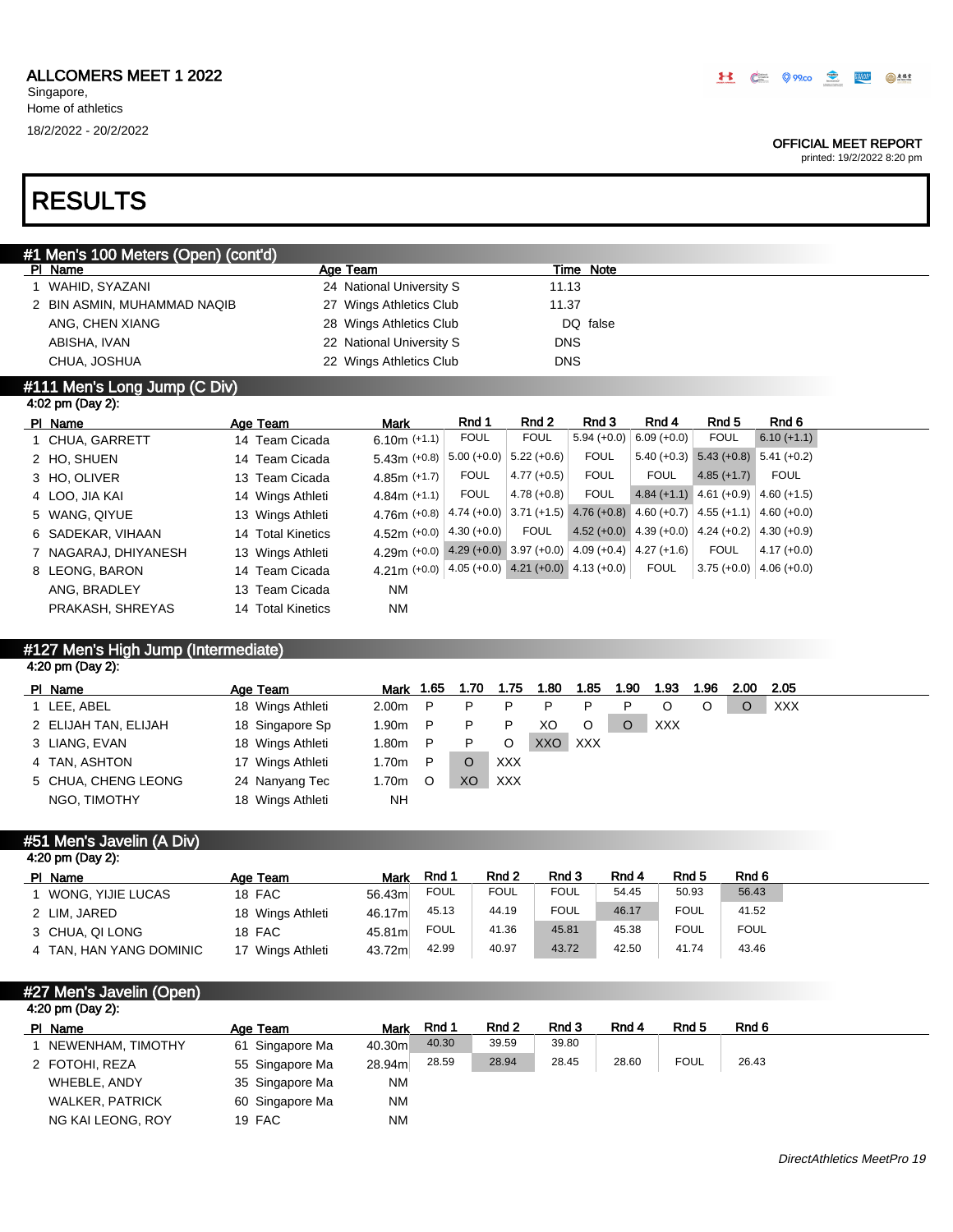#12 Women's 5000 Meters (Open)

Singapore, Home of athletics 18/2/2022 - 20/2/2022

### OFFICIAL MEET REPORT

| Age Team<br>H(PI)<br>PI Name<br>Time Note<br>1 TOH, TING XUAN<br>22 National University S<br>3(1)<br>19:13.12<br>35 Swift<br>2 YONG, MAN YUN<br>19:31.19<br>3(2)<br>3 CHONG, VANESSA<br>33 Singapore Masters T<br>3(3)<br>19:43.45<br>16 Club ZOOM<br>4 WOOLFE, KAIA<br>3(4)<br>19:45.95<br>5 GOH, SU HUEI, SARAH<br>2(1)<br>20 Trackstar Athletics<br>20:46.07<br>6 ELIZA, KOH<br>24 National University S<br>2(2)<br>21:13.54<br>7 YU HUI, TAN<br>22 Trackstar Athletics<br>2(3)<br>21:18.17<br>18 TeamFabian<br>8 KOH, TESSA<br>2(4)<br>21:24.69<br>9 NG, YEW CHEO<br>36 Cougars Athletic Ass<br>2(5)<br>22:57.81<br>10 XU, JIAMIN<br>38 Nanyang Technologi<br>23:20.42<br>1(1)<br>39 Erovra Club<br>11 ENG, WEI PING MICHELLE<br>1(2)<br>24:45.06<br>GOH, SHING LING<br>23 Nanyang Technologi<br>3<br>DQ pegasus<br>15 Swift<br>TONG YU WEI, ISABEL<br><b>DNS</b><br>1<br><b>SECTION RESULTS</b><br>PI Name<br>Age Team<br>Time Note<br>Section 1 of 3<br>1 XU, JIAMIN<br>38 Nanyang Technologi<br>23:20.42<br>39 Erovra Club<br>2 ENG, WEI PING MICHELLE<br>24:45.06<br>15 Swift<br><b>DNS</b><br>TONG YU WEI, ISABEL<br>Section 2 of 3<br>1 GOH, SU HUEI, SARAH<br>20 Trackstar Athletics<br>20:46.07<br>2 ELIZA, KOH<br>24 National University S<br>21:13.54<br>22 Trackstar Athletics<br>3 YU HUI, TAN<br>21:18.17<br>18 TeamFabian<br>4 KOH, TESSA<br>21:24.69<br>5 NG, YEW CHEO<br>36 Cougars Athletic Ass<br>22:57.81<br>Section 3 of 3<br>22 National University S<br>1 TOH, TING XUAN<br>19:13.12<br>35 Swift<br>2 YONG, MAN YUN<br>19:31.19<br>33 Singapore Masters T<br>3 CHONG, VANESSA<br>19:43.45<br>4 WOOLFE, KAIA<br>16 Club ZOOM<br>19:45.95<br>GOH, SHING LING<br>23 Nanyang Technologi<br>DQ pegasus<br>#11 Men's 5000 Meters (Open)<br>5:35 pm (Day 2):<br>PI Name<br><b>Age Team</b><br><b>Time Note</b> | 4:20 pm (Day 2): |  |  |              |
|-----------------------------------------------------------------------------------------------------------------------------------------------------------------------------------------------------------------------------------------------------------------------------------------------------------------------------------------------------------------------------------------------------------------------------------------------------------------------------------------------------------------------------------------------------------------------------------------------------------------------------------------------------------------------------------------------------------------------------------------------------------------------------------------------------------------------------------------------------------------------------------------------------------------------------------------------------------------------------------------------------------------------------------------------------------------------------------------------------------------------------------------------------------------------------------------------------------------------------------------------------------------------------------------------------------------------------------------------------------------------------------------------------------------------------------------------------------------------------------------------------------------------------------------------------------------------------------------------------------------------------------------------------------------------------------------------------------------------------------------------------------------------------------------------------------------------------------|------------------|--|--|--------------|
|                                                                                                                                                                                                                                                                                                                                                                                                                                                                                                                                                                                                                                                                                                                                                                                                                                                                                                                                                                                                                                                                                                                                                                                                                                                                                                                                                                                                                                                                                                                                                                                                                                                                                                                                                                                                                                   |                  |  |  |              |
|                                                                                                                                                                                                                                                                                                                                                                                                                                                                                                                                                                                                                                                                                                                                                                                                                                                                                                                                                                                                                                                                                                                                                                                                                                                                                                                                                                                                                                                                                                                                                                                                                                                                                                                                                                                                                                   |                  |  |  |              |
|                                                                                                                                                                                                                                                                                                                                                                                                                                                                                                                                                                                                                                                                                                                                                                                                                                                                                                                                                                                                                                                                                                                                                                                                                                                                                                                                                                                                                                                                                                                                                                                                                                                                                                                                                                                                                                   |                  |  |  |              |
|                                                                                                                                                                                                                                                                                                                                                                                                                                                                                                                                                                                                                                                                                                                                                                                                                                                                                                                                                                                                                                                                                                                                                                                                                                                                                                                                                                                                                                                                                                                                                                                                                                                                                                                                                                                                                                   |                  |  |  |              |
|                                                                                                                                                                                                                                                                                                                                                                                                                                                                                                                                                                                                                                                                                                                                                                                                                                                                                                                                                                                                                                                                                                                                                                                                                                                                                                                                                                                                                                                                                                                                                                                                                                                                                                                                                                                                                                   |                  |  |  |              |
|                                                                                                                                                                                                                                                                                                                                                                                                                                                                                                                                                                                                                                                                                                                                                                                                                                                                                                                                                                                                                                                                                                                                                                                                                                                                                                                                                                                                                                                                                                                                                                                                                                                                                                                                                                                                                                   |                  |  |  |              |
|                                                                                                                                                                                                                                                                                                                                                                                                                                                                                                                                                                                                                                                                                                                                                                                                                                                                                                                                                                                                                                                                                                                                                                                                                                                                                                                                                                                                                                                                                                                                                                                                                                                                                                                                                                                                                                   |                  |  |  |              |
|                                                                                                                                                                                                                                                                                                                                                                                                                                                                                                                                                                                                                                                                                                                                                                                                                                                                                                                                                                                                                                                                                                                                                                                                                                                                                                                                                                                                                                                                                                                                                                                                                                                                                                                                                                                                                                   |                  |  |  |              |
|                                                                                                                                                                                                                                                                                                                                                                                                                                                                                                                                                                                                                                                                                                                                                                                                                                                                                                                                                                                                                                                                                                                                                                                                                                                                                                                                                                                                                                                                                                                                                                                                                                                                                                                                                                                                                                   |                  |  |  |              |
|                                                                                                                                                                                                                                                                                                                                                                                                                                                                                                                                                                                                                                                                                                                                                                                                                                                                                                                                                                                                                                                                                                                                                                                                                                                                                                                                                                                                                                                                                                                                                                                                                                                                                                                                                                                                                                   |                  |  |  |              |
|                                                                                                                                                                                                                                                                                                                                                                                                                                                                                                                                                                                                                                                                                                                                                                                                                                                                                                                                                                                                                                                                                                                                                                                                                                                                                                                                                                                                                                                                                                                                                                                                                                                                                                                                                                                                                                   |                  |  |  |              |
|                                                                                                                                                                                                                                                                                                                                                                                                                                                                                                                                                                                                                                                                                                                                                                                                                                                                                                                                                                                                                                                                                                                                                                                                                                                                                                                                                                                                                                                                                                                                                                                                                                                                                                                                                                                                                                   |                  |  |  |              |
|                                                                                                                                                                                                                                                                                                                                                                                                                                                                                                                                                                                                                                                                                                                                                                                                                                                                                                                                                                                                                                                                                                                                                                                                                                                                                                                                                                                                                                                                                                                                                                                                                                                                                                                                                                                                                                   |                  |  |  |              |
|                                                                                                                                                                                                                                                                                                                                                                                                                                                                                                                                                                                                                                                                                                                                                                                                                                                                                                                                                                                                                                                                                                                                                                                                                                                                                                                                                                                                                                                                                                                                                                                                                                                                                                                                                                                                                                   |                  |  |  |              |
|                                                                                                                                                                                                                                                                                                                                                                                                                                                                                                                                                                                                                                                                                                                                                                                                                                                                                                                                                                                                                                                                                                                                                                                                                                                                                                                                                                                                                                                                                                                                                                                                                                                                                                                                                                                                                                   |                  |  |  |              |
|                                                                                                                                                                                                                                                                                                                                                                                                                                                                                                                                                                                                                                                                                                                                                                                                                                                                                                                                                                                                                                                                                                                                                                                                                                                                                                                                                                                                                                                                                                                                                                                                                                                                                                                                                                                                                                   |                  |  |  |              |
|                                                                                                                                                                                                                                                                                                                                                                                                                                                                                                                                                                                                                                                                                                                                                                                                                                                                                                                                                                                                                                                                                                                                                                                                                                                                                                                                                                                                                                                                                                                                                                                                                                                                                                                                                                                                                                   |                  |  |  |              |
|                                                                                                                                                                                                                                                                                                                                                                                                                                                                                                                                                                                                                                                                                                                                                                                                                                                                                                                                                                                                                                                                                                                                                                                                                                                                                                                                                                                                                                                                                                                                                                                                                                                                                                                                                                                                                                   |                  |  |  |              |
|                                                                                                                                                                                                                                                                                                                                                                                                                                                                                                                                                                                                                                                                                                                                                                                                                                                                                                                                                                                                                                                                                                                                                                                                                                                                                                                                                                                                                                                                                                                                                                                                                                                                                                                                                                                                                                   |                  |  |  |              |
|                                                                                                                                                                                                                                                                                                                                                                                                                                                                                                                                                                                                                                                                                                                                                                                                                                                                                                                                                                                                                                                                                                                                                                                                                                                                                                                                                                                                                                                                                                                                                                                                                                                                                                                                                                                                                                   |                  |  |  |              |
|                                                                                                                                                                                                                                                                                                                                                                                                                                                                                                                                                                                                                                                                                                                                                                                                                                                                                                                                                                                                                                                                                                                                                                                                                                                                                                                                                                                                                                                                                                                                                                                                                                                                                                                                                                                                                                   |                  |  |  |              |
|                                                                                                                                                                                                                                                                                                                                                                                                                                                                                                                                                                                                                                                                                                                                                                                                                                                                                                                                                                                                                                                                                                                                                                                                                                                                                                                                                                                                                                                                                                                                                                                                                                                                                                                                                                                                                                   |                  |  |  |              |
|                                                                                                                                                                                                                                                                                                                                                                                                                                                                                                                                                                                                                                                                                                                                                                                                                                                                                                                                                                                                                                                                                                                                                                                                                                                                                                                                                                                                                                                                                                                                                                                                                                                                                                                                                                                                                                   |                  |  |  |              |
|                                                                                                                                                                                                                                                                                                                                                                                                                                                                                                                                                                                                                                                                                                                                                                                                                                                                                                                                                                                                                                                                                                                                                                                                                                                                                                                                                                                                                                                                                                                                                                                                                                                                                                                                                                                                                                   |                  |  |  |              |
|                                                                                                                                                                                                                                                                                                                                                                                                                                                                                                                                                                                                                                                                                                                                                                                                                                                                                                                                                                                                                                                                                                                                                                                                                                                                                                                                                                                                                                                                                                                                                                                                                                                                                                                                                                                                                                   |                  |  |  |              |
|                                                                                                                                                                                                                                                                                                                                                                                                                                                                                                                                                                                                                                                                                                                                                                                                                                                                                                                                                                                                                                                                                                                                                                                                                                                                                                                                                                                                                                                                                                                                                                                                                                                                                                                                                                                                                                   |                  |  |  |              |
|                                                                                                                                                                                                                                                                                                                                                                                                                                                                                                                                                                                                                                                                                                                                                                                                                                                                                                                                                                                                                                                                                                                                                                                                                                                                                                                                                                                                                                                                                                                                                                                                                                                                                                                                                                                                                                   |                  |  |  |              |
|                                                                                                                                                                                                                                                                                                                                                                                                                                                                                                                                                                                                                                                                                                                                                                                                                                                                                                                                                                                                                                                                                                                                                                                                                                                                                                                                                                                                                                                                                                                                                                                                                                                                                                                                                                                                                                   |                  |  |  |              |
|                                                                                                                                                                                                                                                                                                                                                                                                                                                                                                                                                                                                                                                                                                                                                                                                                                                                                                                                                                                                                                                                                                                                                                                                                                                                                                                                                                                                                                                                                                                                                                                                                                                                                                                                                                                                                                   |                  |  |  |              |
|                                                                                                                                                                                                                                                                                                                                                                                                                                                                                                                                                                                                                                                                                                                                                                                                                                                                                                                                                                                                                                                                                                                                                                                                                                                                                                                                                                                                                                                                                                                                                                                                                                                                                                                                                                                                                                   |                  |  |  |              |
|                                                                                                                                                                                                                                                                                                                                                                                                                                                                                                                                                                                                                                                                                                                                                                                                                                                                                                                                                                                                                                                                                                                                                                                                                                                                                                                                                                                                                                                                                                                                                                                                                                                                                                                                                                                                                                   |                  |  |  |              |
|                                                                                                                                                                                                                                                                                                                                                                                                                                                                                                                                                                                                                                                                                                                                                                                                                                                                                                                                                                                                                                                                                                                                                                                                                                                                                                                                                                                                                                                                                                                                                                                                                                                                                                                                                                                                                                   |                  |  |  |              |
|                                                                                                                                                                                                                                                                                                                                                                                                                                                                                                                                                                                                                                                                                                                                                                                                                                                                                                                                                                                                                                                                                                                                                                                                                                                                                                                                                                                                                                                                                                                                                                                                                                                                                                                                                                                                                                   |                  |  |  |              |
|                                                                                                                                                                                                                                                                                                                                                                                                                                                                                                                                                                                                                                                                                                                                                                                                                                                                                                                                                                                                                                                                                                                                                                                                                                                                                                                                                                                                                                                                                                                                                                                                                                                                                                                                                                                                                                   |                  |  |  |              |
|                                                                                                                                                                                                                                                                                                                                                                                                                                                                                                                                                                                                                                                                                                                                                                                                                                                                                                                                                                                                                                                                                                                                                                                                                                                                                                                                                                                                                                                                                                                                                                                                                                                                                                                                                                                                                                   |                  |  |  |              |
|                                                                                                                                                                                                                                                                                                                                                                                                                                                                                                                                                                                                                                                                                                                                                                                                                                                                                                                                                                                                                                                                                                                                                                                                                                                                                                                                                                                                                                                                                                                                                                                                                                                                                                                                                                                                                                   |                  |  |  | <b>H(PI)</b> |

| PI Name               | Age Team                | Time Note | H(PI) |
|-----------------------|-------------------------|-----------|-------|
| 1 SOUTHCOTT, DARREN   | 31 Singapore Shufflers  | 16:06.12  | 8(1)  |
| 2 WALTON, DAVID       | 18 JS Athletics         | 16:16.55  | 8(2)  |
| 3 WENGER, ANDREAS     | 43 Singapore Shufflers  | 16:22.14  | 8(3)  |
| 4 SAYER, RYAN         | 39 Singapore Shufflers  | 17:05.72  | 7(1)  |
| 5 MURAKAMI, TSURAYUKI | 33 Wings Athletics Club | 17:27.25  | 6(1)  |
| 6 MCKINNEY, DANIEL    | 17 JS Athletics         | 17:28.11  | 8(4)  |
| 7 TAN WEN LONG, JASON | 29 Wings Athletics Club | 17:29.01  | 7(2)  |
| 8 LI, JOSHUA          | 35 Wings Athletics Club | 17:33.80  | 7(3)  |
| 9 TAN, KENLEY         | 31 Wings Athletics Club | 17:35.39  | 6(2)  |
| 10 TIMMS, CHRIS       | 41 Singapore Masters T  | 18:13.72  | 6(3)  |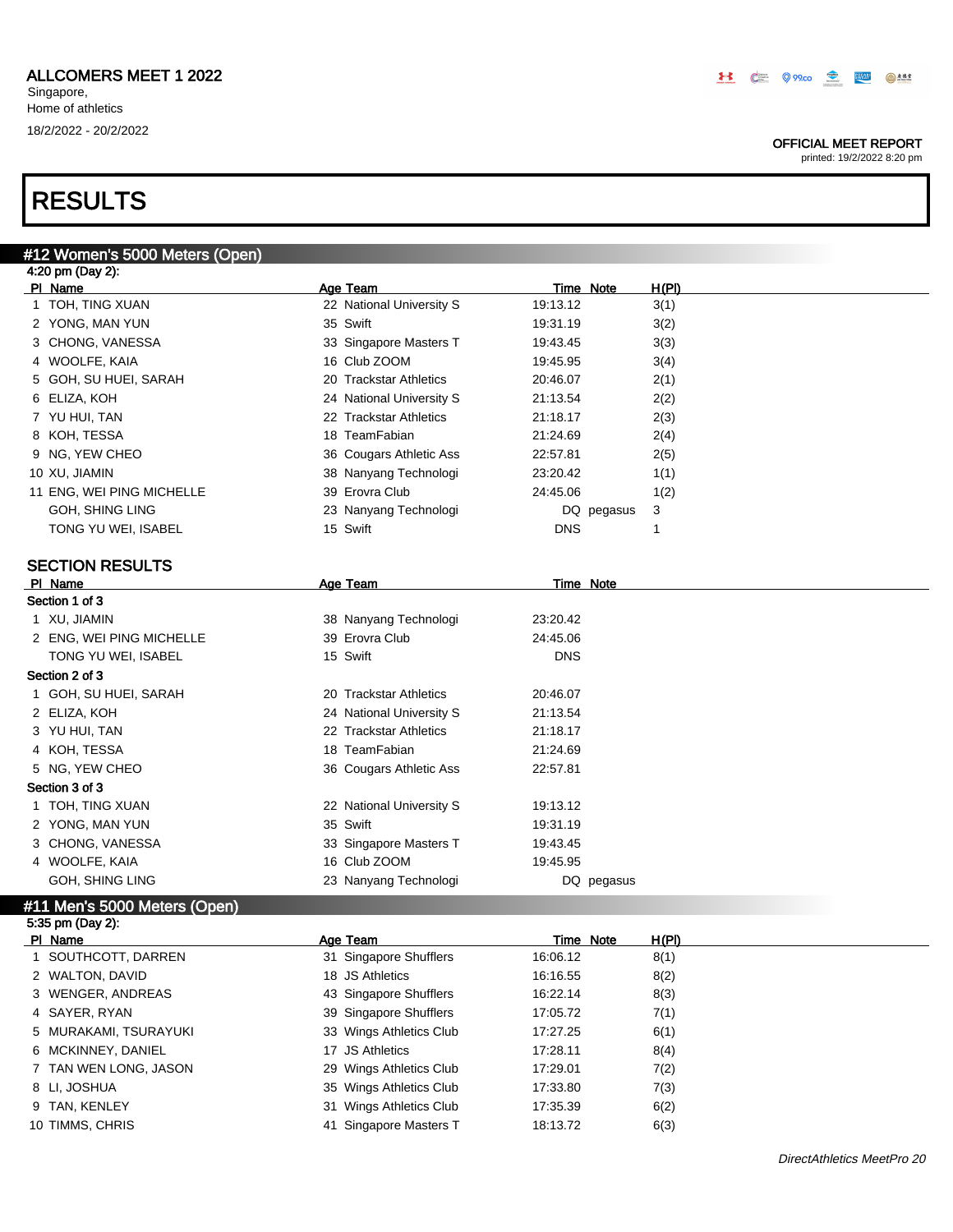### OFFICIAL MEET REPORT

printed: 19/2/2022 8:20 pm

| #11 Men's 5000 Meters (Open) (cont'd) |                          |                  |              |
|---------------------------------------|--------------------------|------------------|--------------|
| 5:35 pm (Day 2):                      |                          |                  |              |
| PI Name                               | Age Team                 | <b>Time Note</b> | <u>H(PI)</u> |
| 11 RAJKUMAR, VICKNESH                 | 30 Singapore University  | 18:49.37         | 4(1)         |
| 12 FOO, JEREMY                        | 42 Wings Athletics Club  | 18:55.14         | 4(2)         |
| 13 LAW, CLEVELAND                     | 18 Wings Athletics Club  | 18:55.66         | 5(1)         |
| 14 ONG, JIYE                          | 26 National University S | 18:57.61         | 4(3)         |
| 15 HEE, ZACHARY                       | 25 Nanyang Technologi    | 19:00.87         | 5(2)         |
| 16 JOSHUA GAN, .                      | 18 Erovra Club           | 19:10.19         | 4(4)         |
| 17 NAKAHARA, HISATO                   | 38 ActiveSG Club         | 19:12.27         | 4(5)         |
| 18 BROUWER, CEES                      | 51 Macritchie Runners    | 19:13.16         | 3(1)         |
| 19 TEO, AIDAN                         | 24 National University S | 19:13.45         | 5(3)         |
| 20 MADRID, VIRGILIO                   | 58 Singapore Shufflers   | 19:23.10         | 5(4)         |
| 21 MOHD AMIN, ABDUL HAQ               | 22 T360                  | 19:23.11         | 5(5)         |
| 22 QUEK, WEIKIAT                      | 23 Nanyang Technologi    | 19:30.20         | 3(2)         |
| 23 TAN, SHAO YONG                     | 37 Singapore Masters T   | 19:54.19         | 1(1)         |
| 24 NIKISH SIVALINGAM, .               | 18 Erovra Club           | 20:21.12         | 3(3)         |
| 25 PEARSE, TIMOTHY                    | 44 Singapore Masters T   | 21:23.40         | 3(4)         |
| 26 AHMED NAWAZ, .                     | 19 Erovra Club           | 21:42.12         | 1(2)         |
| TAN, DEXTER                           | 21 Wings Athletics Club  | DNF              | 7            |
| CHIA, GREGORY                         | 24 FAC                   | DQ               | 3            |
| CHUNG, ISAAC                          | 22 Nanyang Technologi    | <b>DNS</b>       | 2            |
| ROB, WHITE                            | 43 Singapore Masters T   | <b>DNS</b>       | 2            |
| TONG EN, SAMUEL                       | 24 Singapore Institute o | <b>DNS</b>       | 1            |
| FOO, GERALD                           | 24 National University S | <b>DNS</b>       | 6            |
| MOHD, AJMIL                           | 28 Wings Athletics Club  | <b>DNS</b>       | 6            |
| KHOO, BEN                             | 31 Wings Athletics Club  | <b>DNS</b>       | 7            |
| MULLIN, WILL                          | 16 JS Athletics          | <b>DNS</b>       | 2            |
| IBRAHIM, AHMAD ARIF                   | 29 Wings Athletics Club  | <b>DNS</b>       | 8            |
| <b>SECTION RESULTS</b>                |                          |                  |              |
| PI Name                               | Age Team                 | <b>Time Note</b> |              |
| Section 1 of 8                        |                          |                  |              |
| 1 TAN, SHAO YONG                      | 37 Singapore Masters T   | 19:54.19         |              |
| 2 AHMED NAWAZ, .                      | 19 Erovra Club           | 21:42.12         |              |
| TONG EN, SAMUEL                       | 24 Singapore Institute o | <b>DNS</b>       |              |
| Section 2 of 8                        |                          |                  |              |
| CHUNG, ISAAC                          | 22 Nanyang Technologi    | <b>DNS</b>       |              |

### MULLIN, WILL **DISPONS** 16 JS Athletics **DISPONS** Section 3 of 8

| 1 BROUWER, CEES        | 51 Macritchie Runners   | 19:13.16 |
|------------------------|-------------------------|----------|
| 2 QUEK, WEIKIAT        | 23 Nanyang Technologi   | 19:30.20 |
| 3 NIKISH SIVALINGAM, . | 18 Erovra Club          | 20:21.12 |
| 4 PEARSE, TIMOTHY      | 44 Singapore Masters T  | 21:23.40 |
| CHIA, GREGORY          | 24 FAC                  | DQ       |
| Section 4 of 8         |                         |          |
| 1 RAJKUMAR, VICKNESH   | 30 Singapore University | 18:49.37 |

ROB, WHITE **Now approve Masters T** ROB, WHITE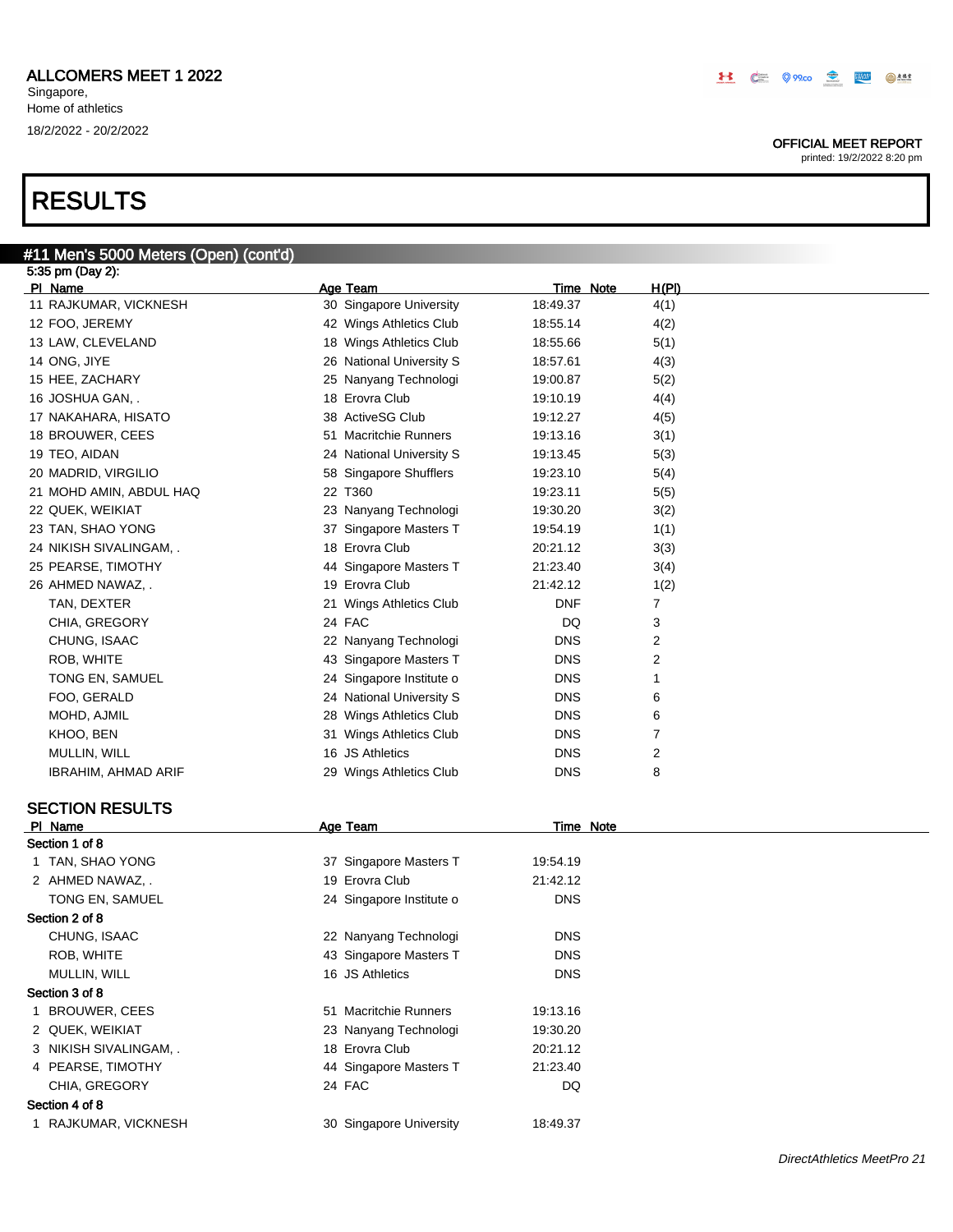### OFFICIAL MEET REPORT

printed: 19/2/2022 8:20 pm

| #11 Men's 5000 Meters (Open) (cont'd) |                          |            |
|---------------------------------------|--------------------------|------------|
| PI Name                               | Age Team                 | Time Note  |
| 2 FOO, JEREMY                         | 42 Wings Athletics Club  | 18:55.14   |
| 3 ONG, JIYE                           | 26 National University S | 18:57.61   |
| 4 JOSHUA GAN, .                       | 18 Erovra Club           | 19:10.19   |
| 5 NAKAHARA, HISATO                    | 38 ActiveSG Club         | 19:12.27   |
| Section 5 of 8                        |                          |            |
| 1 LAW, CLEVELAND                      | 18 Wings Athletics Club  | 18:55.66   |
| 2 HEE, ZACHARY                        | 25 Nanyang Technologi    | 19:00.87   |
| 3 TEO, AIDAN                          | 24 National University S | 19:13.45   |
| 4 MADRID, VIRGILIO                    | 58 Singapore Shufflers   | 19:23.10   |
| 5 MOHD AMIN, ABDUL HAQ                | 22 T360                  | 19:23.11   |
| Section 6 of 8                        |                          |            |
| 1 MURAKAMI, TSURAYUKI                 | 33 Wings Athletics Club  | 17:27.25   |
| 2 TAN, KENLEY                         | 31 Wings Athletics Club  | 17:35.39   |
| 3 TIMMS, CHRIS                        | 41 Singapore Masters T   | 18:13.72   |
| FOO, GERALD                           | 24 National University S | <b>DNS</b> |
| MOHD, AJMIL                           | 28 Wings Athletics Club  | <b>DNS</b> |
| Section 7 of 8                        |                          |            |
| 1 SAYER, RYAN                         | 39 Singapore Shufflers   | 17:05.72   |
| 2 TAN WEN LONG, JASON                 | 29 Wings Athletics Club  | 17:29.01   |
| 3 LI, JOSHUA                          | 35 Wings Athletics Club  | 17:33.80   |
| TAN, DEXTER                           | 21 Wings Athletics Club  | <b>DNF</b> |
| KHOO, BEN                             | 31 Wings Athletics Club  | <b>DNS</b> |
| Section 8 of 8                        |                          |            |
| 1 SOUTHCOTT, DARREN                   | 31 Singapore Shufflers   | 16:06.12   |
| 2 WALTON, DAVID                       | 18 JS Athletics          | 16:16.55   |
| 3 WENGER, ANDREAS                     | 43 Singapore Shufflers   | 16:22.14   |
| 4 MCKINNEY, DANIEL                    | 17 JS Athletics          | 17:28.11   |
| <b>IBRAHIM, AHMAD ARIF</b>            | 29 Wings Athletics Club  | <b>DNS</b> |

### #17 Men's Long Jump (Open)

| 6:00 pm (Day 2):           |                  |                                                                                                                 |               |             |                                                                             |                           |               |                                                   |
|----------------------------|------------------|-----------------------------------------------------------------------------------------------------------------|---------------|-------------|-----------------------------------------------------------------------------|---------------------------|---------------|---------------------------------------------------|
| PI Name                    | Age Team         | <b>Mark</b>                                                                                                     | Rnd 1         | Rnd 2       | Rnd 3                                                                       | Rnd 4                     | Rnd 5         | Rnd 6                                             |
| 1 MUN, JERN WEI IVAN       | 24 Singapore Un  | $6.84m (+1.0)$                                                                                                  | $6.80 (+1.3)$ |             | $6.70 (+1.2) 6.84 (+1.0)$                                                   | <b>FOUL</b>               |               | $6.70 (+0.1)$ $6.74 (+1.0)$                       |
| 2 TOH, TEDD                | 20 Wings Athleti | $6.56m (+0.0)$                                                                                                  | <b>FOUL</b>   |             | $6.13 (+0.9)$ 6.42 (+1.4) 6.38 (+1.5)                                       |                           |               | $6.56 (+0.0) 6.53 (+0.7)$                         |
| 3 FUN LE CONG, LUCAS, LUCA | 16 Singapore Sp  | $6.51\,\text{m}$ (+0.1) $\boxed{6.51}$ (+0.1) $\boxed{5.25}$ (+1.6) $\boxed{6.34}$ (+0.2) $\boxed{6.51}$ (+1.1) |               |             |                                                                             |                           | <b>FOUL</b>   | $6.34 (+1.2)$                                     |
| 4 ZHUO ZHEHENG TERTIUS, T  | 18 Singapore Sp  | $6.42m$ (+1.1) $6.42$ (+1.1) $6.35$ (+0.9)                                                                      |               |             | <b>FOUL</b>                                                                 | <b>FOUL</b>               | <b>FOUL</b>   | <b>FOUL</b>                                       |
| 5 CHONG WEI HUNG, JARRYL   | 25 Singapore Ins | 6.35m (+1.0) $  6.14 (+0.9)   6.14 (+1.9)  $                                                                    |               |             | $6.04 (+0.1)$                                                               | <b>FOUL</b>               |               | $6.12 (+1.4) 6.35 (+1.0)$                         |
| 6 ONG, ISAAC               | 18 Wings Athleti | 6.32m $(+0.4)$                                                                                                  | $5.95 (+0.4)$ | <b>FOUL</b> |                                                                             | $6.32 (+0.4) 6.05 (+1.7)$ | $5.41 (+1.2)$ |                                                   |
| 7 TOH, WEI YU              | 23 Nanyang Tec   | 6.21m (+0.0) $  6.02$ (+0.1) $  6.12$ (+1.3)                                                                    |               |             |                                                                             |                           |               | $6.09 (+0.4) 6.06 (+0.7) 6.03 (+0.1) 6.21 (+0.0)$ |
| 8 HONG AN DARYL, TAN       | 21 Team Cicada   | 6.04m $(+0.7)$                                                                                                  |               |             | $5.66 (+1.3)$ $5.87 (+0.9)$ 6.04 (+0.7) 5.74 (+0.7) 5.86 (+1.5) 5.99 (+0.8) |                           |               |                                                   |
| 9 HAZIM BIN MOHAMMAD GHA   | 16 Singapore Sp  | $5.99m (+0.0)$                                                                                                  | <b>FOUL</b>   |             | $5.86 (+1.0) 5.99 (+0.0)$                                                   |                           |               |                                                   |
| 10 CHEN, KE YUAN           | 22 Nanyang Tec   | 5.97m $(+0.0)$                                                                                                  |               |             | $5.55 (+0.0)$ $5.81 (+0.9)$ $5.97 (+0.0)$                                   |                           |               |                                                   |
| 11 ., MIKHAIL SHAH         | 20 Reactiv       | $5.32m (+0.0) 5.32 (+0.0)$                                                                                      |               | <b>FOUL</b> | <b>FOUL</b>                                                                 |                           |               |                                                   |
| 12 LEE, DONOVAN            | 24 Nanyang Tec   | 5.10m (+0.8) $ 5.00$ (+1.8) 5.10 (+0.8) 5.06 (+0.0)                                                             |               |             |                                                                             |                           |               |                                                   |
| TOMASSINI, KEVIN           | 39 Singapore Ma  | <b>NM</b>                                                                                                       |               |             |                                                                             |                           |               |                                                   |
| SYADDAD, ADLAN             | 23 National Univ | <b>NM</b>                                                                                                       |               |             |                                                                             |                           |               |                                                   |
| ONG, RUSSELL               | 18 Wings Athleti | <b>NM</b>                                                                                                       |               |             |                                                                             |                           |               |                                                   |
|                            |                  |                                                                                                                 |               |             |                                                                             |                           |               |                                                   |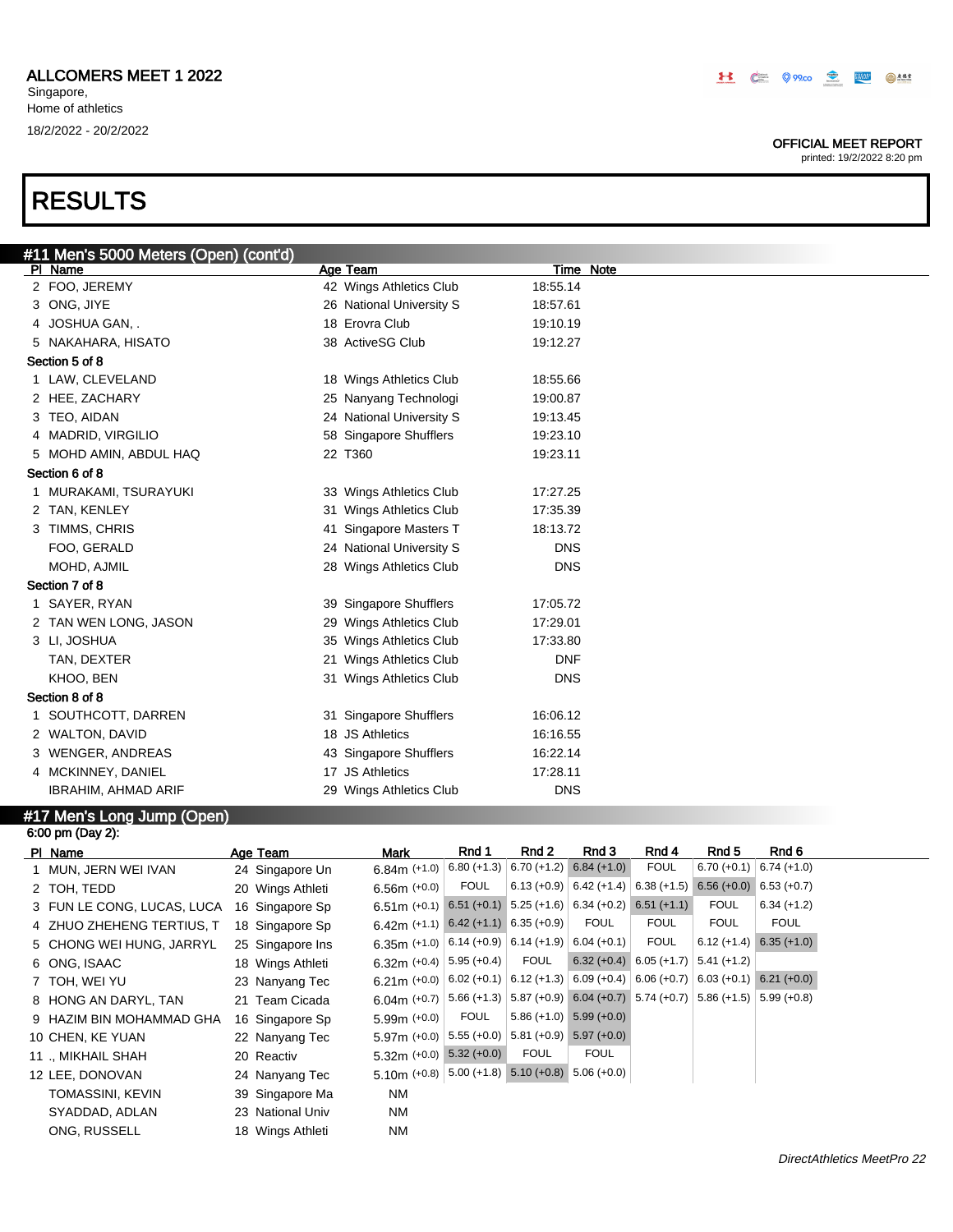Singapore, Home of athletics

### OFFICIAL MEET REPORT

printed: 18/2/2022 8:29 pm

# RESULTS

## #25 Men's Hammer (Open)

| 5:15 pm (Day 1):       |                 |           |             |             |             |       |             |             |  |
|------------------------|-----------------|-----------|-------------|-------------|-------------|-------|-------------|-------------|--|
| PI Name                | Age Team        | Mark      | Rnd ·       | Rnd 2       | Rnd 3       | Rnd 4 | Rnd 5       | Rnd 6       |  |
| WHEBLE, ANDY           | 35 Singapore Ma | 35.29m    | <b>FOUL</b> | <b>FOUL</b> | <b>FOUL</b> | 35.29 | <b>FOUL</b> | 28.10       |  |
| 2 LUM, CHEE MENG       | 69 Singapore Ma | 10.53m    | 9.17        | 10.50       | 10.53       | 10.40 | 10.03       | <b>FOUL</b> |  |
| <b>WALKER, PATRICK</b> | 60 Singapore Ma | <b>NM</b> |             |             |             |       |             |             |  |

### #124 Women's High Jump (Novice) 6:00 pm (Day 1):

| PI Name                                    | Age Team         |           | Mark 1.25 | 1.30       | 1.35       | 1.40    | 1.42       | 1.44    | 1.46       |
|--------------------------------------------|------------------|-----------|-----------|------------|------------|---------|------------|---------|------------|
| 1 SYED AHMED RIADH, SHARIF 16 Singapore Sp |                  | 1.44m     | $\circ$   | O          | $\circ$    | XO      | $\circ$    | $\circ$ | <b>XXX</b> |
| 2 NEO, YIWEN                               | 34 Wings Athleti | 1.42m     | P         | $\circ$    | XXO        | $\circ$ | XO         | XXX.    |            |
| 3 WONG, JIN ROU                            | 16 Nanyang Girl  | 1.40m     | $\circ$   | $\circ$    | XXO        | XO      | <b>XXX</b> |         |            |
| 4 KRISHNAN, ELIZABETH                      | 14 RTC           | $1.30m$ O |           | $\circ$    | <b>XXX</b> |         |            |         |            |
| 5 LAU, REINA                               | 15 Singapore Sp  | 1.30m     | $\circ$   | XO         | <b>XXX</b> |         |            |         |            |
| 6 HO, GWENYTH                              | 21 Nanyang Tec   | 1.30m     | - P       | XXO        | XXX        |         |            |         |            |
| 7 D/O YOVAN, NAVITHA                       | 15 Singapore Sp  | 1.25m     | $\circ$   | <b>XXX</b> |            |         |            |         |            |
| 8 LEE, "XIN LE, GRACE                      | 15 Nanyang Girl  |           | 1.25m XXO | XXX        |            |         |            |         |            |
| CHAN, JENNICA CHENG ERN                    | 14 Singapore Sp  |           | NH XXX    |            |            |         |            |         |            |
| CHUA, AMANDA CHUA JIA YI                   | 14 Nanyang Girl  | NH        |           |            |            |         |            |         |            |
| LIM, KARINA                                | 21 Nanyang Tec   | NH.       |           |            |            |         |            |         |            |
| WOO, "ERN YI, ERYN                         | 16 Nanyang Girl  | <b>NH</b> |           |            |            |         |            |         |            |
| NG, LYN SHUEN                              | 15 Nanyang Girl  |           | NH XXX    |            |            |         |            |         |            |
| WONG, FAITH YU JIA                         | 14 Nanyang Girl  |           | NH XXX    |            |            |         |            |         |            |
|                                            |                  |           |           |            |            |         |            |         |            |

### #128 Women's High Jump (Intermediate) 6:00 pm (Day 1):

| .               |                 |           |     |      |      |      |         |      |
|-----------------|-----------------|-----------|-----|------|------|------|---------|------|
| PI Name         | Age Team        | Mark 1.40 |     | 1.45 | 1.50 | 1.55 | 1.58    | 1.60 |
| CHEW. JADE      | 18 Swift        | .58m      | . O |      |      | XO   | XXO XXX |      |
| LI. JIAWEI EMMA | 16 JS Athletics | NH        |     |      |      |      |         |      |

### #71 Women's 1500 Meters (B Div) 6:00 pm (Day 1):

| PI Name               | Age Team               | Time Note |
|-----------------------|------------------------|-----------|
| BOON, YAN XIN         | 15 Nanyang Girls' High | 6:14.78   |
| 2 ONG, HUI LIN        | 15 Nanyang Girls' High | 6.15.53   |
| 3 LI, JIAYI CHRISTINA | 16 JS Athletics        | 6:16.08   |
| 4 SIM. "LEE ERN. TERI | 15 Nanyang Girls' High | 6:20.37   |
| 5 LI, JIAWEI EMMA     | 16 JS Athletics        | 6:28.70   |
|                       |                        |           |

### #46 Women's 1500 Meters (A Div) 6:07 pm (Day 1):

| $0.01$ pm (Duy 1). |                |                    |
|--------------------|----------------|--------------------|
| PI Name            | Age Team       | Time Note          |
| LEANNE QUEK, .     | 18 Erovra Club | 6:24.49            |
| NG. KAI YI         | 18 TeamFabian  | DQ TR <sub>5</sub> |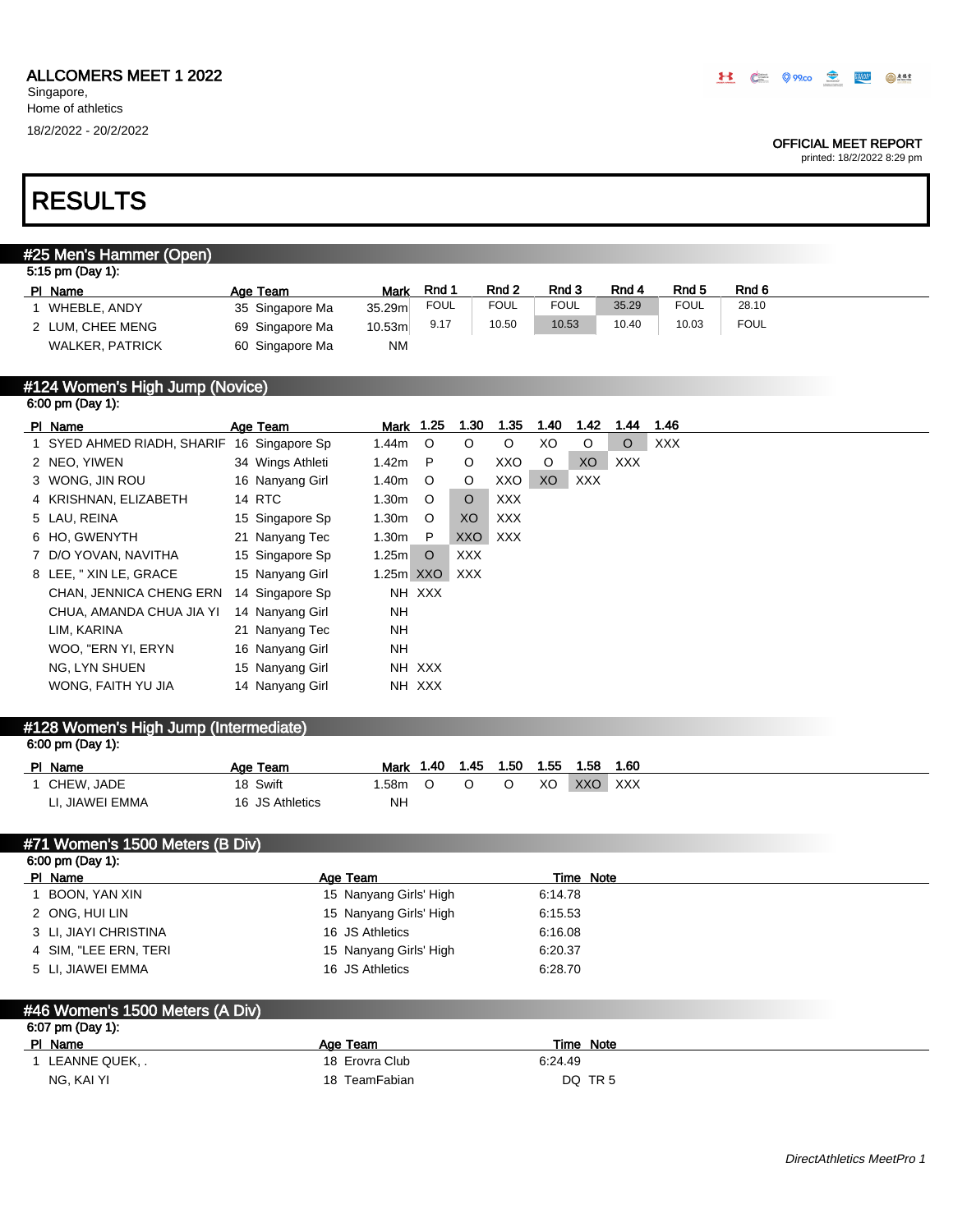### OFFICIAL MEET REPORT

printed: 18/2/2022 8:29 pm

# RESULTS

| #10 Women's 1500 Meters (Open)             |                   |                          |       |                           |             |                    |                                 |                |  |
|--------------------------------------------|-------------------|--------------------------|-------|---------------------------|-------------|--------------------|---------------------------------|----------------|--|
| 6:14 pm (Day 1):                           |                   |                          |       |                           |             |                    |                                 |                |  |
| PI Name                                    |                   | Age Team                 |       |                           |             | Time Note          | H(PI)                           |                |  |
| 1 SOH, ROMAINE                             |                   | 28 Nanyang Technologi    |       |                           | 5:04.22     |                    | 2(1)                            |                |  |
| 2 YAP, JOYCELEEN                           |                   | 22 National University S |       |                           | 5:04.61     |                    | 2(2)                            |                |  |
| 3 LAU, CLARICE                             |                   | 21 National University S |       |                           | 5:28.97     |                    | 2(3)                            |                |  |
| 4 KOH, SARAH                               |                   | 21 Nanyang Technologi    |       |                           | 5:30.01     |                    | 2(4)                            |                |  |
| 5 CHAN, CHARIS                             |                   | 23 National University S |       |                           | 5:53.59     |                    | 1(1)                            |                |  |
| 6 CHLOETTE CHEAH, .                        |                   | 20 Erovra Club           |       |                           | 6:32.18     |                    | 1(2)                            |                |  |
| WONG, CLOEY                                |                   | 20 National University S |       |                           |             | DQ TR 5            | 1                               |                |  |
| FORD, FAITH                                |                   | 17 Wings Athletics Club  |       |                           |             | DQ TR 5            | $\mathbf{1}$                    |                |  |
| CHIN, EE TENG                              |                   | 17 Nanyang Girls' High   |       |                           | <b>DNS</b>  |                    | 2                               |                |  |
| <b>SECTION RESULTS</b>                     |                   |                          |       |                           |             |                    |                                 |                |  |
| PI Name                                    |                   | Age Team                 |       |                           |             | <b>Time Note</b>   |                                 |                |  |
| Section 1 of 2                             |                   |                          |       |                           |             |                    |                                 |                |  |
| 1 CHAN, CHARIS                             |                   | 23 National University S |       |                           | 5:53.59     |                    |                                 |                |  |
| 2 CHLOETTE CHEAH, .                        |                   | 20 Erovra Club           |       |                           | 6:32.18     |                    |                                 |                |  |
| WONG, CLOEY                                |                   | 20 National University S |       |                           |             | DQ TR <sub>5</sub> |                                 |                |  |
| FORD, FAITH                                |                   | 17 Wings Athletics Club  |       |                           |             | DQ TR 5            |                                 |                |  |
| Section 2 of 2                             |                   |                          |       |                           |             |                    |                                 |                |  |
| 1 SOH, ROMAINE                             |                   | 28 Nanyang Technologi    |       |                           | 5:04.22     |                    |                                 |                |  |
| 2 YAP, JOYCELEEN                           |                   | 22 National University S |       |                           | 5:04.61     |                    |                                 |                |  |
| 3 LAU, CLARICE                             |                   | 21 National University S |       |                           | 5:28.97     |                    |                                 |                |  |
| 4 KOH, SARAH                               |                   | 21 Nanyang Technologi    |       |                           | 5:30.01     |                    |                                 |                |  |
| CHIN, EE TENG                              |                   | 17 Nanyang Girls' High   |       |                           | <b>DNS</b>  |                    |                                 |                |  |
|                                            |                   |                          |       |                           |             |                    |                                 |                |  |
| #21 Men's Shot Put (Open)                  |                   |                          |       |                           |             |                    |                                 |                |  |
| 6:30 pm (Day 1):                           |                   |                          |       |                           |             |                    |                                 |                |  |
| PI Name                                    | Age Team          | <b>Mark</b>              | Rnd 1 | Rnd <sub>2</sub><br>10.92 | Rnd 3       | Rnd 4              | Rnd <sub>5</sub><br><b>FOUL</b> | Rnd 6<br>11.45 |  |
| 1 LAW, HONG FA                             | 33 Total Kinetics | 11.45m                   | 10.86 |                           | 11.00       | 11.37              |                                 |                |  |
| 2 XIAO, HONGYANG                           | 22 National Univ  | 10.92m                   | 9.90  | 10.89                     | 10.27       | 10.87              | 10.78                           | 10.92          |  |
| 3 TAN, TING JUN                            | 25 National Univ  | 10.71m                   | 10.24 | 10.39                     | 10.20       | 10.48              | 9.85                            | 10.71          |  |
| 4 SIM, "TENG SHENG, BRIAN                  | 22 National Univ  | 9.79m                    | 9.79  | 8.80                      | 8.60        | <b>FOUL</b>        | 9.51                            | 9.35           |  |
| 5 WHEBLE, ANDY                             | 35 Singapore Ma   | 9.34m                    | 8.99  | 8.47                      | 9.27        | 9.34               | 9.14                            | 9.33           |  |
| FOTOHI, REZA                               | 55 Singapore Ma   | <b>NM</b>                |       |                           |             |                    |                                 |                |  |
| <b>WALKER, PATRICK</b>                     | 60 Singapore Ma   | <b>NM</b>                |       |                           |             |                    |                                 |                |  |
| #22 Women's Shot Put (Open)                |                   |                          |       |                           |             |                    |                                 |                |  |
| 6:30 pm (Day 1):                           |                   |                          |       |                           |             |                    |                                 |                |  |
| PI Name                                    | Age Team          | Mark                     | Rnd 1 | Rnd <sub>2</sub>          | Rnd 3       | Rnd 4              | Rnd <sub>5</sub>                | Rnd 6          |  |
| 1 KHOO, TYEISHA RENE MISSO 19 Singapore Sp |                   | 7.42m                    | 6.76  | 6.87                      | <b>FOUL</b> | 7.42               | 6.47                            | 6.82           |  |
| 2 SEAH, MICHELLE                           | 23 FAC            | 6.91 <sub>m</sub>        | 6.27  | 6.91                      | 6.34        | 6.88               | 6.90                            | 6.60           |  |
|                                            |                   |                          |       |                           |             |                    |                                 |                |  |
| #56 Women's Shot Put (A Div)               |                   |                          |       |                           |             |                    |                                 |                |  |
| 6:30 pm (Day 1):                           |                   |                          |       |                           |             |                    |                                 |                |  |
|                                            |                   |                          |       |                           |             |                    |                                 |                |  |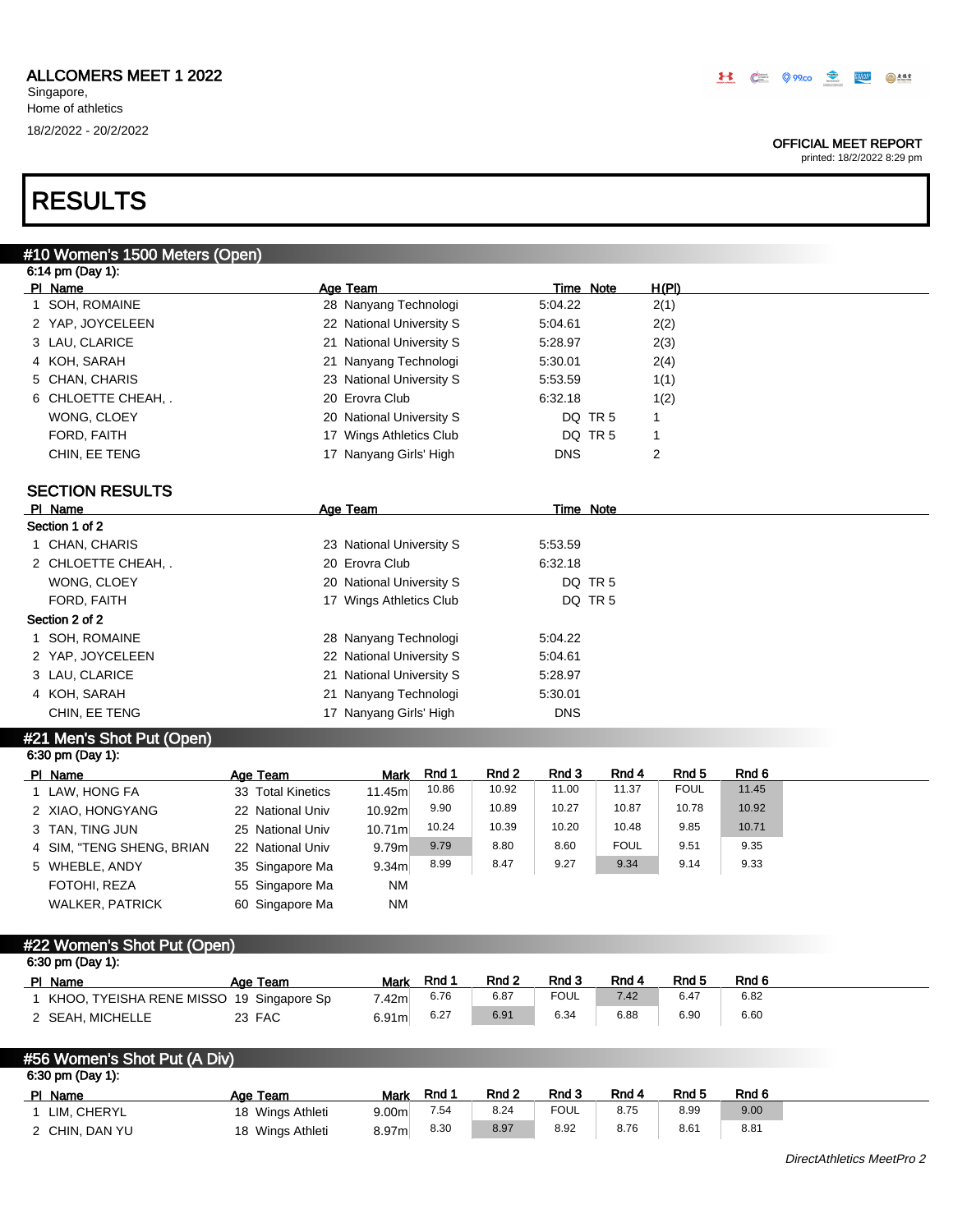## ALLCOMERS MEET 1 2022

Singapore, Home of athletics 18/2/2022 - 20/2/2022

Г

### OFFICIAL MEET REPORT

printed: 18/2/2022 8:29 pm

ī

| <b>RESULTS</b>                                                                 |                                                  |       |       |                    |        |              |       |       |  |
|--------------------------------------------------------------------------------|--------------------------------------------------|-------|-------|--------------------|--------|--------------|-------|-------|--|
|                                                                                |                                                  |       |       |                    |        |              |       |       |  |
| #56 Women's Shot Put (A Div) (cont'd)                                          |                                                  |       |       |                    |        |              |       |       |  |
| 6:30 pm (Day 1):                                                               |                                                  |       |       |                    |        |              |       |       |  |
| PI Name<br>Age Team                                                            | <b>Mark</b>                                      | Rnd 1 | Rnd 2 | Rnd 3              | Rnd 4  |              | Rnd 5 | Rnd 6 |  |
| 3 CHEN, JANELLE<br>17 Wings Athleti                                            | 8.17m                                            | 7.91  | 7.67  | 8.03               | 8.17   |              | 7.87  | 7.96  |  |
|                                                                                |                                                  |       |       |                    |        |              |       |       |  |
| #101 Men's 1500 Meters (C Div)                                                 |                                                  |       |       |                    |        |              |       |       |  |
| 6:30 pm (Day 1):<br>PI Name                                                    | Age Team                                         |       |       | <b>Time Note</b>   |        |              |       |       |  |
| 1 YEO, GERRARD                                                                 | 14 Team Cicada Tracke                            |       |       | 7:25.87            |        |              |       |       |  |
|                                                                                |                                                  |       |       |                    |        |              |       |       |  |
| #70 Men's 1500 Meters (B Div)                                                  |                                                  |       |       |                    |        |              |       |       |  |
| 6:37 pm (Day 1):                                                               |                                                  |       |       |                    |        |              |       |       |  |
| PI Name                                                                        | Age Team                                         |       |       | Time Note          |        | <u>H(PI)</u> |       |       |  |
| 1 TAY, "LER EN, ASHER JIREH                                                    | 16 Trackstar Athletics                           |       |       | 4:54.31            |        | 2(1)         |       |       |  |
| 2 DESAI, MIHIR                                                                 | 16 Erovra Club                                   |       |       | 4:54.51            |        | 1(1)         |       |       |  |
| 3 TAN CHEE YEW, AYDEN                                                          | 15 Trackstar Athletics                           |       |       | 4:57.54            |        | 2(2)         |       |       |  |
| 4 FAIZAL, ARSHAD                                                               | 16 Swift                                         |       |       | 4:58.01            |        | 2(3)         |       |       |  |
| 5 SEYFFERT, JUSTIN                                                             | 15 JS Athletics                                  |       |       | 5:14.98            |        | 2(4)         |       |       |  |
| 6 KHAIRUSSUFI, SAMEER ALI BIN KHAIRUSSU 16 Oldham Athletics                    |                                                  |       |       | 5:41.91            |        | 1(2)         |       |       |  |
| 7 KITAZAWA, KOJIRO KITAZAWA                                                    | 17 Oldham Athletics                              |       |       | 5:43.30            |        | 1(3)         |       |       |  |
| TANG, DANIEL                                                                   | 16 Oldham Athletics                              |       |       | <b>DNF</b>         |        | 1            |       |       |  |
| MULLIN, WILL                                                                   | 16 JS Athletics                                  |       |       |                    | DQ TR5 | 2            |       |       |  |
| ASAHI, GENKI                                                                   | 17 JS Athletics                                  |       |       | <b>DNS</b>         |        | 1            |       |       |  |
| <b>SECTION RESULTS</b>                                                         |                                                  |       |       |                    |        |              |       |       |  |
| PI Name                                                                        | Age Team                                         |       |       | <b>Time Note</b>   |        |              |       |       |  |
| Section 1 of 2                                                                 |                                                  |       |       |                    |        |              |       |       |  |
| 1 DESAI, MIHIR                                                                 | 16 Erovra Club                                   |       |       | 4:54.51            |        |              |       |       |  |
| 2 KHAIRUSSUFI, SAMEER ALI BIN KHAIRUSSU 16 Oldham Athletics                    |                                                  |       |       | 5:41.91            |        |              |       |       |  |
| 3 KITAZAWA, KOJIRO KITAZAWA                                                    | 17 Oldham Athletics                              |       |       | 5:43.30            |        |              |       |       |  |
| TANG, DANIEL                                                                   | 16 Oldham Athletics                              |       |       | <b>DNF</b>         |        |              |       |       |  |
| ASAHI, GENKI                                                                   | 17 JS Athletics                                  |       |       | <b>DNS</b>         |        |              |       |       |  |
| Section 2 of 2                                                                 |                                                  |       |       |                    |        |              |       |       |  |
| 1 TAY, "LER EN, ASHER JIREH                                                    | 16 Trackstar Athletics                           |       |       | 4:54.31            |        |              |       |       |  |
| 2 TAN CHEE YEW, AYDEN                                                          | 15 Trackstar Athletics                           |       |       | 4:57.54            |        |              |       |       |  |
| 3 FAIZAL, ARSHAD                                                               | 16 Swift                                         |       |       | 4:58.01            |        |              |       |       |  |
| 4 SEYFFERT, JUSTIN                                                             | 15 JS Athletics                                  |       |       | 5:14.98            |        |              |       |       |  |
| MULLIN, WILL                                                                   | 16 JS Athletics                                  |       |       |                    | DQ TR5 |              |       |       |  |
|                                                                                |                                                  |       |       |                    |        |              |       |       |  |
|                                                                                |                                                  |       |       |                    |        |              |       |       |  |
|                                                                                |                                                  |       |       |                    |        |              |       |       |  |
|                                                                                | Age Team                                         |       |       | <b>Time Note</b>   |        | H(PI)        |       |       |  |
| 1 WEI FENG, LIM                                                                | 18 Trackstar Athletics                           |       |       | 4:24.53            |        | 4(1)         |       |       |  |
| 2 MANIMURUGAN, PRANAV                                                          | 19 Wings Athletics Club                          |       |       | 4:28.99            |        | 2(1)         |       |       |  |
| #45 Men's 1500 Meters (A Div)<br>6:50 pm (Day 1):<br>PI Name<br>3 UDIA, ISHAAN | 17 Trackstar Athletics                           |       |       | 4:29.49            |        | 2(2)         |       |       |  |
| 4 SENTHILKUMAR GAUTAM, KULANDAIVELUD                                           | 18 Trackstar Athletics                           |       |       | 4:30.37            |        | 4(2)         |       |       |  |
| 5 NAIDU, G SHYAM                                                               | 18 Wings Athletics Club                          |       |       | 4:34.97            |        | 4(3)         |       |       |  |
| 6 YI YONG GIDEON, WONG<br>7 ABHINAV, SIVAKUMAR                                 | 17 Trackstar Athletics<br>18 Trackstar Athletics |       |       | 4:35.60<br>4:49.03 |        | 4(4)<br>3(1) |       |       |  |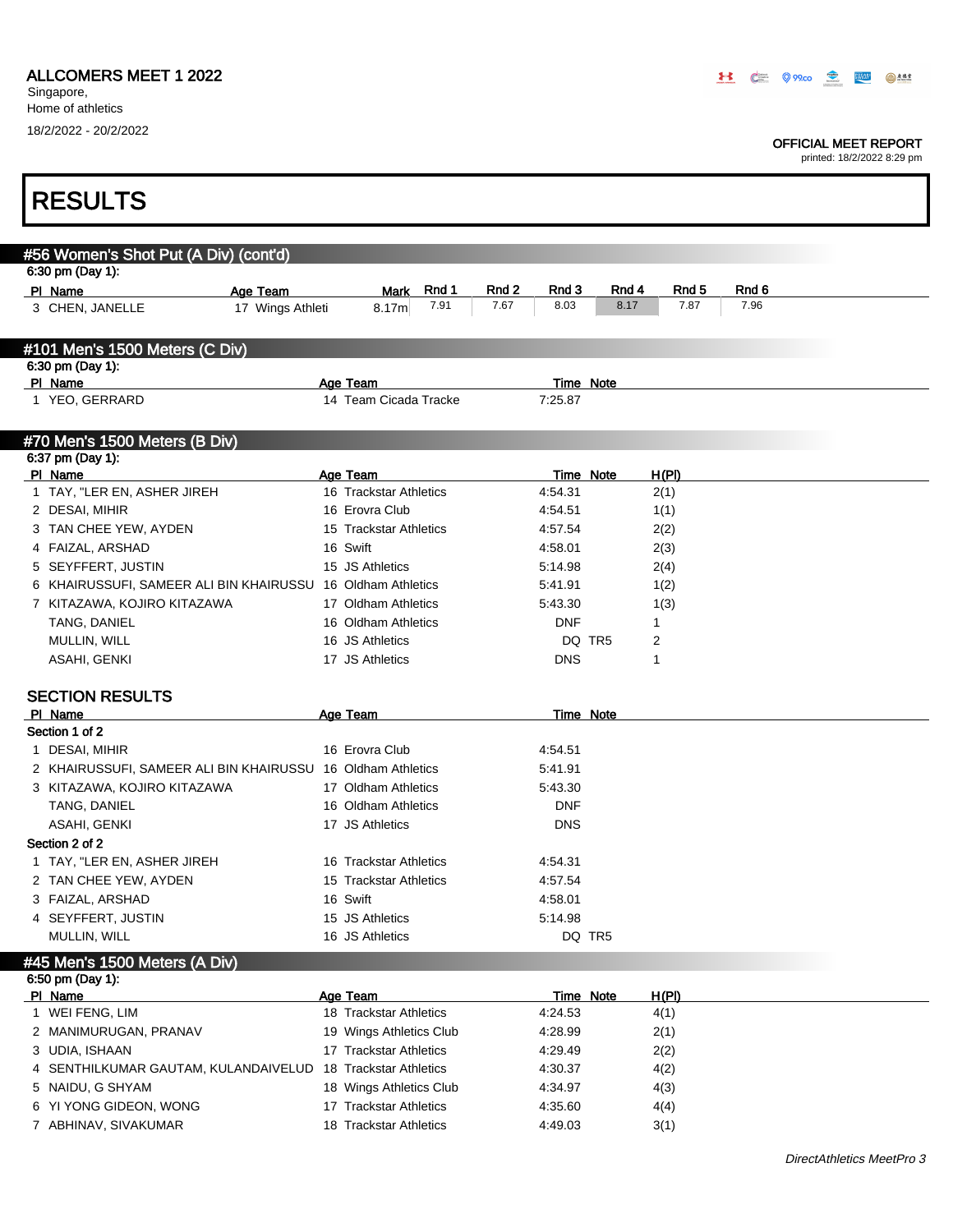### OFFICIAL MEET REPORT

printed: 18/2/2022 8:29 pm

# RESULTS

|         | #45 Men's 1500 Meters (A Div) (cont'd)                      |                         |            |                           |  |
|---------|-------------------------------------------------------------|-------------------------|------------|---------------------------|--|
|         | 6:50 pm (Day 1):                                            |                         |            |                           |  |
| PI Name |                                                             | Age Team                |            | <u>H(PI)</u><br>Time Note |  |
|         | 8 PHANG, ZHI REN, ZEN                                       | 18 Trackstar Athletics  | 4:50.05    | 3(2)                      |  |
|         | 9 DAVID, CHOO                                               | 18 Trackstar Athletics  | 4:55.92    | 3(3)                      |  |
|         | 10 SEOW, KYLE                                               | 18 TeamFabian           | 4:58.95    | 1(1)                      |  |
|         | 11 TAY, YI HAO JEREMIAH                                     | 20 Oldham Athletics     | 5:03.11    | 1(2)                      |  |
|         | 12 HAN, REUBEN                                              | 18 TeamFabian           | 5:12.93    | 1(3)                      |  |
|         | 13 WARAN, KRIVINESH                                         | 19 TeamFabian           | 5:33.26    | 1(4)                      |  |
|         | CHENG, DARIUS                                               | 18 TeamFabian           | <b>DNS</b> | 2                         |  |
|         | <b>SEET, REUBEN</b>                                         | 17 Wings Athletics Club | <b>DNS</b> | 2                         |  |
|         | HUYNH, TOBIAS                                               | 18 Trackstar Athletics  | <b>DNS</b> | 3                         |  |
|         | <b>SECTION RESULTS</b>                                      |                         |            |                           |  |
| PI Name |                                                             | Age Team                |            | <b>Time Note</b>          |  |
|         | Section 1 of 4                                              |                         |            |                           |  |
|         | 1 SEOW, KYLE                                                | 18 TeamFabian           | 4:58.95    |                           |  |
|         | 2 TAY, YI HAO JEREMIAH                                      | 20 Oldham Athletics     | 5:03.11    |                           |  |
|         | 3 HAN, REUBEN                                               | 18 TeamFabian           | 5:12.93    |                           |  |
|         | 4 WARAN, KRIVINESH                                          | 19 TeamFabian           | 5:33.26    |                           |  |
|         | Section 2 of 4                                              |                         |            |                           |  |
|         | 1 MANIMURUGAN, PRANAV                                       | 19 Wings Athletics Club | 4:28.99    |                           |  |
|         | 2 UDIA, ISHAAN                                              | 17 Trackstar Athletics  | 4:29.49    |                           |  |
|         | CHENG, DARIUS                                               | 18 TeamFabian           | <b>DNS</b> |                           |  |
|         | SEET, REUBEN                                                | 17 Wings Athletics Club | <b>DNS</b> |                           |  |
|         | Section 3 of 4                                              |                         |            |                           |  |
|         | 1 ABHINAV, SIVAKUMAR                                        | 18 Trackstar Athletics  | 4:49.03    |                           |  |
|         | 2 PHANG, ZHI REN, ZEN                                       | 18 Trackstar Athletics  | 4:50.05    |                           |  |
|         | 3 DAVID, CHOO                                               | 18 Trackstar Athletics  | 4:55.92    |                           |  |
|         | HUYNH, TOBIAS                                               | 18 Trackstar Athletics  | <b>DNS</b> |                           |  |
|         | Section 4 of 4                                              |                         |            |                           |  |
|         | 1 WEI FENG, LIM                                             | 18 Trackstar Athletics  | 4:24.53    |                           |  |
|         | 2 SENTHILKUMAR GAUTAM, KULANDAIVELUD 18 Trackstar Athletics |                         | 4:30.37    |                           |  |
|         | 3 NAIDU, G SHYAM                                            | 18 Wings Athletics Club | 4:34.97    |                           |  |
|         | 4 YI YONG GIDEON, WONG                                      | 17 Trackstar Athletics  | 4:35.60    |                           |  |
|         | #9 Men's 1500 Meters (Open)                                 |                         |            |                           |  |

### 7:14 pm (Day 1): PI Name **Age Team** Age Team Time Note H(PI) 1 DORNINGER, ERWAN 24 Macritchie Runners 4:10.43 6(1) 2 WALTON, DAVID 18 JS Athletics 4:17.12 5(1) 3 FAYIZ, MOHAMED HAJA 33 Swift 4:19.53 5(2) 4 MARICAN, SHOHIB 25 National University S 4:22.12 6(2) 5 ZHENG, YONG SHEN WINSON 22 National University S 4:25.20 5(3) 6 CASANOVA, VINCENT 45 Singapore Shufflers 4:31.15 5(4) 7 WENGER, ANDREAS 43 Singapore Shufflers 4:31.26 4(1) 8 TAN LIANG HONG, WISELY 24 Singapore Institute o 4:36.39 4(2) 9 CULLIGAN, STEPHEN 47 Singapore Shufflers 4:40.07 4(3) 10 YAN KAI, TAN 19 Trackstar Athletics 4:40.93 4(4)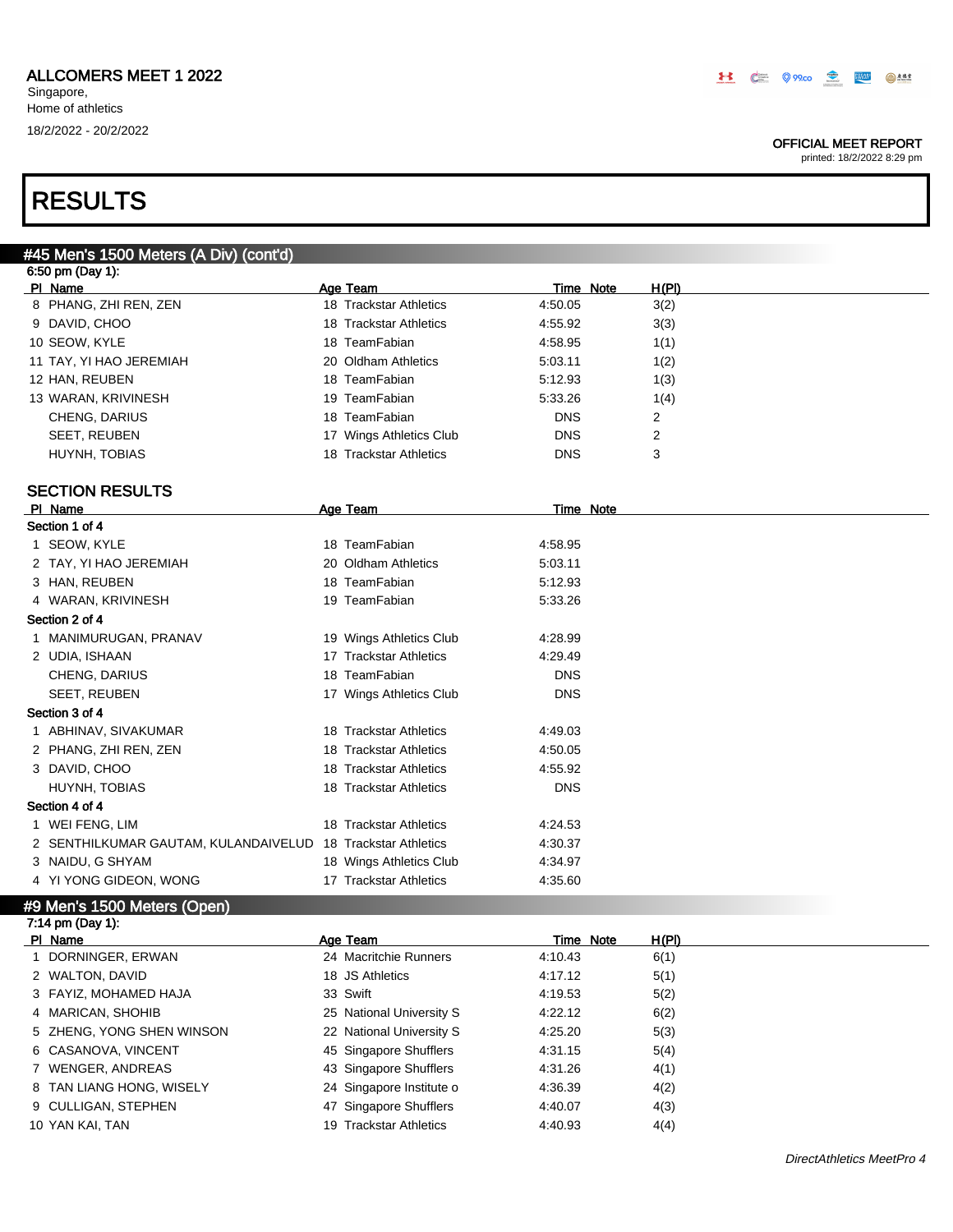#9 Men's 1500 Meters (Open) (cont'd)

Singapore, Home of athletics 18/2/2022 - 20/2/2022

# RESULTS

| 7:14 pm (Day 1):          |                          |            |                |
|---------------------------|--------------------------|------------|----------------|
| PI Name                   | Age Team                 | Time Note  | <u>H(PI)</u>   |
| 11 KERK, LUCAS            | 24 National University S | 4:41.60    | 3(1)           |
| 12 TIMMS, CHRIS           | 41 Singapore Masters T   | 4:41.90    | 3(2)           |
| 13 TEO, AIDAN             | 24 National University S | 4:43.24    | 3(3)           |
| 14 WONG, WAI FAI          | 23 National University S | 4:45.85    | 2(1)           |
| 15 HOH, DARIUS            | 24 National University S | 4:53.65    | 2(2)           |
| 16 CHUA, STEPHEN          | 22 National University S | 4:55.28    | 2(3)           |
| 17 DESAI, MIHIR           | 16 Erovra Club           | 4:59.83    | 1(1)           |
| 18 YONG RAY, PANG         | 24 National University S | 5:09.11    | 1(2)           |
| 19 PEARSE, TIMOTHY        | 44 Singapore Masters T   | 5:21.31    | 2(4)           |
| SOUNDARARAJAH, JEEVANEESH | 29 Macritchie Runners    | <b>DNF</b> | 6              |
| HO, ZHEN HONG             | 23 National University S | <b>DNF</b> | 3              |
| PEK, BRIAN                | 25 Wings Athletics Club  | <b>DNS</b> | 3              |
| HERR, STEFAN              | 35 Singapore Shufflers   | <b>DNS</b> | 6              |
| ALLENDER, DANIEL          | 42 Singapore Shufflers   | <b>DNS</b> | 4              |
| CHIA WEI EN, SHAWN        | 23 Singapore Institute o | <b>DNS</b> | 5              |
| TAN, CHONG QI             | 24 National University S | <b>DNS</b> | 6              |
| GREGORY, ANDREW           | 44 Singapore Masters T   | NT         | $\overline{2}$ |
| CHENG, ANSGAR             | 56 Singapore Masters T   | NT         |                |

## SECTION RESULTS

| PI Name                  | <b>Age Team</b>          | Time Note  |  |
|--------------------------|--------------------------|------------|--|
| Section 1 of 6           |                          |            |  |
| 1 DESAI, MIHIR           | 16 Erovra Club           | 4:59.83    |  |
| 2 YONG RAY, PANG         | 24 National University S | 5:09.11    |  |
| CHENG, ANSGAR            | 56 Singapore Masters T   | NT         |  |
| Section 2 of 6           |                          |            |  |
| 1 WONG, WAI FAI          | 23 National University S | 4:45.85    |  |
| 2 HOH, DARIUS            | 24 National University S | 4:53.65    |  |
| 3 CHUA, STEPHEN          | 22 National University S | 4:55.28    |  |
| 4 PEARSE, TIMOTHY        | 44 Singapore Masters T   | 5:21.31    |  |
| <b>GREGORY, ANDREW</b>   | 44 Singapore Masters T   | NT         |  |
| Section 3 of 6           |                          |            |  |
| 1 KERK, LUCAS            | 24 National University S | 4:41.60    |  |
| 2 TIMMS, CHRIS           | 41 Singapore Masters T   | 4:41.90    |  |
| 3 TEO, AIDAN             | 24 National University S | 4:43.24    |  |
| HO, ZHEN HONG            | 23 National University S | <b>DNF</b> |  |
| PEK, BRIAN               | 25 Wings Athletics Club  | <b>DNS</b> |  |
| Section 4 of 6           |                          |            |  |
| 1 WENGER, ANDREAS        | 43 Singapore Shufflers   | 4:31.26    |  |
| 2 TAN LIANG HONG, WISELY | 24 Singapore Institute o | 4:36.39    |  |
| 3 CULLIGAN, STEPHEN      | 47 Singapore Shufflers   | 4:40.07    |  |
| 4 YAN KAI, TAN           | 19 Trackstar Athletics   | 4:40.93    |  |
| ALLENDER, DANIEL         | 42 Singapore Shufflers   | <b>DNS</b> |  |
| Section 5 of 6           |                          |            |  |
| 1 WALTON, DAVID          | 18 JS Athletics          | 4:17.12    |  |
|                          |                          |            |  |

## H & O SOO S EM OM

### OFFICIAL MEET REPORT